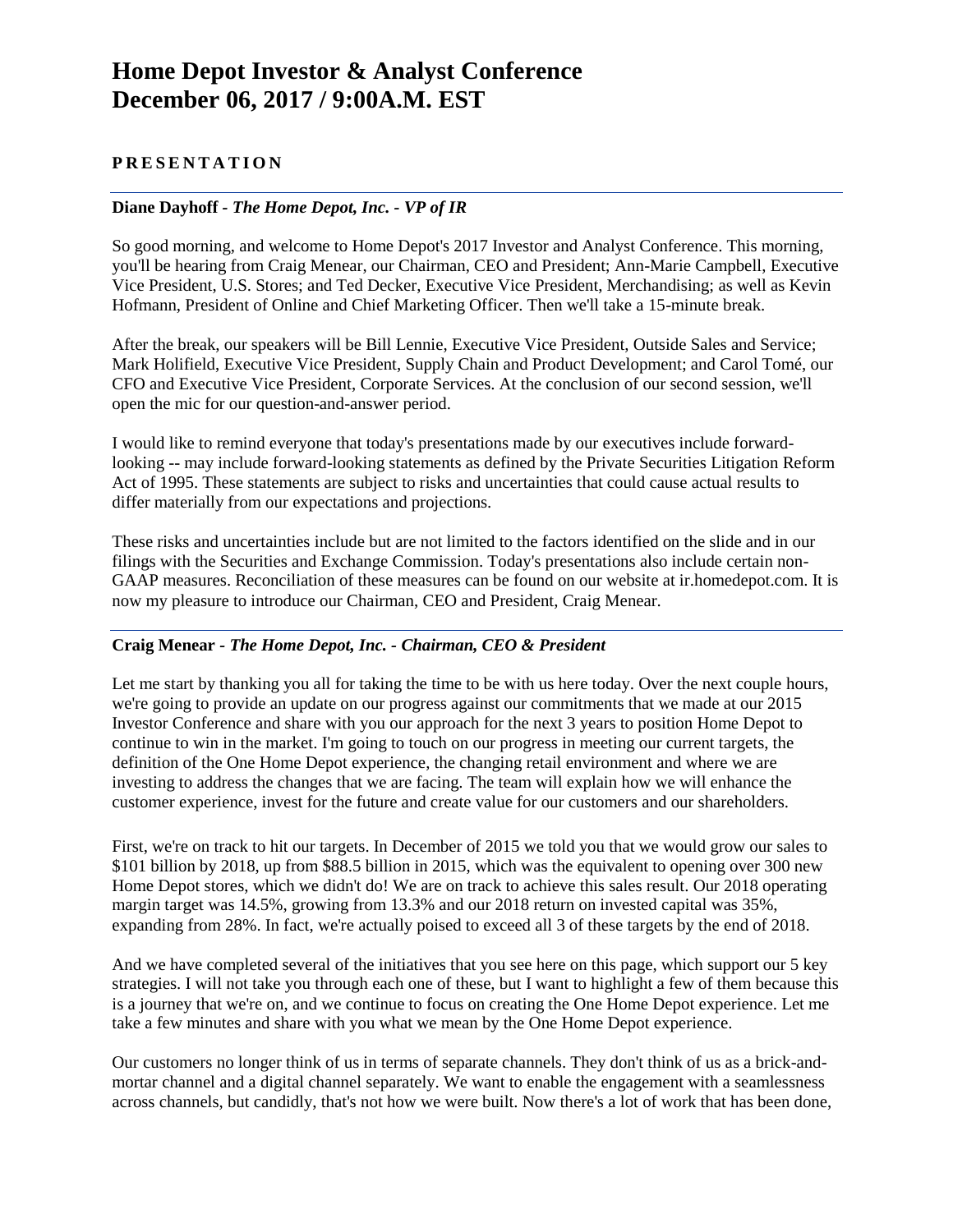but we must continue to tie together that seamless flow of information across all channels for both our customers and our associates. So as the customer continues to blend the channels of engagement with The Home Depot, we must invest in the One Home Depot experience.

Under the strategy of connecting associates to customer needs, we've made adjustments to our store fulfillment teams to consolidate and improve the customer experience around buy on-line pick up instore, buy on-line ship to store and buy on-line deliver from store. We consolidated our outside sales force to better align capabilities of our Home Depot and Interline teams to address specific needs of different Pro customer segments. And we invested in enhanced tools for our associates to better serve our Pro customers.

Supporting our strategy of connecting product and services to the customer needs, our merchant teams has increased the collaboration with our suppliers to drive innovation and efficiency, leading to greater value for our customers and our product. At the end of the day, product is why customers come to The Home Depot, and we must meet the local needs of our customers.

Under Connecting Product from Shelf to Site and to Customer, our supply chain has been a great source of value creation for our customers and shareholders. We have continued to focus on having the product available for sale through initiatives like Project Sync, while driving productivity. We have invested in enhanced delivery capabilities as this is a growing segment for our business.

We've talked a lot about our focus on our interconnected experience. The front door of our store is no longer at the front door of our stores. It's in the customer's pocket. It's on the job site. It's in their home. Developing the One Home Depot experience by bringing the physical and digital worlds together, with ability to handle the scale of Home Depot, required us to complete a re-platform of our website. This replatform gives us the ability to create differentiated experiences for the customers going forward. Of course, we remain focused on innovating our business model to drive productivity that The Home Depot is known for over the years. While we are pleased with the results that we have delivered, there is more work for us to do in order to continue to drive productivity.

So let's talk about the changing retail environment. As you can see, the retail landscape is changing at unprecedented rates. Some say that it's more change in the last 3 years than the last 10 or 20 years. Clearly, the customer is engaging in an increasing way in the digital channel, but brick-and-mortar still matters. The way customers research product has changed. Instead of going to a store to browse in the aisles, the customer researches reviews and ratings online. The level of delivery and fulfillment options available to customers changed drastically. All of these changes have to be reflected and brought to life in the customer shopping experience.

Within the context of this changing retail environment, customer expectations are increasing. It's imperative that we address these evolving needs with increased speed. More customers now expect improved product delivery, personalized experiences tailored to their needs and a frictionless checkout when they visit a store or the website. As you'll hear from Kevin, data and technology is interfacing in the shopping path from marketing to purchase.

And as a result of this changing retail environment, we also have to change our thought around product categories that we shared with you in 2012. Back then, we talked to you about how we viewed each of our product categories through the lens of potential Internet competition and opportunity. At the time, we thought that there were some categories that were far removed from internet competition. This framework was an organizing principle for us in 2012 when we were still gravitating towards a 2-channel view of the world. Today, we've learned that even products and categories where the store delivers the best value, the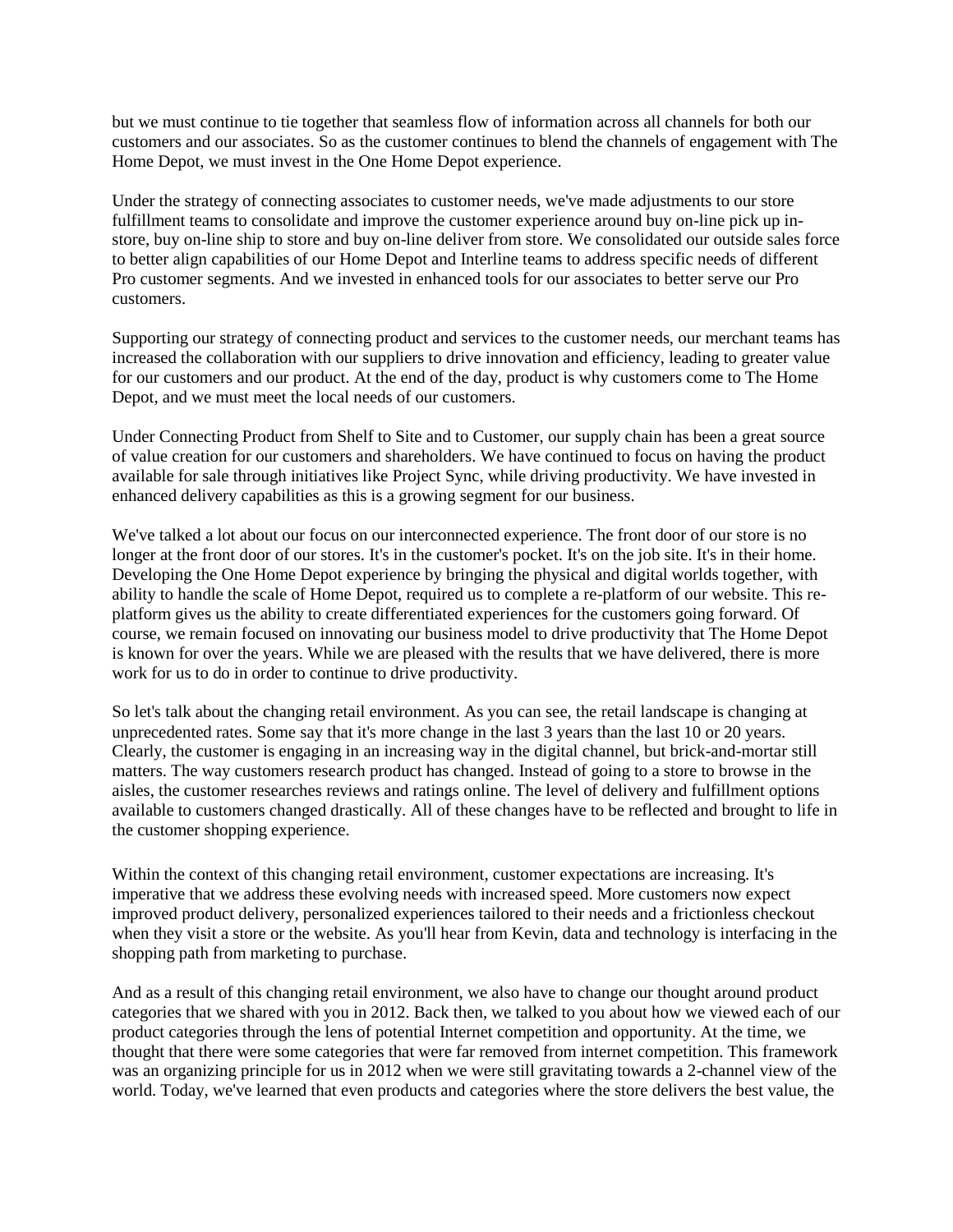experience oftentimes starts in the digital world. No categories are excluded from an interconnected world, and we must invest to deliver the best interconnected experience possible.

So let's now take a look at the investments going forward. While our 5 key strategies are still relevant in this changing retail environment, we have to step up our investments to position ourselves for the future and address the changes that we face. The customer views us as One Home Depot, as I previously mentioned, that's just not how we were built. We were built in silos, with stores serving as our original platform and then adding the online component over the years but still in a siloed capacity. In order to continue the journey to create the One Home Depot experience, we have to de-silo ourselves, leverage our scale and invest in growth in the future. We will invest in our physical stores, our associates, product and innovation, our professional customers, our services business and our supply chain. And underlying all of these investments is our continued investment in IT to create the seamless One Home Depot interconnected experience.

When a customer comes to our physical store, it needs to be a great environment. Our stores must be completely interconnected for us to be able to leverage the scale that we have in our total asset base. So we will invest in the physical experience and capabilities necessary to provide the great One Home Depot interconnected shopping experience.

Lots of customers that visit our store know exactly what they want and are looking to get in and get out quick. Ann-Marie will discuss that we'll invest in the front-end experience to facilitate fast, easy checkout, to drive not only sales but productivity in the business. Many customers choose to pick up orders that they've created on homedepot.com in our stores, and we will invest in capabilities to make that an easy experience.

The Home Depot store is also the hub for complex transactions that take place in home improvement. That might be a plumbing or an electrical problem that you're trying to solve or a complex configuration like a kitchen. We will lean into this opportunity, and that means investing in our associates. Many of these complex transactions have historically required associate knowledge of complex systems to assist the customer. We will invest in simplified associate tools to improve the productivity and support what we call the first day or universal associate. Our goal is to make it easier for our associates to serve our customers and provide an outstanding experience. Our associates are the face of Home Depot, and we'll continue to invest in them. We'll invest in wage. We'll invest in more scheduling flexibility and in tools to drive productivity.

Product is king. And the art side of the art and science of retail is still hugely important. We intend to use our merchants to add value in creating a curated assortment across channels as this has been an effective strategy against all types of competitors that we've faced over the years. We sell the same categories of goods that many others sell, but we don't often sell the same products within those categories.

Localization and speed to market are important, and we will invest to achieve a first-to-market approach. We will invest to enhance the digital experience around product to improve search and the selection process within categories. All of this will be done within the context of an interconnected experience, which we know drives customers to the physical world.

As Ted will discuss, our research tells us that customers give us the right to play digitally in categories related to the home that we're either not in or kind of dabble in today. For example, we dabble in pool products in select regions across the country with a limited assortment. We could actually have a much deeper assortment for the convenience items around pool through homedepot.com. We can leverage our scale and infrastructure to provide great value for the consumer in this category.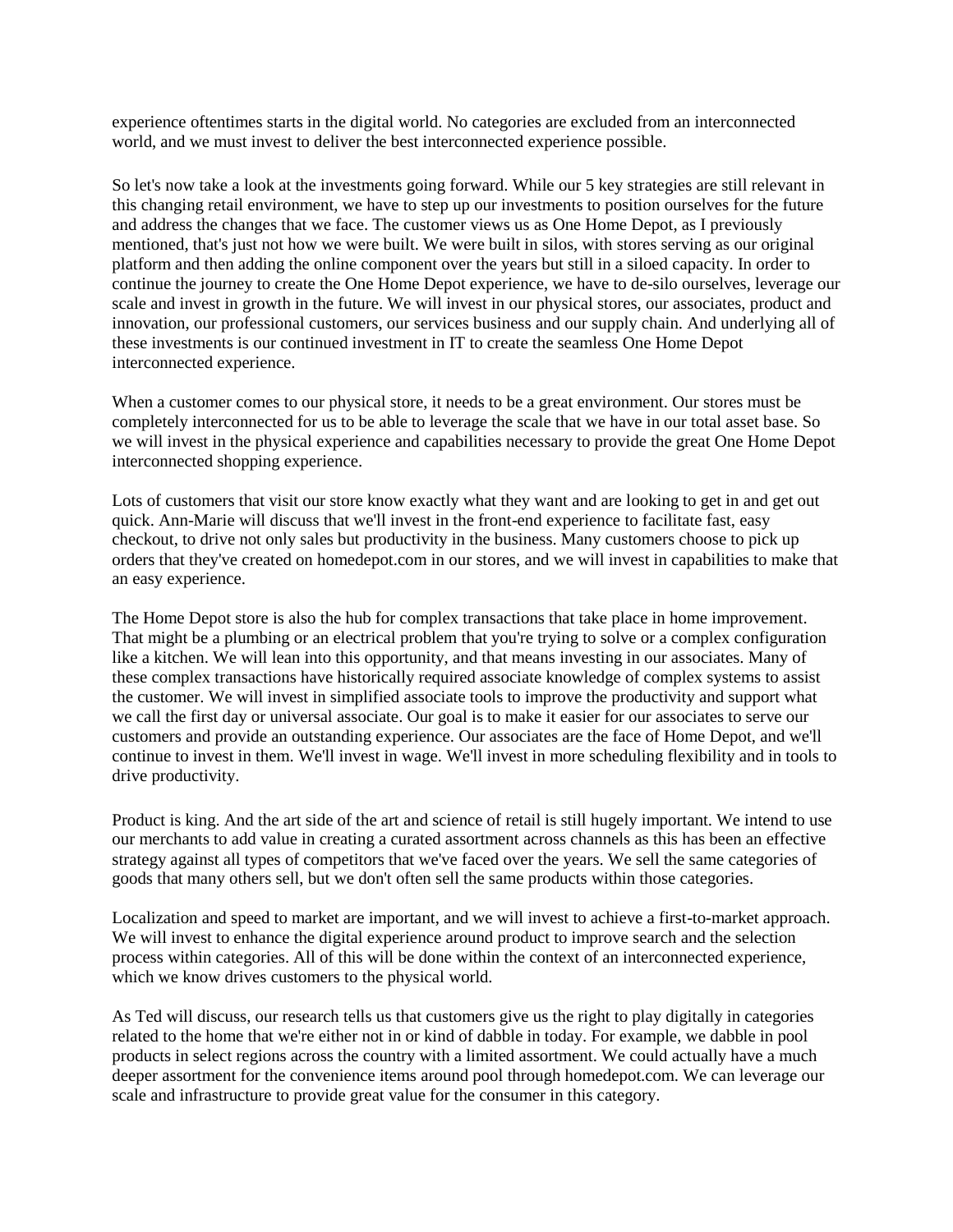The changing demographics in the U.S. offers us an opportunity with our professional customers and our services business. The aging baby boomers more frequently is looking to have projects done for them, either by hiring a pro or allowing Home Depot's services business to do the job for them. Our services business has largely been a business connected through our physical stores. Customers are moving online to begin the shopping experience in this space, and we will invest to connect our services business to the digital world.

As Bill will discuss, we serve many types of pros, and their needs vary based on who they are. The Pro is becoming more and more digitally connected to the stores and, within some segments, the digital experience itself. We're going to invest to enhance the business-to-business digital capabilities in a new B2B website experience. This will be a customized experience to meet the needs of -- specific needs of a specific customer.

Our Pro and our DIY customers expect retailers to adapt to their changing delivery needs. You'll hear from Mark, our intent will be to leverage the capabilities that we've built upstream in our network while significantly improving the downstream proficiencies, leveraging our scale and our convenient locations. The goal is to create the fastest, most efficient delivery in home improvement.

And while our comments today are U.S. centric, the capabilities that we've been discussing will extend to our investments in Canada and Mexico as well. They are facing the same type of changing environments that we are here in the U.S. We will lean into supply chain, the digital experience and the creation of the interconnected One Home Depot experience in both countries as well.

The virtuous cycle of productivity at The Home Depot is what has allowed us to improve the customer experience, increase the competitiveness in the market and deliver on shareholder value over the last 9 years. We will remain laser focused on driving productivity. Our approach to technology development will drive productivity and speed. Our focus on the elimination of waste across the value chain, improved processes, enabling those processes through simplified systems, will support the virtuous productivity cycle.

We are investing not only to protect our position, but we are investing to leverage our scale. The products and services are still a small part of a \$600 billion addressable market. Our market includes home improvement products and services and MRO or maintenance, repair and operations products. Our desired outcome of the investments that we're making is to position ourselves for outsized growth for the long term and to continue to create value for our customers and our shareholders.

We have captured market share as we recovered from the economic downturn of 2007 to 2009. We want to position ourselves for the same type of opportunity going forward in this changing retail environment.

Our objectives in the business have stayed the same, as does our strategic framework. Our goals are enhanced, and our initiatives will continue to evolve as we meet the changing requirements of our customer. Our objectives and strategies create value for all. As Carol will discuss, our target is to grow our business to a range between \$115 billion and \$120 billion in sales by 2020. We plan to invest operating margin rate to accelerate our capabilities, yet it could grow as high as 15% and position Home Depot to be a stronger competitor in the future. We expect this to result in an increase on return on invested capital to as high as 40%.

Today, I've talked to you about change and our need to stay ahead of it. As we invest in the One Home Depot experience, I'd like to share with you what's not changing: our culture! Our culture is the greatest gift we received from our founders, and I truly believe it's a competitive advantage in the market. Our culture is represented by these 2 powerful symbols: our values wheel, which guides the decisions that we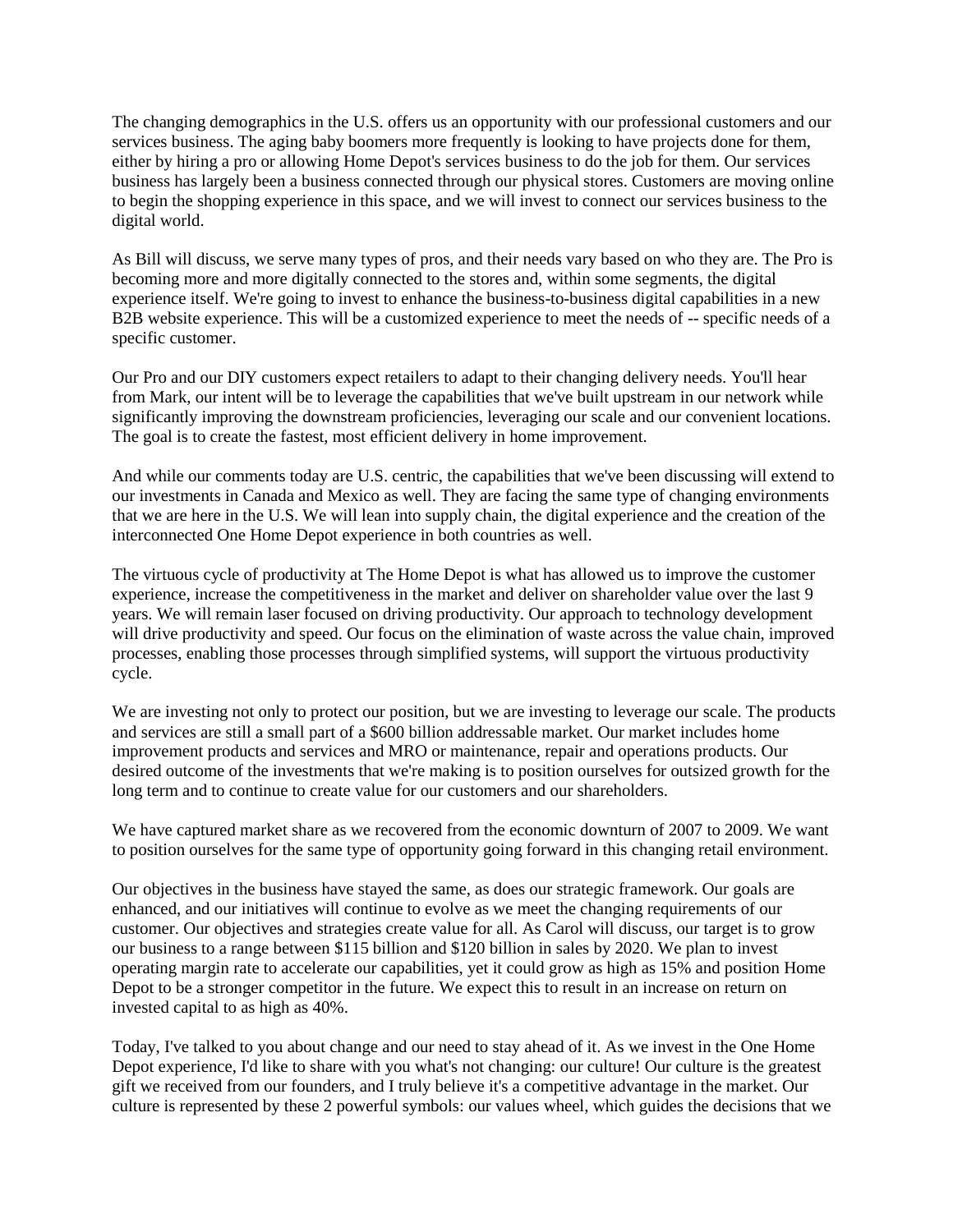make in our business; and our inverted pyramid, who defines who's most important in our business: our customers and our frontline associates.

Once again, I thank you very much for investing your time in The Home Depot today. And with that, I'd like to introduce Ann-Marie Campbell, our Executive Vice President of U.S. Stores.

## **Ann-Marie Campbell** *- The Home Depot, Inc. - EVP - U.S. Stores*

Good morning, everyone. Today, we are going to talk to you about the investments we are making to evolve and keep pace with the changing expectations in retail from the lens of both the customer and the associate experience. As the retail environment evolves, we will push boundaries to consistently exceed customer expectations and deliver a best-in-class customer experience across all channels.

Home Depot is evolving to enhance the interconnected experience. For many types of customers, that experience spreads well beyond the 4 walls of our stores. Kevin will talk to you later about the investments we are making in our digital properties, while I will focus my comments on our stores.

Indeed, the core of the One Home Depot experience is our stores. It remains the hub and in order to deliver on the convenience and value that all customers seek, there are several key areas of investment that I'm going to talk to you about.

Starting with, the store is still the hub, so we must invest to keep them relevant. We're investing to improve convenience and speed of the customer shopping experience. We're also investing in capabilities to drive productivity and improve our in-stock and on-shelf availability. We're investing to make our store associates more productive. And finally, we're investing in our associates. They drive our customer experience, and we have to do everything possible to make associates' experience a very rewarding one. So let me start with my first point. Our stores are still the hub. As Craig mentioned, while the retail environment evolves, our store remains core to the One Home Depot experience. Within this journey, our website has become the front door of our stores, expanding our reach and influence in a very powerful way. And while data suggest that customers are actively leveraging our website, it also indicates that our website is often the beginning but not the end of their journey as the store is typically the next stop.

90% of the U.S. population lives within a 10-mile radius of a Home Depot store. 45% of online orders are picked up in the store, and over 85% of online returns are completed in our stores. Our stores are the hub of an interconnected One Home Depot experience, so we must invest to keep them relevant.

So how did we know what to invest in to keep our stores relevant? We listened to our customers and noticed some recurrent themes. We've been instituting pilots to solve for the most frequent customer pain points around these themes. And given the results of these pilots, we have the confidence that our investments are targeting improvements that would be most impactful from a customer experience standpoint, which leads me to my next main topic, how we're investing to improve convenience and speed of the shopping experience.

The first customer pain point we set out to solve is around navigation. How customers navigate our stores is critical, and always our Wayfinding initiative is aimed at improving the convenience of this experience through a more -- a new, more intuitive sign package and better lighting. We have invested in a better digital navigation experience through store-specific maps on mobile, which allows customers to pinpoint the aisle and bay location of an item they are looking for in the store. Millions of customers are exposed to our online and in-store navigation features on a daily basis. Customer feedback has told us that these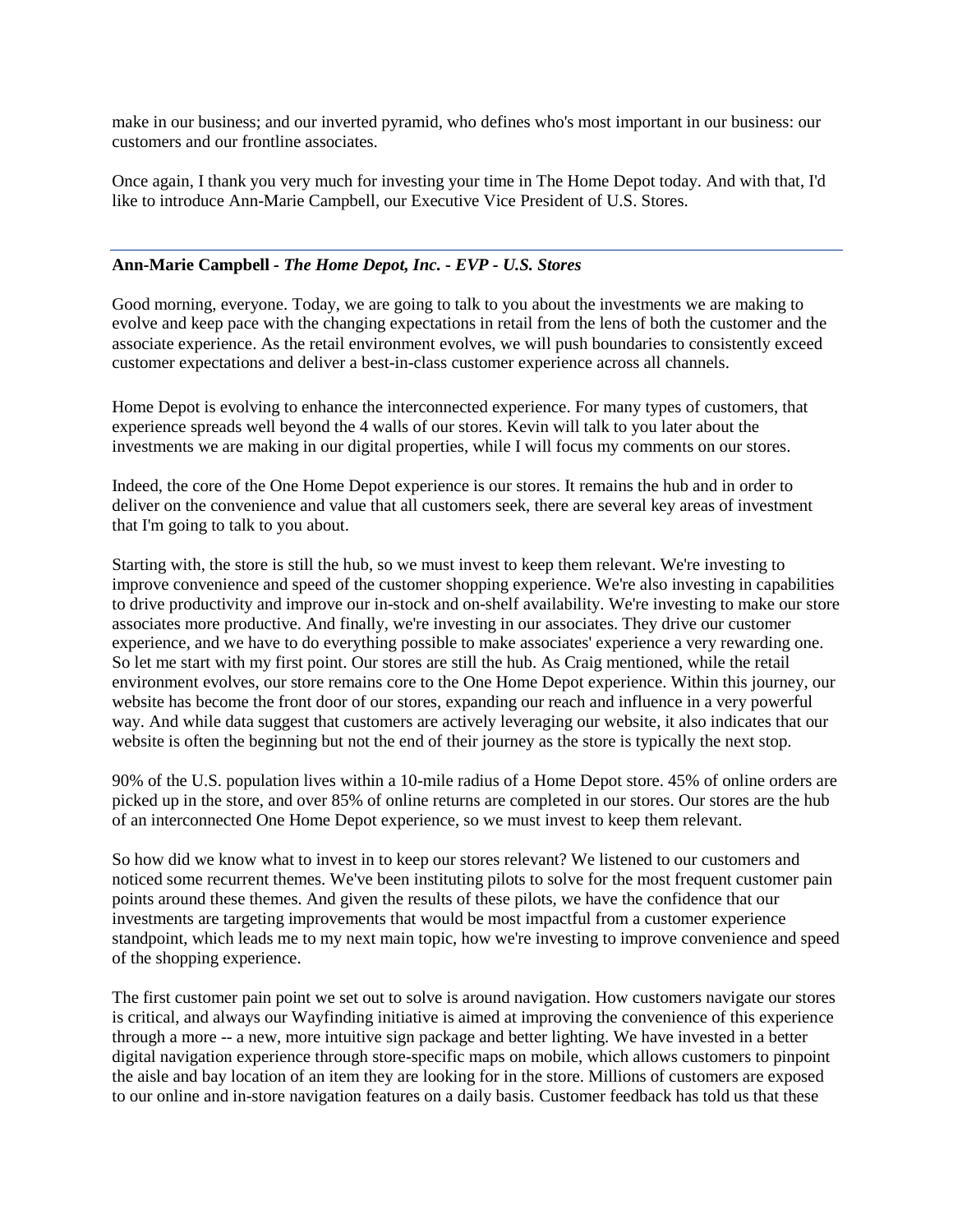new wayfinding enhancements make it easy and simple for customers to find the products they are looking for without the help of a store associate if their need is to be in and out of the store quickly. Our customer service scores in the category of "easy to find" increased 30 percent with the implementation of our new navigation initiatives.

The second pain point for customers centers around checkout. We piloted a redesign of our front end in our stores that allows our customers to get in and out of our stores faster. We invested in systems, capabilities and in new physical infrastructure that makes this possible. We also added self-service lockers at the front of certain stores so our customers can pick up their online orders without needing to stop by the service desk. Again, if their need is speed and convenience, we're investing to deliver that.

Across all these piloted initiatives, we're pleased to see that performance has improved. Our customer service scores and check-out time satisfaction and ease of online order pickup have both increased by 200 basis points, while our order pickup time has seen a 17% reduction. Given these pilot results, we are confident that these investments will help to drive an enhanced customer experience. We will be completing the rollout of these initiatives over the next 3 years.

That brings me to my third topic, which centers on investing in capabilities to drive productivity and improve our in-stock and on-shelf availability. Excellent customer service starts with being in-stock. But beyond just having the product in stock, it has to be on the shelf for a customer to purchase, not stored in an overhead. This is why improving freight handling through our end-to-end initiatives is so critical.

The movement of freight has both a customer service and a productivity component to it that we have to get right. During our 2015 investor conference, we discussed several different documented processes we would be rolling out to improve freight handling in our stores. We talked to you about initiatives such as Smart Sort, Manual Floor Load, Engineered Unload and Directed Packout, all designed to seamlessly move freight from the receiving area in the back of our stores to the shelves. We also enhance the process for moving product from our overhead to shelf through Bay Directed Packdown and Smart List. All of these enhanced capabilities are a part of our end-to-end initiative, which creates a consistent process for every store to optimize how product flows from truck to shelf.

Our focus on end-to-end, in partnership with Mark and the supply chain team, has yielded great results over the past several years. We have seen a 10% reduction in packout time, and there has been a 30% reduction in time spent looking for products in the overhead. For our receiving associates, the number of footsteps required to stage product has declined 90 miles annually per associate.

And although the results of our end-to-end initiative have been positive, there's still more that can and must be done. This is a journey, and we will continue to invest in our end-to-end processes within the store to adapt to our evolving supply chain and delivery capabilities.

This brings me to my fourth point: we will invest to make our associates more productive. Investing to simplify our systems and the selling tools that they use to service our customers is a good place to start. Today, our associates use up to 10 different systems to sell and manage orders across appliances, kitchens, pro, deliveries, et cetera. Navigating the various systems requires extensive associate training and translates to increased customer wait times. There is an opportunity here to improve the experience from both a customer and an associate perspective. So another area of investment focuses on simplifying these legacy systems, replacing them with a system called Order Up. The new Order Up system consolidates all these different systems onto one user interface that is simple and intuitive for any associate to use with minimal training. It doesn't matter if an associate is working their first day at The Home Depot or it's a 30-year veteran. The new simplified system enables them to sell, find, track, release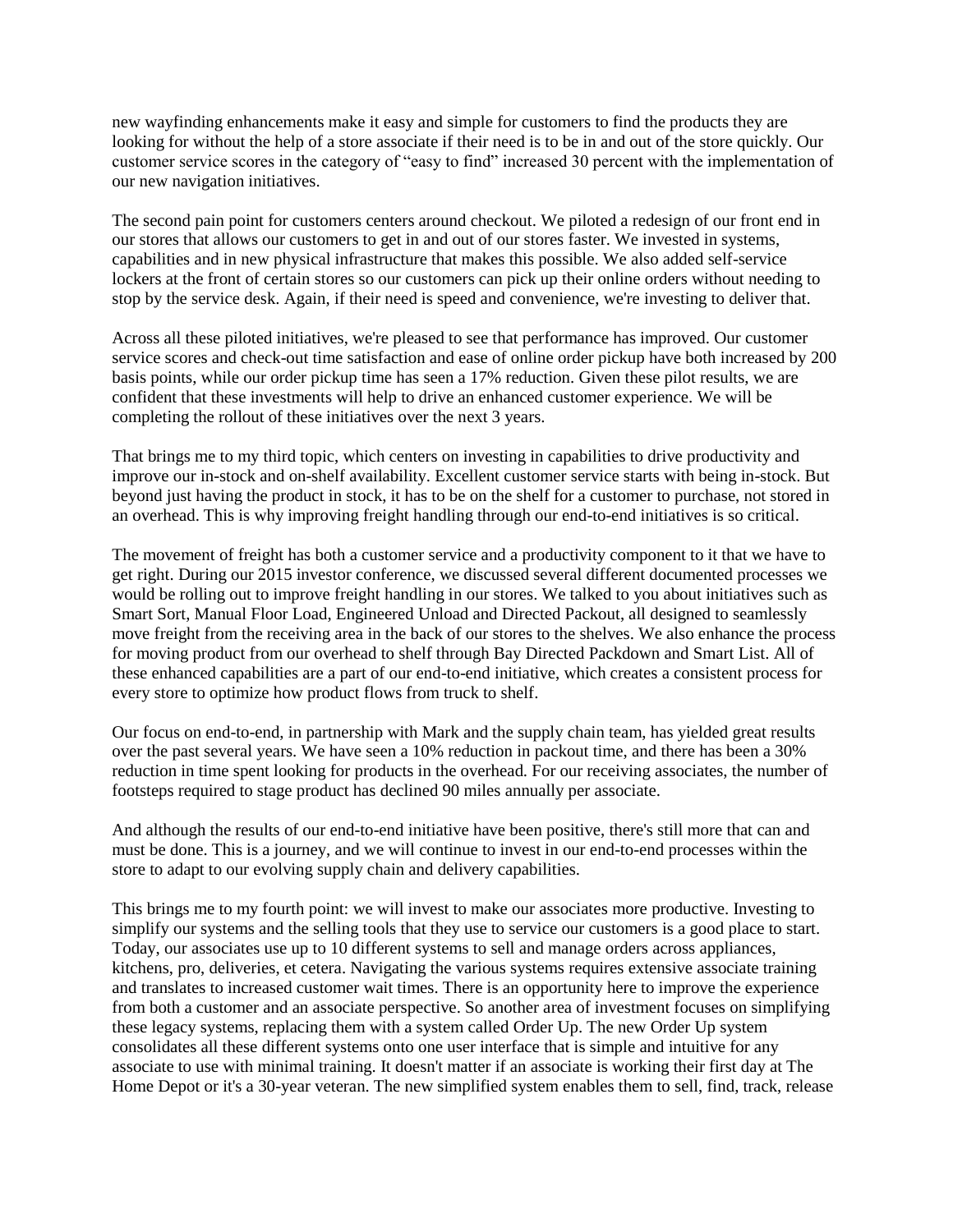and deliver any customer order. This is the embodiment of the universal or first day associate that Craig mentioned earlier.

Across a variety of order types, early results have shown reduced customer transaction time by up to 35% to 50%, again, helping us deliver the convenience and experience our customers desire while also helping our associates to be more productive with their time. Less time spent learning and navigating our systems means more time in the aisle, engaging our customers and driving a best-in-class customer experience.

Finally, we must invest in our associates because they drive the customer experience. Maintaining a competitive and agile workforce is a key priority, and its need has never been greater. Making sure knowledgeable associates are accessible to our customers when they do need to engage on a more complex product -- project or issue is critical for delivering a best-in-class customer experience. We're enhancing our label model to better align associates' activity with customer needs. We're also implementing technology solutions, like My View, to help associates know our customers better, which I'm sure many of you saw during the product demos outside.

Our associates are our differentiator, and we can't sustain the customer experience we strive to deliver without them. We must invest in them to remain competitive in wages and benefits as well as implement tools that generally make their lives easier. For example, our new workforce management tool will improve associate flexibility by allowing them to swap schedules, work at multiple locations and view their schedules from their mobile device. Our customers continue to rely on our associates to help on complex projects. Collectively, Home Depot associates have a total of 1.7 million years of experience servicing the unique home improvement needs of our customers. Our associates are trusted advisers for our customers, and we will continue to invest in their experience and productivity in a meaningful way.

Before I finish, I do want to touch briefly on the way we serve our communities. At Home Depot, we are more than a store. Serving our communities is an important part of our core values, and our associates live out this value through their actions every single day. We are a place where families learn and spend time together, building their dreams one project at a time. We're committed to teaching the next generation of do-it-yourselfers through a Kids Workshop, which celebrated their 20th anniversary this year and have been attended by some 55 million children over that time. Other customer workshops on a variety of projects are also very popular.

The work our associates do also extends beyond the 4 walls of our store. They are there, serving our communities in their time of need, as we just witnessed in the third quarter. In a period marked by unprecedented number of natural disasters, our associates were there for those impacted, working tirelessly and under difficult circumstances to get products into the hands of those who needed it, often as they, too, faced disruption in their own lives.

Beyond serving our communities, Home Depot is committed to serving those who have served us: our veterans. Since 2011, The Home Depot Foundation has improved more than 34,500 veterans' homes and facilities, and we have pledged a quarter of a billion dollars for veteran-related causes by 2020. In an organization of over 400,000 associates, I know that I speak on behalf of the entire leadership team in saying that we are incredibly proud of the various ways our associates serve our communities, and we will continue to do so going forward.

In closing, we are excited about the opportunities ahead as we strive to deliver the One Home Depot experience by investing in both our stores and associates. We will do this by -- while remaining committed to our culture and values, proudly serving our customers, communities and veterans. Thank you!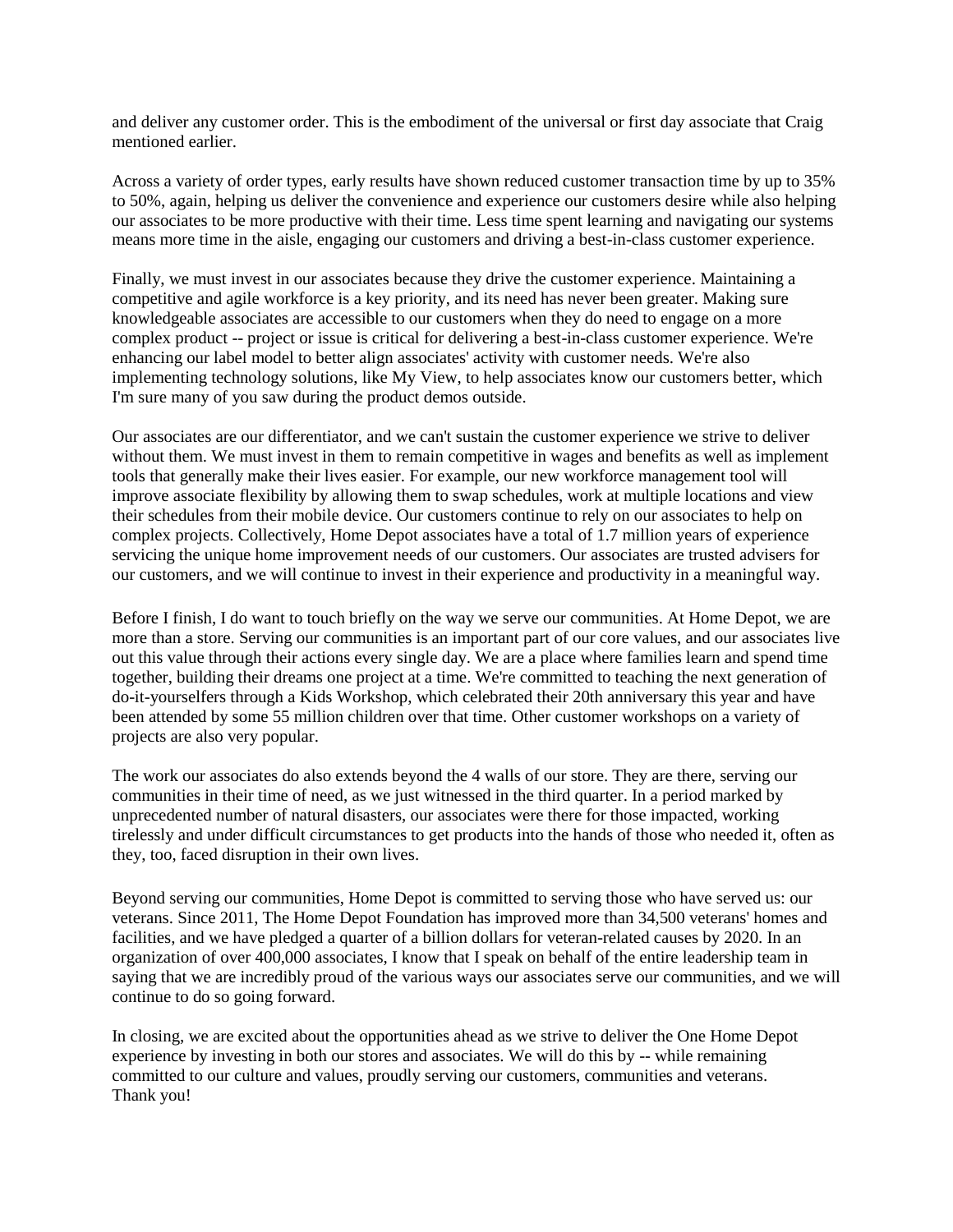And now it is my pleasure to introduce our Executive Vice President of Merchandising, Ted Decker.

## **Ted Decker** *- The Home Depot, Inc. - EVP - Merchandising*

Good morning! Today, I'm thrilled to review how we will maintain our position as the #1 retailer in product authority for home improvement. Three years ago, in coordination with Craig's overall strategy, we established 3 objectives for the merchandising organization: we want to maintain our momentum, be the best at balancing the art and science of retail and increase collaboration with each of our supplier partners. These objectives have been successfully guiding our strategies, and we don't plan to change.

We are, however, going to add another objective to emphasize our desire to satisfy customers' rising expectations. As Ann-Marie highlighted, we will also work in merchandising to deliver the best interconnected customer experience in retail. We're a sales-driven organization, and we won't change our strategy of driving the top line with an emphasis on traffic, transactions and units. The Home Depot has been winning in the marketplace. We've taken share since the housing recovery started, and we plan to keep that going. We'll maintain our momentum by focusing on product, value and service.

We are the #1 retailer in product authority for home improvement. Craig often says, we sell the same categories of goods as others in our industry, but we don't sell the same products nor sell them in the same way. We've collaborated with our supplier partners for years to offer the best and most innovative products in our industry.

An excellent example of product innovation is in portable power. With lithium ion battery technology, brushless motors, and integrated electronics, the industry has changed dramatically. Cordless tools now offer the power and run time of previously corded product, and our Pro and DIY customers are rapidly adopting these tools.

We all know that "new" sells, and our suppliers are investing in hiring the best and brightest engineers to innovate and develop new product. Our supplier partners trust Home Depot to launch new products, highlight innovation and be great stewards of exclusive programs in brands like Dewalt Flexvolt, Milwaukee and Makita. These new and exclusive programs continue to grow, and the brands we sell have the leading market share in the industry.

And Home Depot is investing as well as we complete an over \$100 million revitalization of our tool corrals, drive events like Ryobi Days and gift center and leverage our Pro customer base. The formula is working as we've gained some 500 basis points of market share and are the destination of cordless power tools. And cordless technology has expanded into more categories, like outdoor power equipment, lighting and pneumatics. This type of product authority is happening across the store.

And another example is in our bath business. We offer the leading lineup of brands in the industry, like KOHLER and Delta, Moen and American Standard, complemented by our leading private-label brands like Glacier Bay, Hampton Bay and Home Decorators Collection. While you see some of these brands at other outlets, Home Depot has many exclusives, like Delta toilets and product launches like the Moen Press & Mark bath accessories. Our merchants and trend and design team partner closely with our suppliers to introduce new styles, finishes and innovations that help our customers complete their dream projects or simply replace a faucet. And we continue to invest in merchandising resets in our stores and product presentation online to bring all of these great new products to life. Moreover, we offer an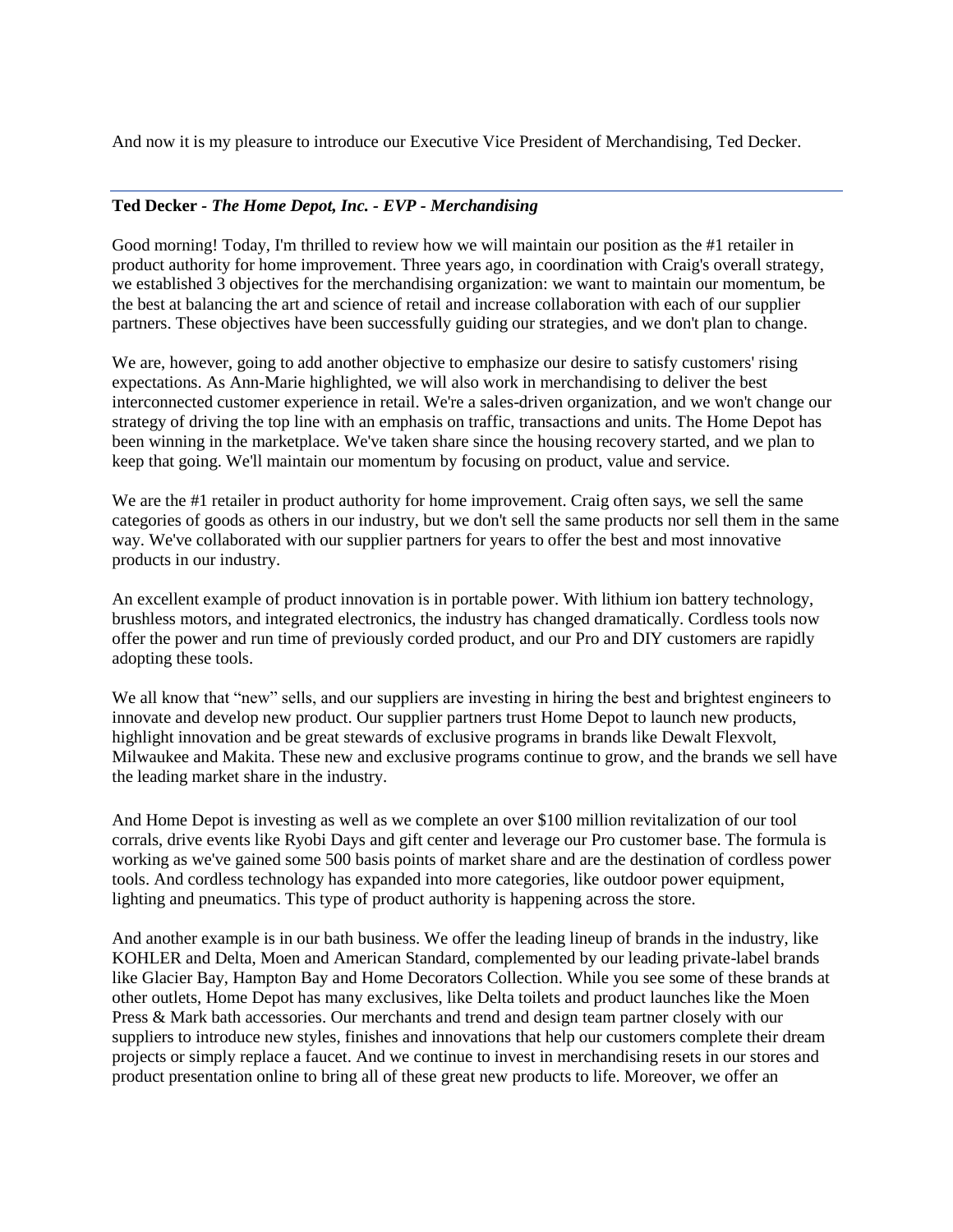interconnected experience for our customers. They can shop online, work with a bath designer in store and have products delivered and installed.

We've been building our decor business since our first stores opened. Today, we currently sell over \$25 billion of decor-oriented product, from flooring and lighting to window treatments. Over the years, we've leveraged seasonal events to introduce decor categories to our customers, and our decorative holiday businesses is an early example. Initially, we only sold Christmas trees and a few strings of lights. So our customers had to make at least one extra shopping trip to complete their holiday decorations. Over time, we added more lights, artificial trees and ornaments. Today, we have a destination assortment of innovative products with great design and value. And we've developed equally successful programs in Halloween, summer outdoor living and household organization, just to name a few.

Following these success stories, we completed extensive research on customer shopping intent and found we have the authority to play and the right to win in several home decor categories. We believe we are well positioned to help our customers compete -- complete their decor-oriented projects with items like housewares, tabletop, interior furniture, wall decor and textiles.

And consumers are increasingly purchasing decor categories online, so our efforts will largely be digital, where we will leverage our traffic and customer base for a natural scale advantage. Over the last year, we've selectively onboarded over 180,000 decor products from over 500 new suppliers. We're also investing in our interconnected decor shopping experience, with enhanced photography, shop-by-room or collection capabilities and style guides. And we are leveraging our existing capabilities to reintroduce home decor catalogs like the one each of you should have at your seat. We're pleased with our results and are accelerating our decor investments.

Now turning to value. Our pricing strategy remains unchanged since our founders, Bernie and Arthur, decided that customers should be able to get the same great price Monday through Sunday versus having to wait for a deal. It all starts with our Everyday Low Price. And if anyone is buying more, we offer the same everyday lower bulk price. This price philosophy is particular important to our Pro customers who count on us to be priced right every day. And to ensure we remain priced right, we continue to invest in tools and technology to help merchants make sure we have the best value in the marketplace.

Moving on to Service. Having great products at the right value is fundamental, but our customers also come to our stores for great service. And, nobody is better at providing that service than Ann Marie in the U.S., Jeff in Canada, and Sergio in Mexico, and their collective team of some 400,000-strong associates.

There is a "buzz" in our store. The environment is electric, as our associates help customers, create excitement around products, and drive fun events like our recent Black Friday Event. And our field merchants and MET teams are a competitive advantage as they help to bring our stores to life by executing resets, setting events and driving hyper localized merchandising. A great example is the work these teams did during the recent hurricanes. We were able to modify our plans and get product where it was needed on a real-time basis. Our supplier partners understand these Home Depot advantages, which is why they continue to offer us so much in the way of exclusivity and product allocation.

Now turning to our objective of balancing the art and science of retail. Whenever I talk about balancing the art and science of retail, I'm careful to emphasize that we will always start with the art. Product is king. Our merchants are worldwide authorities in their categories, and few others sell more product than each of our merchants in their respective categories. Merchants are the customers' advocate, and they literally scour the globe for the best products, brands and value. While others may list overwhelming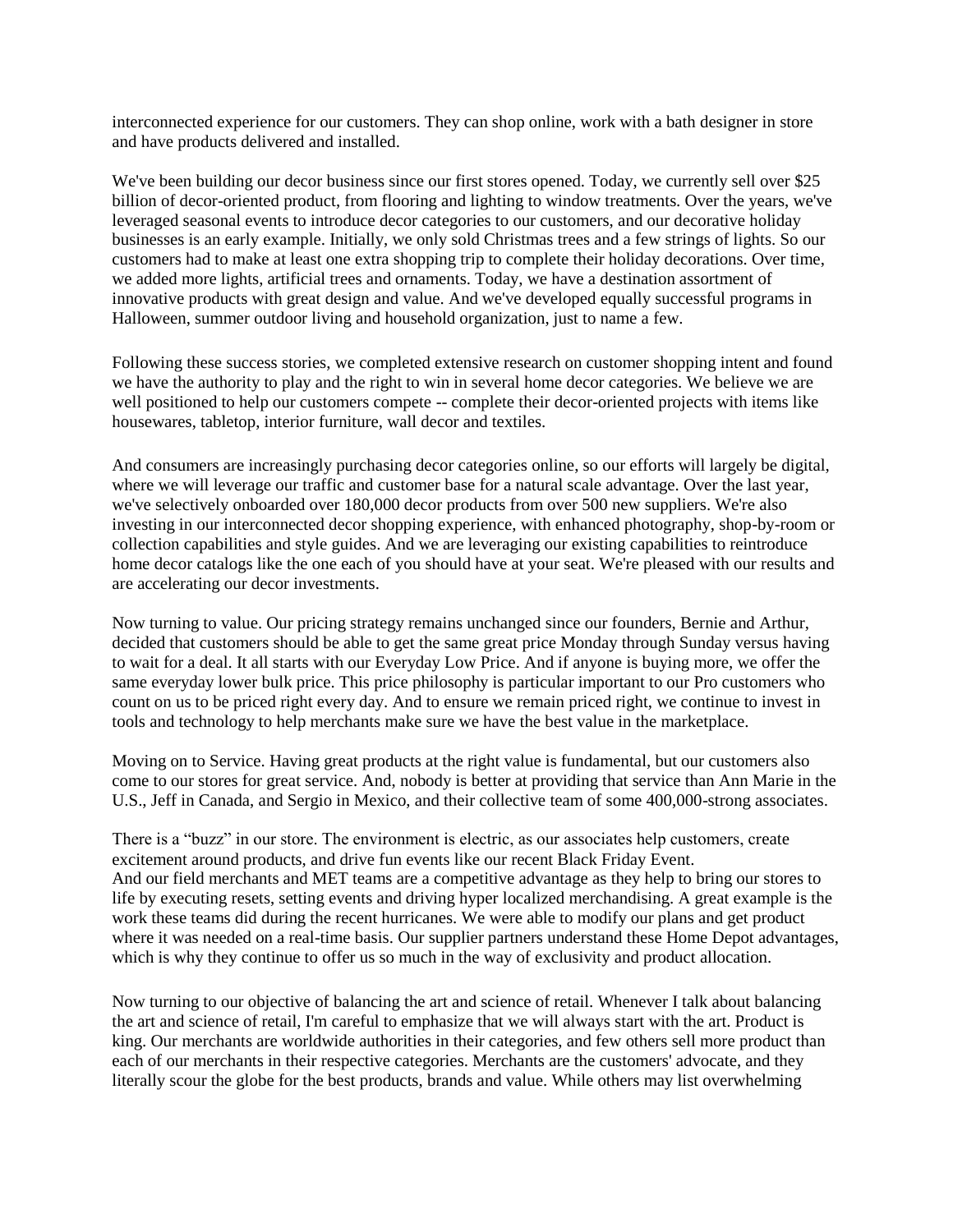choice, our merchants select the best products and curate the right assortments in our stores while offering a more expansive set of selection online.

We're also focused on the science of merchandising. We're building capabilities and investing in people, process and technology to better leverage our data and build tools to optimize our business. For example, a few years ago, we built a proprietary assortment planning tool, which helps us cluster our stores and customize assortments to fit localized demand. We've built pricing tools to ensure we have the best value in the market. We're building much better space optimization tools to improve in-stock levels while driving turns. And now we are investing in new capabilities to implement a cycle of continuous improvement.

Previously, we would wait for a category to degrade then we would launch a comprehensive line review, which takes months to implement changes. We're now establishing the process and tools to continuously review our assortments, line structure and space requirements so our merchants can better sustain category performance. Our aim is to ride the crest of the wave rather than degrade and have to reset. To accomplish this at scale, we're building out the technology to support an automated end-to-end process that incorporates our assortment, planogram, fulfillment, project planning and execution applications. Going forward, we'll be even more agile and will update our assortments or change space assignments more frequently and with better accuracy.

Let's talk about collaboration. We want to become even more aligned with our supplier partners. Our goal is to win together by taking a collaborative end-to-end approach to the business. If we understand the customer better, reduce complexity, plan collaboratively and increase speed to market, we create more value while better serving the customer. Over the past several years, our suppliers' response to this objective has been tremendous. We've shared data, participated in joint planning sessions and connected the right teams within our organizations.

While there are countless examples of end-to-end collaboration, I'll highlight our recent success with Weber. Weber asked to partner with us on the launch of their upgraded Genesis II grill. Together, we developed a prelaunch marketing campaign, enriched online assets and sold preorders. After launch, our associates brought the product to life in our stores through various events. We carried that spring momentum into fall, and Weber was one of our seasonally relevant brands integrated into our College GameDay campaign, which allowed us to drive sales in a fun way.

Let's take a look at the commercial.

## **(Video)**

# **Ted Decker** *- The Home Depot, Inc. - EVP - Merchandising*

Now that always makes me smile. Based on our strong results and collaboration, The Home Depot will have 2 Weber grill exclusives this spring and we'll maintain our position as the #1 Weber retailer.

Since Home Depot was founded, we've differentiated ourselves from other retailers by delivering a threepronged value proposition that includes the best products, at everyday low prices, and with great customer service. However, in the new age of retail, customer's expect even more.

As Craig and Ann-Marie mentioned, the customer expects a seamless interconnected shopping experience where they can easily weave between the physical and digital worlds. Our merchants work closely with online leaders to create an easy and frictionless shopping experience.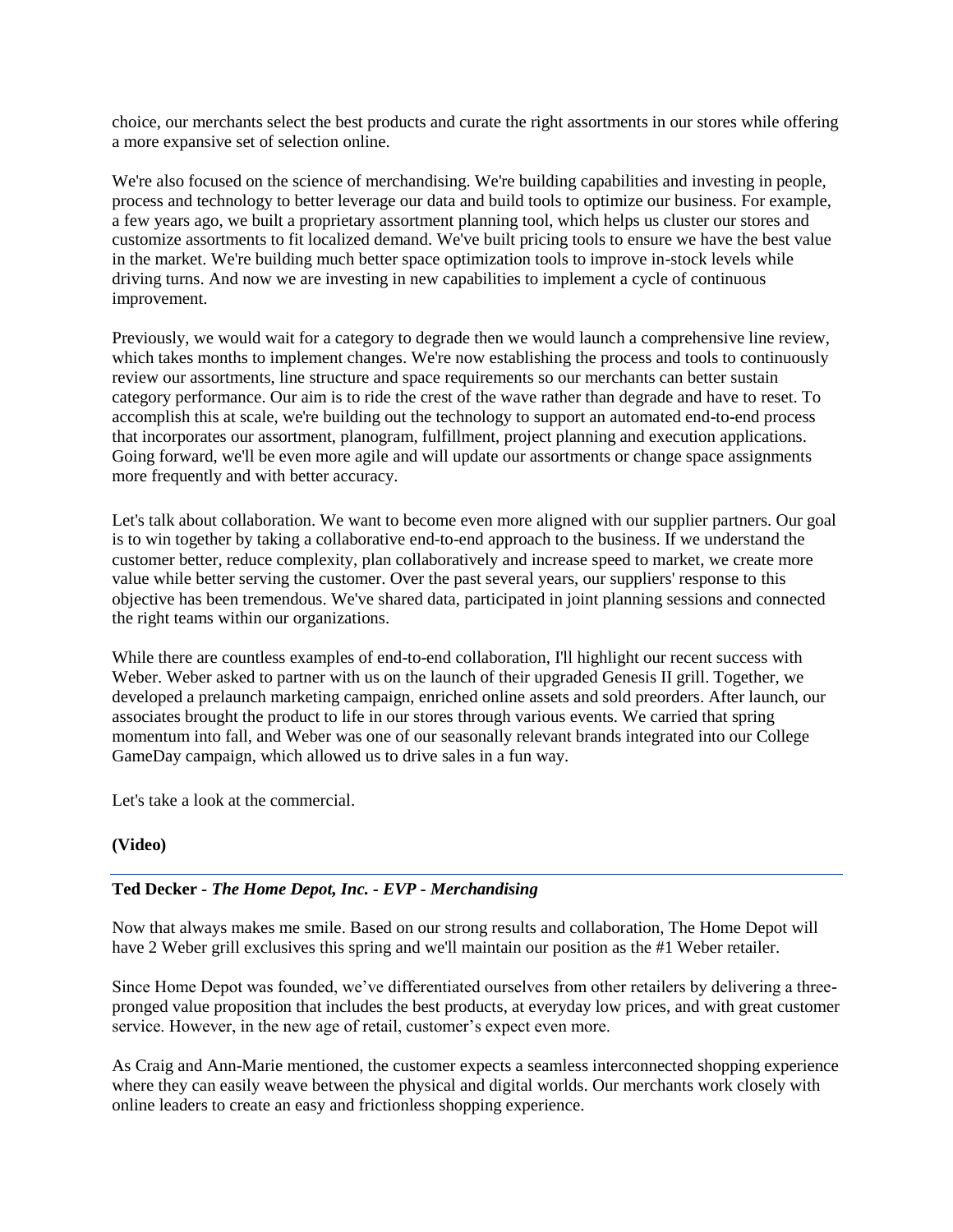Over the last several years, we've invested in our interconnected experience to enhance and scale our capabilities. We've built a new customer order management system. We've rebuilt our e-commerce platform; launched a new site experience; built apps, search and mobile platforms; and staffed call centers, all of which to support our customers' ability to interact with us how, when and where they want. However, we have much more to do. And Kevin will review our initiatives on how we're going to improve the overall experience.

To close, while we sell the same categories of goods as others in our industry, we don't sell the same products nor sell them the same way. We are the #1 retailer for product authority in home improvement. And we will continue to take share and win by maintaining our momentum, balancing the art and science of retail, driving end-to-end collaboration and building the best interconnected customer experience.

Thank you. And now I'd like to introduce our President of Online and Chief Marketing Officer, Kevin Hofmann.

## **Kevin Hofmann** *- The Home Depot, Inc. - SVP & President - Online*

Good morning, everyone. My time with you today is going to center on how we are progressing in the areas of marketing and online. Now a couple of years ago, we consolidated those 2 functions as the increasingly digital world of marketing and media began to heavily intersect with the evolving shopping habits of our customers. There's really just a couple of key points that I hope you take away from me today.

First, we've made a ton of progress in leveraging all of the assets and capabilities that we have. Second, I'm going to show you how we are aligning with the One Home Depot strategy, and we're investing to create the best interconnected customer experience. It's an experience that is more flexible, more personal and more easy for our customers.

So let me just start with the first point and some specifics on our progress. We've done a lot of work over the last few years in marketing, and our results have been impressive. For years, we've been talking about the media consumption habits shifting from traditional to digital. And our spend on digital channels is now well north of 50%.

But it's not just where we are advertising that has changed, it's how we are advertising. The most recent data suggests that a majority of consumers use more than one device at a time while they're consuming media. Over 70% of consumers are watching TV with a laptop, phone or tablet nearby.

So it's increasingly difficult to not only capture but keep the attention of the customer. It's for these reasons that we leverage some of the most sophisticated marketing tactics in the industry, and we're seeing great returns and payback, not only because we've chased the customer to those new media consumption models but because we've sharpened our tactics. Productivity has always been a hallmark of The Home Depot, and our marketing team continues to prove that.

We've also seen strong results in our online business. Our most important currency for the collective team comes in the form of visits. It's our reach. It's how we connect with the consumer. And we know that 60% of all of our sales in store or online are influenced by a digital visit, and we've continued to maintain our traffic advantage. We will surpass 1.8 billion visits this year, and our digital visits now rival our physical store transactions. We've grown the online business by approximately \$1 billion in each of the last 4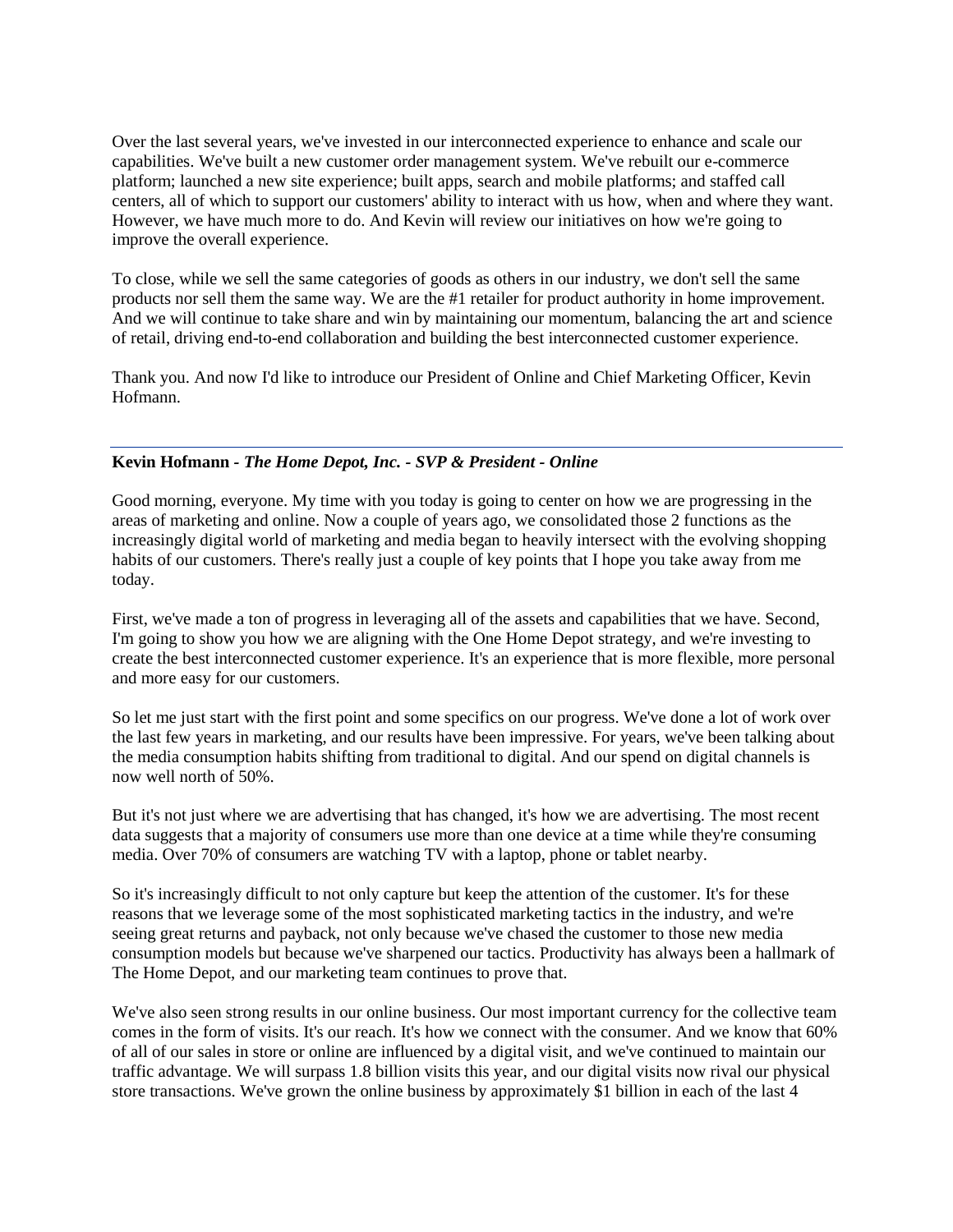years, and our online sales penetration is about 6.4%, approximately double our nearest traditional competitor. Home Depot now has one of the largest e-commerce operations in the country, the seventh largest as ranked by Internet Retailer, and we continue to take share in key categories. So these interconnected retail efforts continue to be a key growth engine for our overall business. And over the last few years, they've contributed approximately 20% of the company's total growth.

But our online progress, it's not just about a website. And as we've said many times, it's about the interconnected experience. About 45% of our online orders leverage the store in some way for fulfillment. 10% of our online orders actually originate in the store as customers and associates interact together, and the vast majority of our online returns leverage the stores for a convenient return destination. Also, our online assets are leveraged by our store associates as an important customer service tool.

There are a number of key industry benchmarks…that also point to solid progress. For example, the research firm L2, which studies all things digital and ecommerce …they measure over 65 retailers in the areas of mobile, social media, ecommerce, and digital marketing…and they have recognized The Home Depot as the top-ranked big-box retailer for 3 years in a row. Now while external validation is nice to hear, our benchmark will continue to be making improvements in customer satisfaction and ease of use, and we still have lots of work to do. But we'll continue to invest to make sure we are in lockstep with the customer.

So now that I've hit on some progress, let's talk about key investment areas that we plan to do going forward. Our marketing and online teams will be driving the One Home Depot experience. Let me break down for you what that means.

The foundation of the experience, the anchor point of the experience, it's about the products and the solutions that the customer needs. It's what's in the proverbial box. It has to start with being in stock, the right quantities and, importantly, the right brands. We can never forget that the customer is engaging with The Home Depot, looking for products and solutions to help them get their projects done. However, how the customer is engaging around that product, of course, that's changing fast. We'll talk about the 3 areas that we'll be investing in to enable that best interconnected experience.

First, we'll be investing to be flexible. We need to allow the customer to shop how, when and where they want, any time of day, any device, any shopping method. Being flexible means allowing the customer to engage on the customer's terms. But flexibility doesn't just apply to the shopping part of the journey, it transcends into fulfillment. The customer expects us to have the full buffet of fulfillment choices. So that's what we mean by flexible.

Next, having the best interconnected experience will require us to be more personal. Quite simply, we need to understand the personal and unique needs of each customer. Knowing them allows us to target the customer more appropriately, targeting them at the right moment with tailored messages, messages with the right content, the right expertise and, of course, the right offers.

And lastly, all of this has to be easy. At the end of the day, we want the right products and the right solutions purchased and put to use in a frictionless way.

So I'll give you some detail and some examples on investments we'll be making, starting at the top, how we're trying to become a more personal retailer. Becoming more personal will all start with the power of our data. Through our size and our scale, we have a great deal of data on our customers, their homes, their businesses and their preferences and needs. We have most of the U.S. in our database, and nearly 50 million households of the country have been active with us in the last 12 months. Through those interactions, we are now modeling 1.7 trillion data points a week just from our own data sets. And we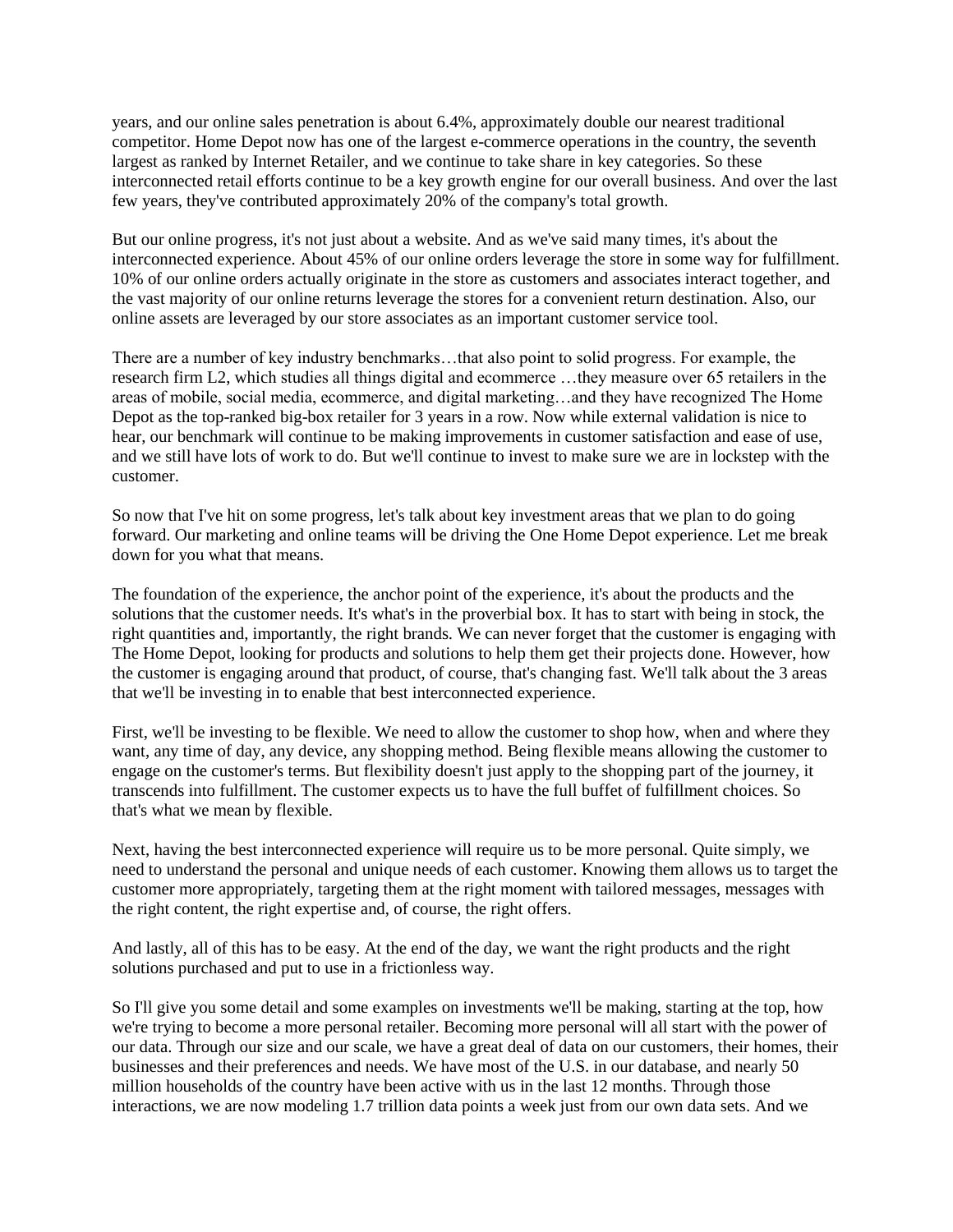leverage our data -- combined with third-party data sets, we have an enormous opportunity to understand communities, neighborhoods and businesses at scale. This is all in the quest to understand our customers better.

So data will be at the core of our marketing efforts and a substantial investment focus for us. This data is powerful at the transactional level, but it's also helpful in understanding macro themes. For example, of keen interest, the largest demographic being the millennials. And over the next decade, they will have a significant home improvement spend. We break this large demographic into 2 groups: the younger and the older classes of millennials. The older millennials, now in their late 20s and early 30s, are exhibiting all the same home ownership trends that previous groups did, just with a slight delay. And what's great is that they have a real pride of authorship. They're looking to put their own mark on their homes, and they consider themselves just as likely to do it yourself as previous generations did. And we come from a real position of strength with this cohort group as they have an affinity towards our brand just as much, if not more, than other groups do.

So knowing our customers at the transactional level and at the macro level, like I just showed you, will allow us to target them and reach them more effectively, reaching them in the right ways at the right time in the channels that they are most likely to be open to messages and influencing.

As our customers morph their media consumption habits, we have been and will continue to be right there with them. Our targeting capability leverages some of the most sophisticated technologies available in the market. Here are some examples of that in the digital world. We are one of the first to explore new concepts like weather-triggering ads. These ads are only deployed and invested in when the weather is right. Or local inventory ads, which deploys advertising dollars appropriately based on the inventory levels we have in a specific store or market. And then there's Geo-fencing – which leverage mobile location technology to understand customer traffic patterns, understand neighborhoods where we are over or under penetrated, and even putting geo-fences around brick-and-mortar stores to surgically target our customers with the right ads….allowing us to us to spend marketing dollars in both offensive and defensive ways based off customer mobility patterns.

We're also leveraging partners like Pinterest, leveraging their "Shop the Look" capabilities, allowing us to target the customers early on in their home improvement journey, picking up key signals they're giving off, like style cues, product tastes or project interests. We'll be investing in these areas significantly as the digital world provides us new and exciting ways to reach customers when they're open and accessible to messaging.

Now the scale only a few have, we also manage the placement of advertising across traditional mediums, and we're focused on telling our stories to the right people in the right places. We've seen strong improvements in our return on ad spend, even as viewership in these traditional channels declines. Our improvements, they're largely due to our buying tactics and scale. However, it's now becoming possible to target more surgically even in these traditional channels, and we'll be investing in those capabilities as well. Here's an example.

Using our data to understand Pro versus consumer households, we now have the capability to have 2 households both in the same neighborhood, watching the same program at the same time, in this case, Monday Night Football. We can serve them ads based on their interest and what we know about that household. What you see here is we have a run going on right now, which shows households that shop like a consumer, they'll see holiday gift center and holiday decor on the left; households that shop like a Pro, they're seeing offers and services that are relevant to the contractor on the right. So our data allows us to know our customer at a more individual level. Our targeting capability will help us get to them at the right place at the right time, and we aspire to have all of our messages be tailored to the audience.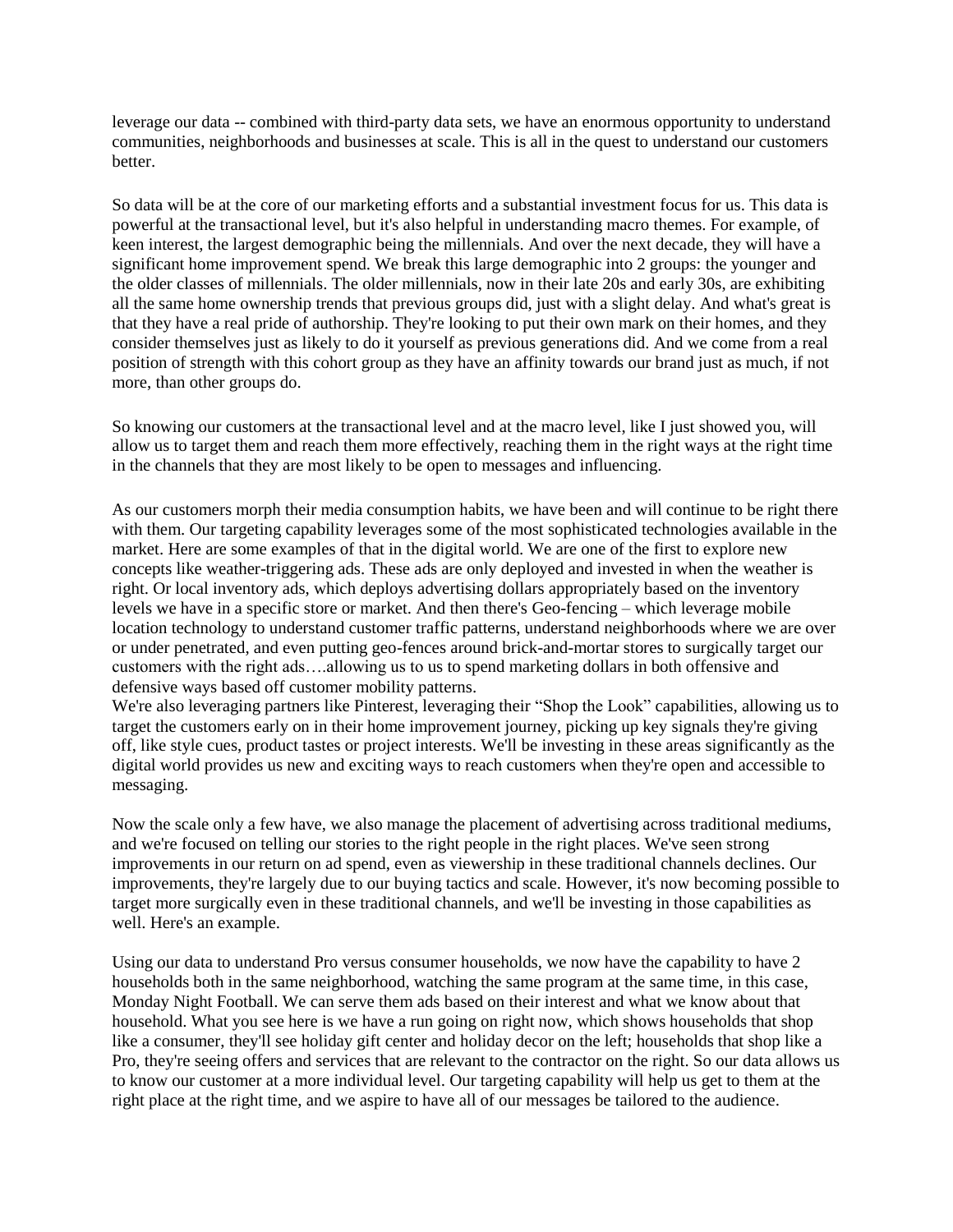Here's some more about what I mean by tailoring. Customers will expect retailers to speak to them at an individual level. The world of traditional one-size-fits-all messaging is quickly falling behind us. We've got diverse customer groups. Here, you see an affluent baby boomer, a Pro and a millennial who happens to be a new homeowner.

The reality is we're peppering them with too much, and sometimes we regress to a lowest common denominator approach. We try to find the one message that somewhat appeals to all of them. But each of these customers has different needs and a different level of expertise. And as our ability to know the customer matures, we no longer have to hope that one message is sufficient for millions of different customers. We are building the capability and investing to tailor our messages and scale.

The affluent baby boomer will get a message which may be more aspirational in nature or a message about our turnkey solutions, our services business, for example. Our Pro can get messages that help them save time, save money, win more jobs. And the millennial new homeowner, well, they'll receive messages about the content of what's possible, content on how to do a project, all rich in the images that actually fit their reality, the reality of the new fixer-upper they just bought.

Overall, when we form a more personal connection with the customer, knowing them, targeting them effectively with tailored messages, we will drive outsized growth for Home Depot.

So back to creating that best interconnected experience we just went through, how we're going to invest to reach our customers in a more personal way. Now let's talk about investments we need to make to become more flexible and easy to do business with.

Now being flexible, we need to allow the customer to engage and shop and get fulfillment on their terms. We have been and will continue to invest in these areas. That means we've had to invest in digital infrastructure. This is the ecosystem required to handle billions of visits from every device imaginable, handling millions of products and the infrastructure to create that more personalized shopping experience I was just mentioning. And we recently went live with an entirely new e-commerce ecosystem, which should serve our business well. It also allows that -- for the agility and the scalability that today's ecommerce world demands. Now as the new shopping methods emerge in the next few years, we'll be investing to make sure we are there.

Being flexible also means continuing to invest in fulfillment capabilities. That's all about customer service and speed. Mark Holifield will be discussing our fulfillment and delivery investments in detail.

And lastly, we'll be significantly investing in our experiences and capabilities. For example, for years, we've had voice-enabled search and image search capabilities in our app. These experiences were probably 1 to 2 years ahead of the customer, but it provided us valuable lessons as the technology becomes more accepted and mainstream. We've dabbled in augmented reality, and we're positioned well once the technology becomes more accepted and mainstream. We've dabbled in augmented reality, and we're positioned well once the technology becomes more mainstream. And we recently partnered with Google and are live on the Google Home devices, leaning in to voice-enabled shopping. Improved experiences are all about making it easier for our customers.

So let me give you some examples on investments we'll be making. We will invest into capabilities that make us more location aware. When the customers receive those tailored weather-triggered ads or those messages influenced by their location, the customer's going to expect to land on an experience that also understands their location, understanding if you're in your home, at your place of business or in a store or not. In the example you see here, there are different product recommendations for Atlanta versus Boston.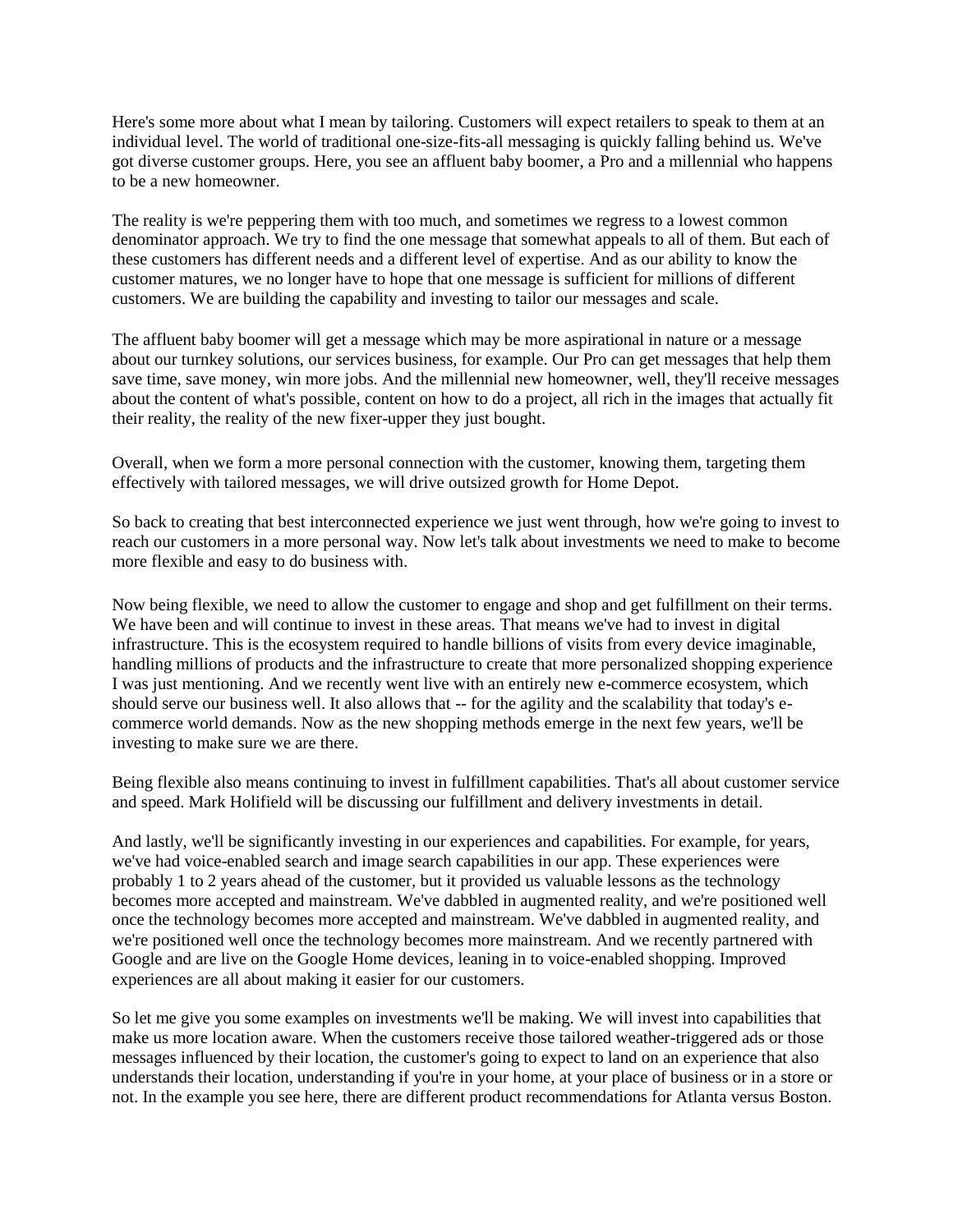We will also invest to build machinery to be more context aware, understanding if the customer is just looking for a simple \$100 item or if they're contemplating a full remodel project or understanding if they've been engaged for the last few weeks, trying to get inspired, and maybe they just need some design help. These are all important contextual elements that are vital to creating a great and easy customer experience. We'll be investing to gather intelligence in real time to personalize the experience by the customers' context and provide the best products, content and services for their need and situation.

And lastly, being persona aware. Personalized content curated for individuals, consumers versus Pros, DIY enthusiasts or novices. We will invest heavily to become a more personal store for the customer. So for example, when we recommend products to Pros, we'll show them case packs and pro-grade brands. For the consumer, we'll show them individual quantities.

To help illustrate, let's go back to our affluent baby boomer, our Pro and our millennial new homeowner that we were marketing to in a more personal way. Not only will the marketing message be catered to them, but when they land inside The Home Depot experience, they will also need to have an equivalent personalized shopping experience. Our affluent baby boomer will get an experience to buy and have their new water heater installed on the same day.

They know the drill. They've been through this a few times in their life, and they know exactly what they need. Our Pro will have an experience to buy in bulk. We know he has bought this water heater 500 times. They know exactly what they're looking for. They care about price, inventory availability and how quickly we can get the product to their job site. And our millennials, well, they need content, how to determine what size to buy, gas versus electric, tank versus tankless. They're looking for someone to help them with this first-time intimidating purchase. So investments to enable these experiences that will make it easier for the customer.

So today, hopefully, I got across my primary 2 points: first, how we continue to make considerable progress in the areas of marketing and online; and second, that we'll be investing to create the best interconnected experience. We intend to do that by having all the flexible shopping and fulfillment options the customer is growing to expect and having a more personal connection with them and, of course, making it easy for them to improve their homes.

Thank you very much.

## **Diane Dayhoff** *- The Home Depot, Inc. - VP of IR*

All right. Ladies and gentlemen, we're going to take our morning break. We're going to take a 15-minute break. We'll start back at 10:30. Enjoy your break.

## **(15 Minute Break)**

## **Diane Dayhoff** *- The Home Depot, Inc. - VP of IR*

Well, welcome back. And as a reminder, please silent your phones. And now I would like to welcome and introduce to you Executive Vice President Outside Sales and Service, Bill Lennie.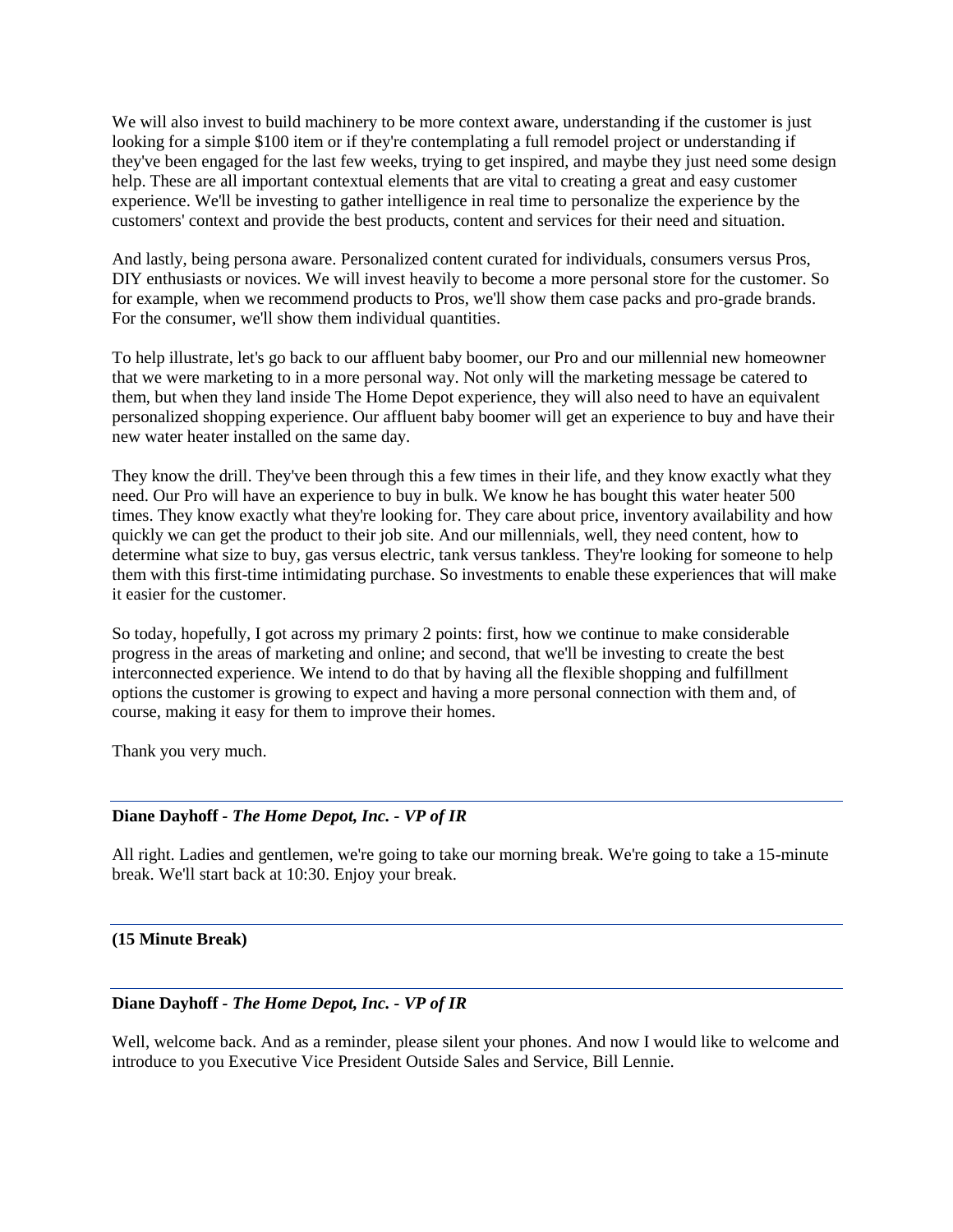# **Bill Lennie** *- The Home Depot, Inc. - EVP - Outside Sales & Service*

Well, thank you and good morning. I'm truly excited to be here today to talk to you about our strategy for both the Pro and Home Services business. At our 2015 investor conference, I talked about how we were starting the journey towards One Home Depot for Pros. That journey is gaining steam. We're moving from acting as a convenient store for our Pros to being a primary source for all of their product needs. We are laser focused on servicing our renovator customer and our transactional Pro for the foundation of our business. We're also building upon our MRO offering, by strengthening our account management, assortment and delivery capabilities.

Finally, we continue to leverage our service providers, which in many cases are our best Pros to deliver a great experience for the do-it-for-me customer. With over 40% sales penetration, serving the Pro is important to our success. What we're doing is working. For the past several years, Pro sales have outpaced the DIY business with consistent double-digit comps. Our average Pro customer spends more than \$6,000 per year with us. That is the average. We have many customers who spend 7 figures with us and other Pros who spend below the \$6,000 average. This spells opportunity as we continue to better know and service our Pros.

Two years ago, we stated our goal was to create a frictionless experience for the professional customer. The learnings garnered from the Interline acquisition have been a step towards achieving this goal. As an example, based on customer feedback, we created a single unified outside sales force that complements our internal sales teams. We have aligned our resources around the end markets we serve, enabling our sales professional to become experts in their field and provide great value and insights to their customers.

We have 4 targeted customer categories. The first is the renovator/remodeler, who we are very familiar with as they are the traditional Home Depot Pro customer. Second is the multifamily property manager, who requires MRO products for ongoing operations, but also needs building materials when taking on large-scale capital projects. The third customer we target is institutional customers, such as schools and hospitals, who function similarly to our multifamily customer with frequent MRO purchases. And lastly, we serve the specialty trades, such as plumbing, HVAC and electrical contractors, who require the right assortment, customer support and inventory solutions for their businesses.

We're not just aligning our sales teams, we're aligning the full organization, including online and marketing as we strive towards a more personalized experience for our customers. One thing that we've learned is there's no silver bullet that allows you to win the Pros business. It's just not that simple. Instead, we're going to market with an integrated One Home Depot approach, which leverages our scale, strengthens our relationships, builds out our capabilities, and moves towards one supply chain.

Our large scale works in our favor. Our stores are conveniently located close to Pro job sites. Our products are globally sourced, offering innovation and great values, saving Pros both time and money. One Home Depot also means building strong relationships by leveraging data and creating a single view of the customer across the company. We offer Pros the products and expertise they need, leveraging our inside and outside sales force.

The Interline integration has progressed nicely with Pro MRO now rolled out in our U.S. stores, allowing customers in Home Depot stores access to Interline's assortment. We continue to ramp up our Pro purchase program, which gives Interline customers the ability to shop in our stores using their house account. Both of these offerings have resonated with our Pros as the most active users are spending more in Home Depot stores and Interline.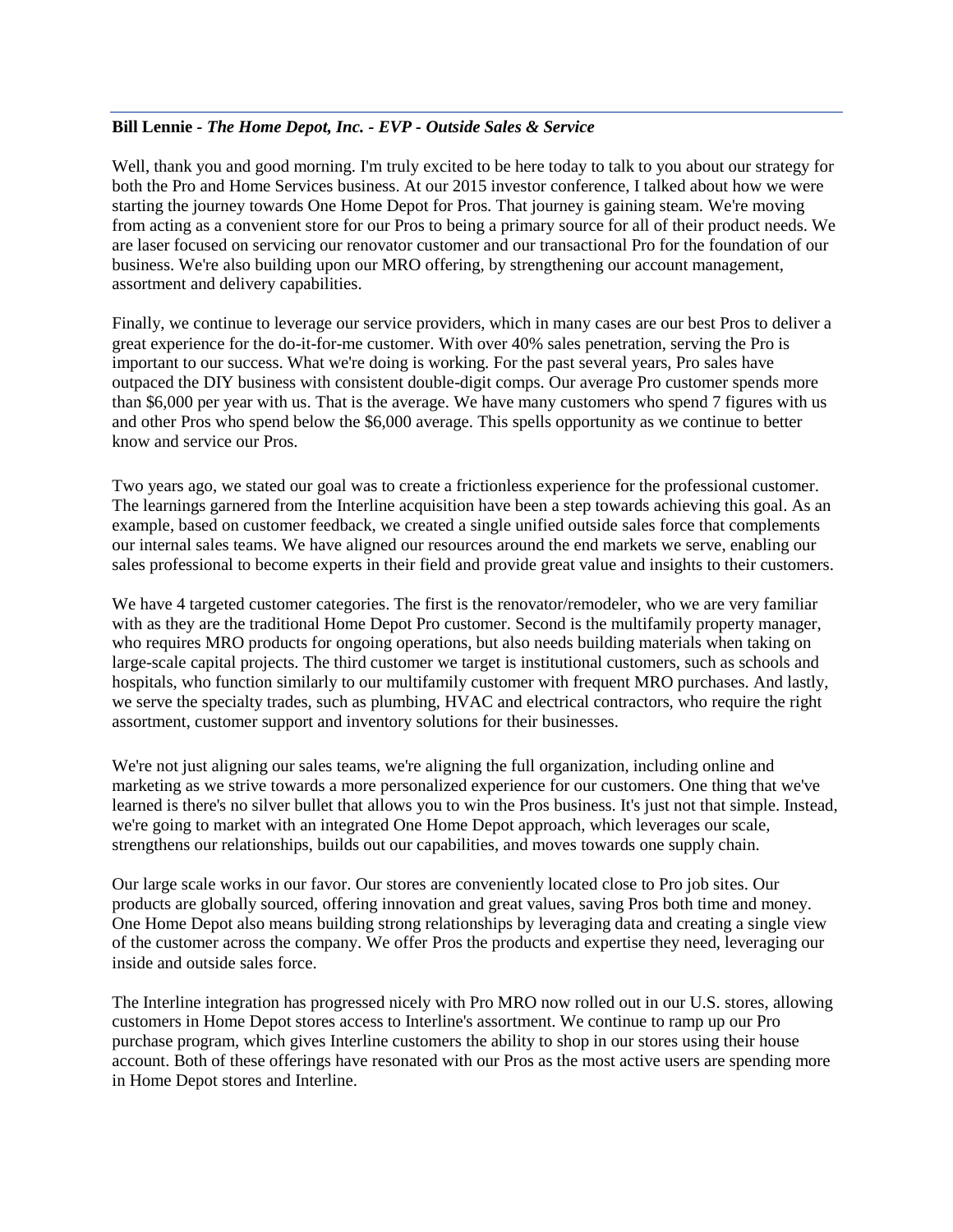As we discussed, customer expectations in retail are changing. We're witnessing a shift towards digital platforms. In some regards, segments of the Pros are no different. As a result, we're focused on creating the best customer experience for these Pros, developing capabilities to meet their needs. Our next big step is to offer a robust integrated digital platform solution. We plan to do this through a true B2B website via homedepot.com, which I'll discuss in more detail in a few moments.

We are building out enhanced capabilities around tool rental, which is another way for us to engage our Pros. We know that over 90% of our Pros plan to rent equipment in the next year, but only a small portion, about 10% rent from us. The acquisition of Compact Power expands our tool rental offering and enables the Pro to do more under one umbrella. We're investing to improve the digital experience for tool rental, including online and mobile reservations, as well as enhancing equipment delivery to improve the rental experience.

Last year we rolled out our upgraded store delivery system offering reliable two and four hour delivery windows. Our Pros have responded positively to this offering and the utilization and sales continue to increase every week. But there is more we can do. As you will hear from Mark, we are embarking upon a path to offer the fastest, most efficient delivery in home improvement.

Truly knowing the customer is vital to winning in the Pro space. Today, we know our Pro customers better than ever and this is allowing our teams to build stronger relationships and gain share of the Pro's wallet. Let me give you a little more color on this. Our transactional Pro remains the core of our business and we serve that customer every day in our stores as well as with their Pro Xtra membership. Our midsize customers, ones that may have multiple crews on job sites, require a bit more of a high-touch service. We assign specific accounts to our Pro Associates in the stores or PASAs, so Pros are better recognized and rewarded in our stores. The results have been stellar, with assigned account spending over 20% more with us on a year-over-year basis.

Finally, we manage our largest accounts through our outside sales force. These sales professionals have deep relationships with their respective accounts. They are experts in diagnosing and servicing the needs of their customers and summoning the full suite of services we offer in order to fulfill those needs.

We recognize the need to equip our associates for success. One of the ways our PASAs have been able to deliver a 20% growth in account spend is through the My View tool found at the Pro desk. My View provides store and customer data in a simple format that arms our Pro sales associates with the information they need, empowering them to serve our customers better.

Here's an example of the store level data that a PASA sees when they go into My View at the Pro desk. As you can see, it paints a clear picture of activity at the store level as well as customer-specific information. When the associate drills down, he or she can get a great view of that customer's spend pattern as well as potential opportunities for growth. The associates focus on 2 key areas of growth to help their Pro customers. Products, which are merchandising categories, that the customer may benefit from in their line of work; and services that provide business benefits that reduce friction for our Pros like credit, tool rental and delivery. New this year are alerts. Alerts indicate potential opportunities that customers may be missing based on their buying habits.

Finally, there are additional products with suggestions that may make sense given how similar customers spend with us today. All of these data points help facilitate a conversation between PASAs and our Pros, allowing them to highlight what we bring to the table in a tailored fashion.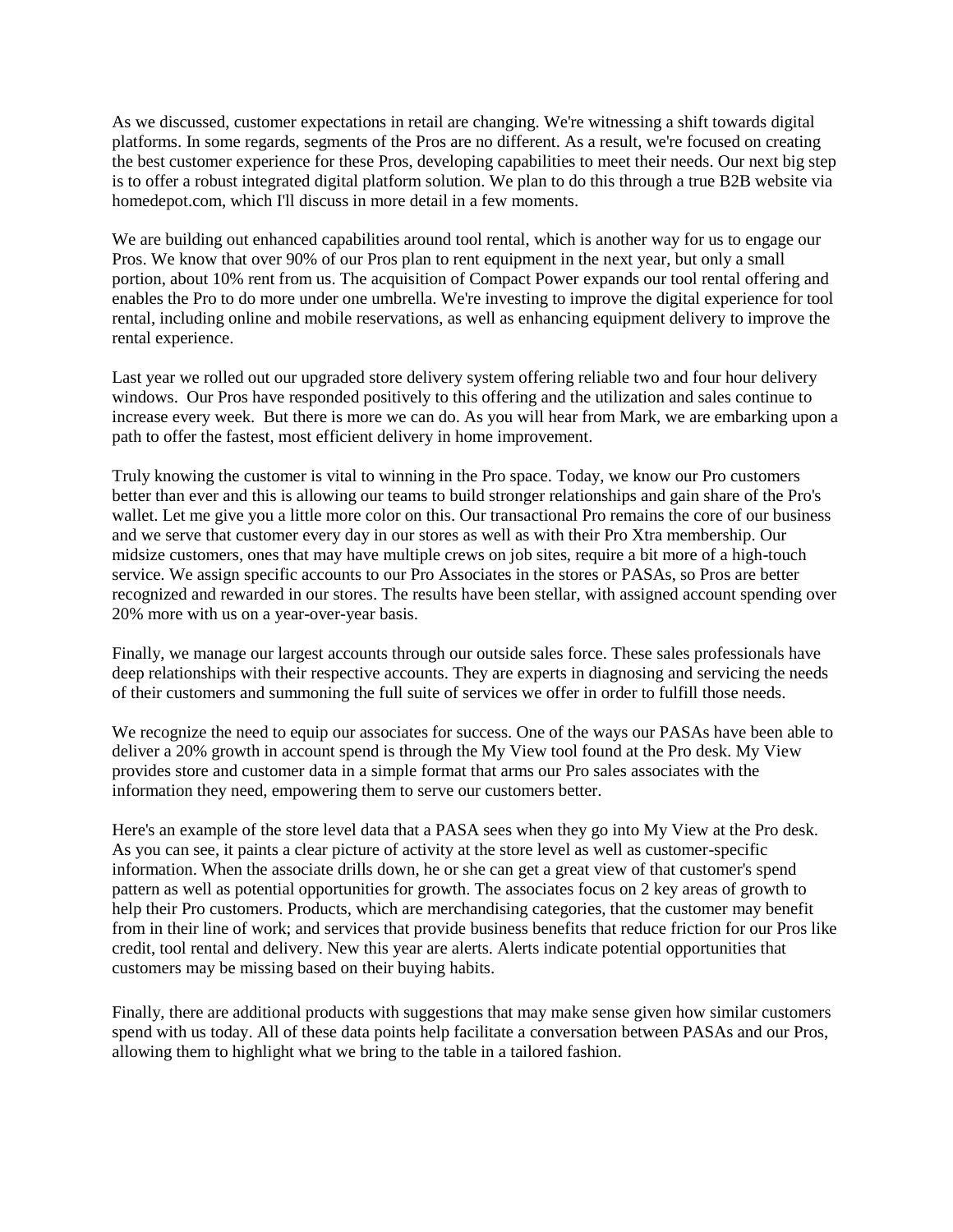As I mentioned, we are currently working on a B2B website. The goal here is to combine all of our capabilities in a way that provides a personalized experience for any type of Pro. This site will leverage our existing homedepot.com platform and require authentication using valid customer credentials. The site will operate under a couple of key tenets. The first tenet is one account. With this, customers will be able to order products in a manner that suits them. For institutional and multifamily customers, that means features such as workflow management, budgeting, GL coding and approvals.

For general contractors, who may have several associates who purchase on their behalf, we'll provide dynamic item lists, order history and one place to house all of their outstanding quotes. The second tenet is one catalog. Here, we'll provide a complete catalog combining the products from our stores, homedepot.com and Interline that can be shopped wherever and however the customer wants. We believe that by combining one account and one catalog in a digital experience coupled with our physical locations and delivery capabilities, we will create a differentiated B2B experience.

We believe the capabilities mentioned like delivery, tool rental, My View and the new B2B website will lead to increased engagement. The more dimensional our relationship is with the Pro, the more the Pro spends with us. Engagement across dimensions is a true driver of value. We are seeing the value of multidimensional engagement through real-time data. When a Pro enrolls in Pro Xtra, we see their spend increase. As that Pro Xtra member begins to shop multichannel, we see the spend increase again. As we increase our touch points with Pros, they reward us with their loyalty. We believe that the personalized experience we're creating through One Home Depot can lead to exponential growth. As we appeal the new Pros that weren't shopping with us before and earn additional share of wallet with our existing customers.

Our Pros are the key to our Home Services business. There is no way greater to gain a customer for life than performing a quality service for them in their home, especially for those large investments, like a kitchen remodel or whole-home window replacement. Trust is vital in this process and we gain that trust by delivering quality service and standing behind our work. We've partnered with over 100,000 badged installers and complete well over 2 million installations per year. All while building a best-in-class compliance program consistent with our high standards.

Our Voice of the Customer rates our customers' satisfaction with their installation experience. We are very proud of our current score of 4.33 on a 5 point scale. We are building out an "interconnected experience" for Home Services, just like we did for the core business a few years ago. We're investing to bring services to life in the digital world where most customers now begin their shopping experience, leveraging both our physical and digital assets.

As I close out, I want to bring us back to where we began. We've made tremendous progress. Our Pro business has never been stronger and I'm excited about the investments we're making around engagement to ensure that success continues. Our traditional renovator Pro and MRO businesses are blending together as we leverage our assets. We are creating a personalized B2B experience that's powered by One Home Depot. Our home services businesses in many ways is an extension of our Pro strategy as we leverage key installer relationships on a local basis. I'm confident in our ability to build upon recent successes and continue gaining new customers as well as selling more products and services to our existing ones.

And now to talk more about our supply chain, I'll hand it over to our Executive Vice President of Supply Chain and Product Development, Mark Holifield.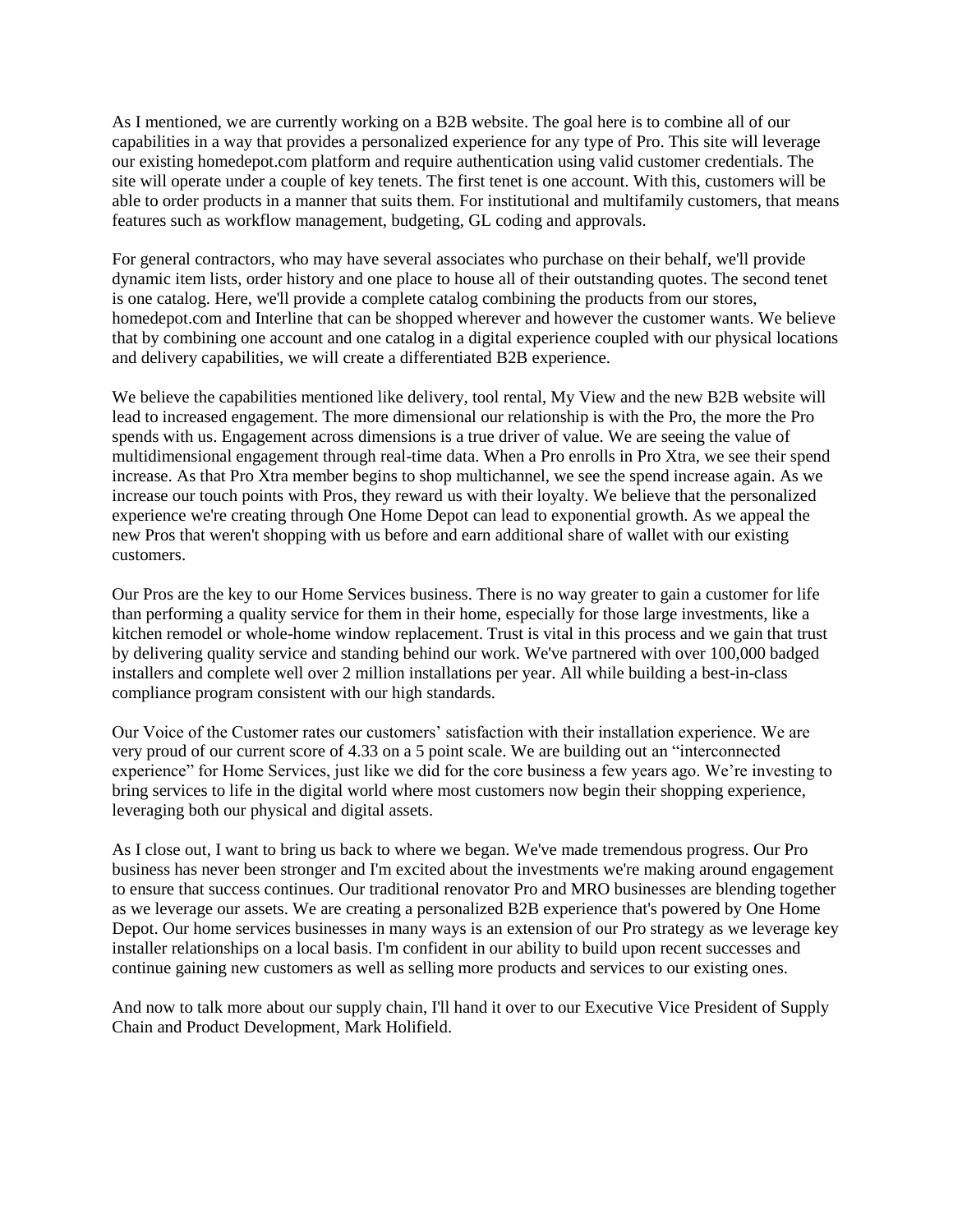# **Mark Holifield** *- The Home Depot, Inc. - EVP - Supply Chain & Product Development*

Thank you, Bill. Good morning, everyone. We heard Craig and my colleagues articulate the goal of creating the One Home Depot experience for our customers. We're very excited about the work ahead to deliver on that in our supply chain. More than ever, a great customer experience depends on great supply chain capability. Given the changing needs of our customers, we are committing to create the fastest and most efficient delivery in home improvement. Let's pause on those words there for a moment. Fastest, our customers want options, speedy options, time-definite options and low-cost options, next day and same day delivery. And customers now expect free or low cost options to also be quick. Most efficient, the low cost producer always wins. We see that in our supply chain and we will leverage our scale to provide lowcost efficient options for direct-to-customer delivery as well.

In home improvement, we are not all things to all people. We are the product authority in home improvement. That means we will have the right delivery options for the wide range of requirement in home improvement, especially for our Pro customers. We will have the right home improvement products in the right places for fast delivery. Home improvement is our core competency, the driver of our scale, the driver of our customers' unique requirements and where our competitive advantage will continue to live.

Let's think about our supply chain in a new way; an upstream and a downstream. The way to think about this is the upstream supply chain moves product to our stores and direct fulfillment centers. And the downstream supply chain delivers to our customers directly. My talk today will be about first, where we are now in our supply chain. Second, what we'll do to further improve our leverage in our upstream network, where today we may have -- we have a competitive advantage. And third, perhaps most importantly, how we will build the competitive advantage in our downstream network, creating the fastest and most efficient delivery in home improvement.

First, where are we now in supply chain? As most of you know, starting a bit late in our history, over the last 10 years, we've invested heavily in our upstream supply chain supporting our stores. As you see there above the tape, we've made progress in creating an optimal flow network with our RDCs, rapid deployment centers, improving our inventory management capabilities and driving further efficiency with our continuing Supply Chain Sync initiative.

And more recently, there below the tape. In the last 4 years or so, we have invested more heavily in what we call the downstream, the direct-to-customer or delivery supply chain. We've implemented new interconnected customer offerings like Buy Online, Ship To Store, and Buy Online, Deliver From Store. We built direct fulfillment centers, creating a 2-day ground parcel network. We acquired Interline brands, the MRO distributor, and we enabled new Pro-focused deliver from store capabilities like 2- and 4-hour delivery windows.

Thanks to the work we've done over the past several years, we now possess a competitive advantage in the upstream. We're positioned well for growth in our delivery offerings and we have unique scale in home improvement, upon which to build a competitive advantage in the downstream.

In terms of scale in home improvement, no one matches ours. We move more home-improvement goods than anyone else. That includes across the oceans, over the rails and on the road. We're the third largest container importer overall in the U.S., giving us unique scale in imports. We manage thousands of inbound truckloads per week in our transportation team, giving us excellent scale in the trucking market. And in delivery, we are geared for the unique requirements of home improvement, particularly for Pro customers, from parcel freight, to flatbed truck delivery, to appliance installation. For example, every day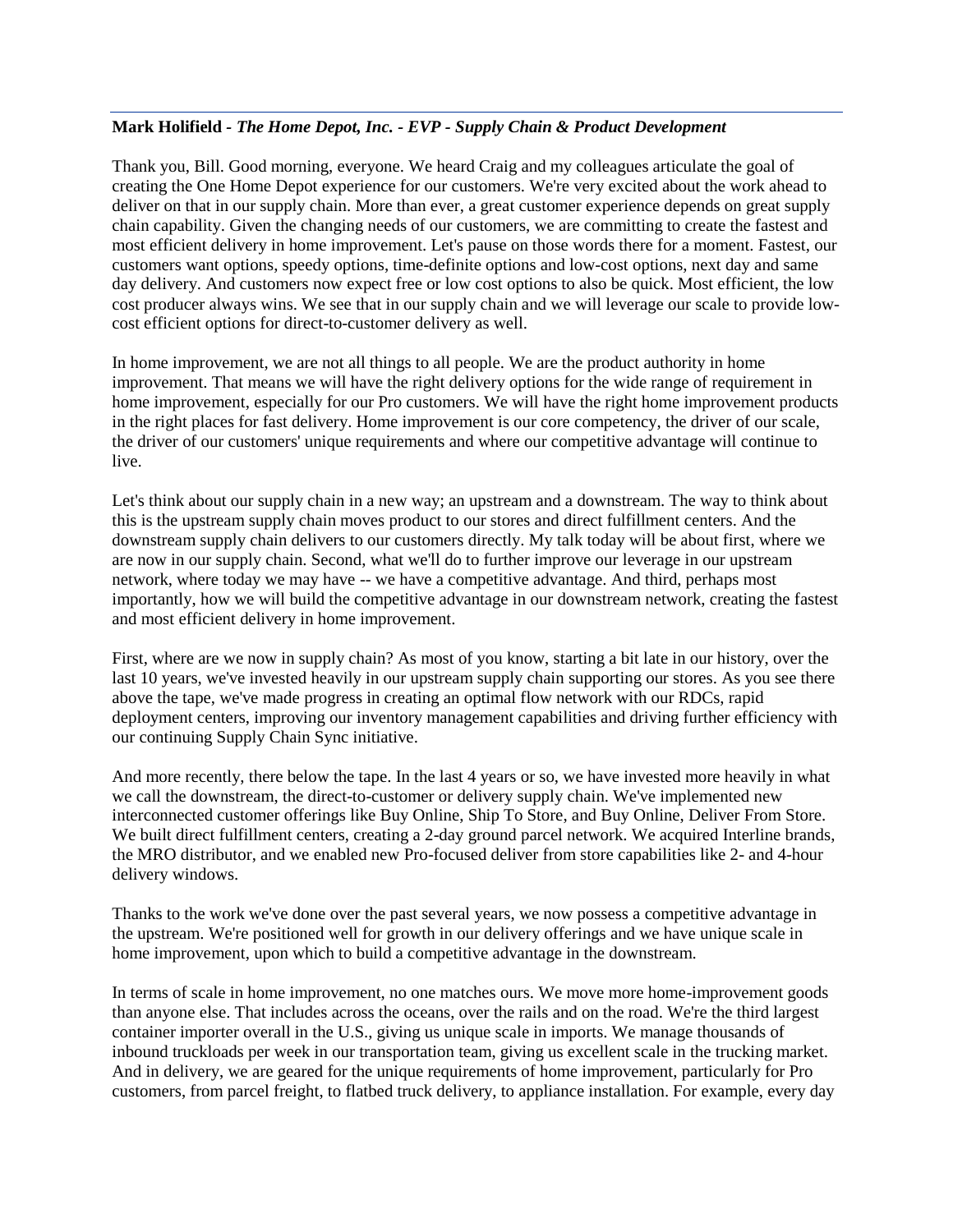we launch over 1,000 specialized flat bed delivery trucks, equipped with on-board forklifts, for delivery to customers' job sites.

Turning to our upstream network, as far as we've come over the past several years, there is still immense opportunity to improve going forward. In the upstream, we'll continue to invest and optimize to further our competitive advantage. We are further automating and mechanizing our RDC operations to require fewer product touches and faster movement of goods. Simply, we'll be taking the manual out of manual floor load, mechanizing the load out of trailers. We plan to enhance and expand our BDCs, bulk distribution centers, to handle more volume and more SKUs. And our SDCs, stocking distribution centers, we're working to further optimize our flow of goods including seasonal and imports.

In our last investor conference, we introduced our Supply Chain Sync initiative. This program continues. Through better planning and collaboration with our suppliers, we reduced the variability and unpredictability of product lead times. In addition, using intelligent truckload rounding algorithms, making data-driven optimization decisions on inventory and transportation costs, we order more full truckloads. That product then flows to the store in a much more orderly and level fashion, providing our store associates a more predictable and stable flow of freight. At this point, about 70% of our RDC dollar flow is on Sync. We're now expanding Sync to our import flows and to our SDC platform. Our progress in supply chain has not been limited to the U.S. We continue to invest to develop our supply chain in Canada and Mexico. In Mexico, we're expanding our DCs to allow more volume and to developing direct fulfillment capabilities. In Canada, we're increasing our interconnected capabilities, enabling Buy Online, Ship To Store and Buy Online, Deliver From Store, and taking more control of the appliance delivery customer experience.

Shifting to the U.S. and the current state of our downstream supply chain, over the last few years, we've continued to expand our capabilities. We built a network of direct fulfillment centers. These DFCs give us the ability to reach 95% of the U.S. population in 2 days or less with parcel freight and 30% in one day. We're continuously onboarding SKUs to these direct fulfillment centers and today we stock thousands of SKUs, extending our assortment beyond our stores. And beyond what we choose to stock ourselves, we work with our suppliers to offer a total of over 1 million SKUs online for delivery, and we manage most of those deliveries ourselves to ensure fast and efficient customer experiences.

In our stores, we've continued to improve our Deliver From Store capabilities with a focus on our Pro customer needs. From our stores, we deliver building materials and bulky goods with those specialized flatbed trucks with the forklift capability to place the product on the job site exactly where our customer needs them. We offer box truck delivery as well. Customers now have the option to schedule 2- and 4 hour windows for these deliveries, especially helpful for our Pro customers with crews waiting for critical materials.

And new in 2017, we've increased our store delivery options, beginning the rollout of new van and car delivery options. For car delivery, we're partnering with innovative app-based delivery providers. These methods provide lower cost and often faster delivery for smaller orders. We expect these options to be in place in all of our top urban markets, ready for spring of 2018. But despite all the progress in our downstream, our delivery, it's simply not good enough for the future.

Today, our downstream delivery network is fragmented with 4 disparate unconnected components that operate largely independently, our store-based delivery, our online delivery from direct fulfillment centers and vendors, our appliance delivery and our Interline brands delivery. Our stores, while they have all our key SKUs close to our customers, they are not often the most efficient place to pick, pack and ship customer delivery orders, particularly in our top 40 markets.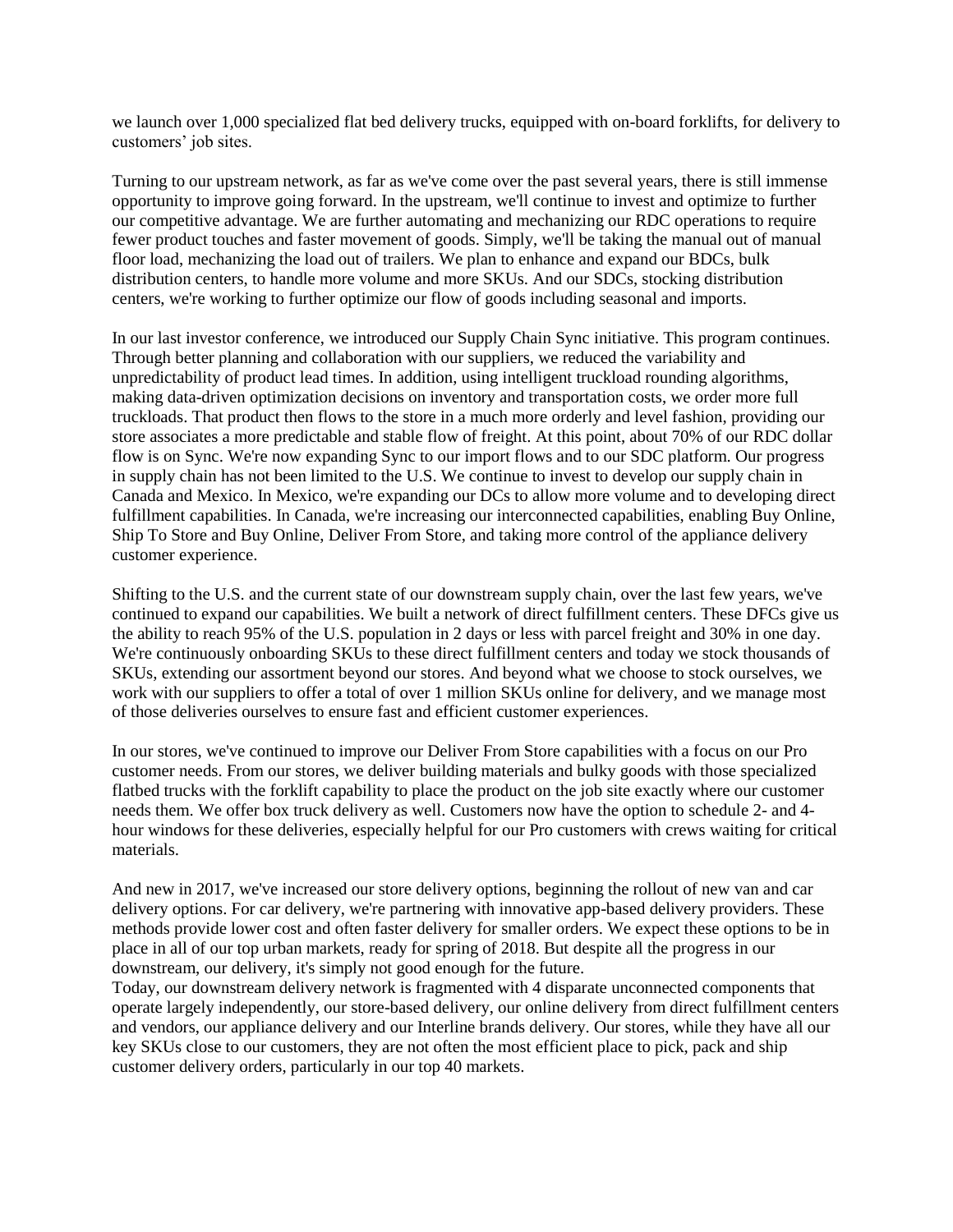Our direct fulfillment centers, as efficient as they are, they aren't close enough to provide one-day parcel service to 70% of our customers. And they aren't fully stocked with some of the most important homeimprovement SKUs. Our appliance delivery is today a standalone outside network that we can't leverage for other big and bulky deliveries. Our Interline brands business with separate operations and delivery for MRO customers presents an opportunity for leverage of all of our supply chain capabilities.

Finally, we have the opportunity to link our downstream network more fully with our best-in-class upstream network. The ideal supply chain of our future is one where we fully control downstream fulfillment and delivery, one where we are closer to our customers with more of the most important SKUs. One Home Depot supply chain, where we leverage our scale and competitive advantage in our upstream network to build competitive advantage in our downstream network. With One Home Depot supply chain for the future, we will create the fastest and most efficient delivery in home improvement. What will it take to fulfill that vision? Over the next 5 years, we will invest to transform our downstream supply chain with new direct fulfillment centers and delivery capabilities. We will build more direct fulfillment centers. These will be closer to our customers. Stock the most important SKUs and supplant much of our store-based delivery in our top 40 markets.

Second, in addition to the DFCs, we'll open market delivery operation in about 100 locations. These stockless, market delivery operations will be cross-docks that allow consolidation and sortation capability for big and bulky freight and parcel freight and extend our delivery reach. And third, in secondary markets, we will consolidate Store Based Delivery in fewer stores, or Market Delivery Stores. And all of this will be linked to our upstream network to make truly, One Home Depot Supply Chain.

Let's talk about those direct fulfillment centers first. In our top 40 markets, we will serve customers with next-day and same-day delivery from new direct fulfillment centers. We expect to open a few more direct fulfillment centers similar to and in addition to our existing DFCs, call them parcel plus. These centers will be located to further augment our parcel shipping capabilities, along with other categories shipped via truck. They'll have SKU capacity to continue to offer an extended assortment beyond our stores. More centers means faster delivery of these SKUs to customers.

Additionally, we expect to open about 40 flatbed direct fulfillment centers to serve our top 40 markets. These centers will specialize in big and bulky building material SKUs that are most effectively delivered on our flatbed trucks. Think of lumber, building materials, flooring and the like delivered on a next day and same-day basis.

Finally, in addition to the flatbed DCs -- DFCs, we expect to open about 25 local direct fulfillment centers that will carry the most delivered store SKUs and Interline MRO SKUs. With 25 of these, we will be able to deliver these SKUs on a next-day and same-day basis direct-to-customers in our top 40 markets. With these centers in place in those top 40 markets, we'll be able to minimize our stores' role in pick, pack and ship of next-day deliveries, as these are more efficiently accomplished in a direct fulfillment center.

Next, let me describe the market delivery operations or MDOs. In addition to the direct fulfillment centers, we plan to open about 100 of these. These cross-dock centers will be local hubs that will consolidate the following types of freight for dispatch on to final-mile delivery vehicles appliances, Interline MRO, Pro and DIY delivery from DFCs, vendors and stores. These locations will not hold inventory, but will be cross-docks, consolidating both outbound delivery to customers and reverse logistics returns for immediate dispatch. With these local hubs in about 100 locations, we expect to enable the fastest and most efficient delivery of these home improvement goods.

With the direct fulfillment centers and market delivery operations, we expect to largely supplant store base delivery in our top 40 markets. But beyond those markets and our secondary markets with multiple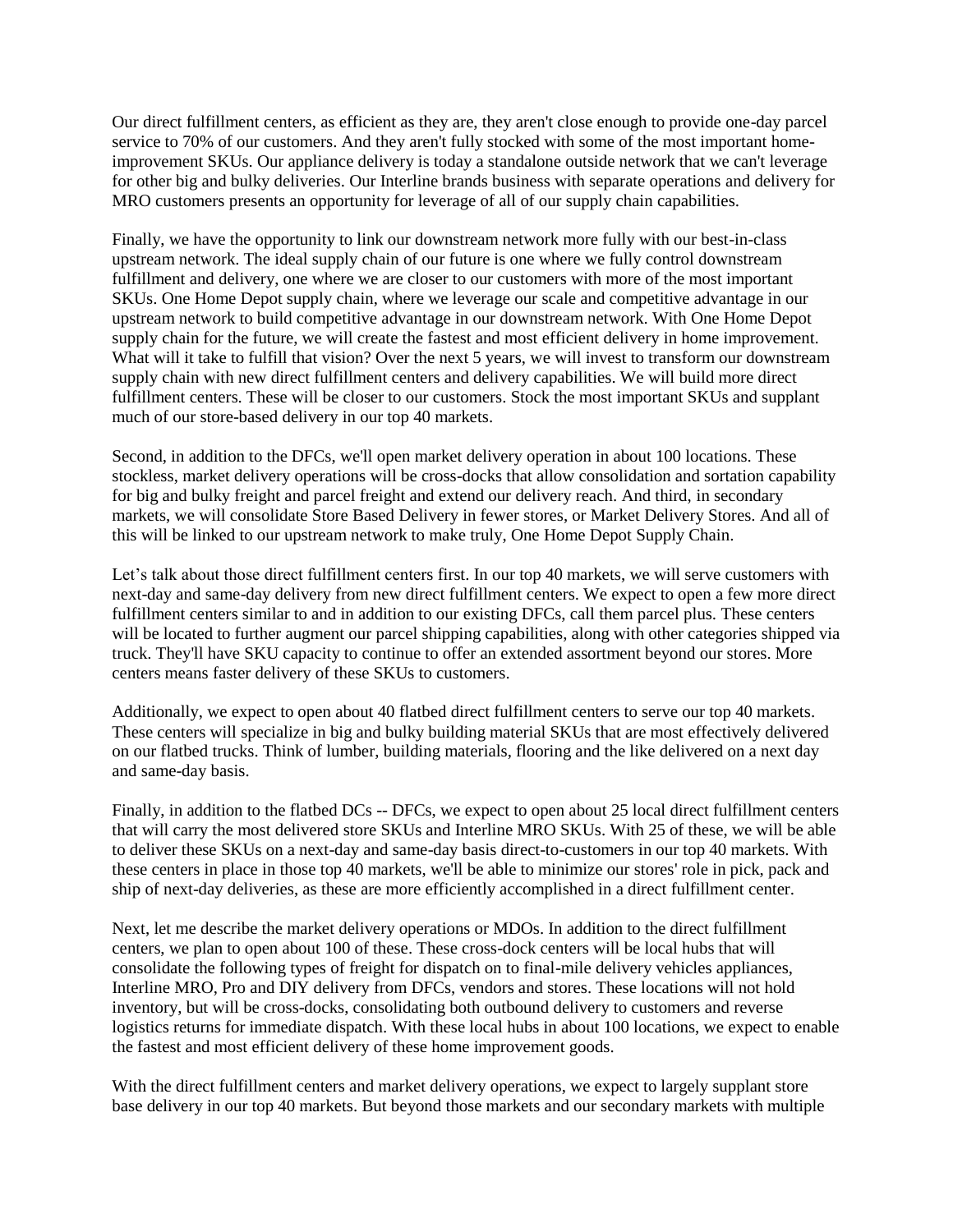stores, we have the opportunity to drive efficiency by consolidating delivery in fewer stores. For example, in our Greenville, South Carolina pilot location, we have consolidated delivery from 6 stores to 2, driving efficiency as we increase labor productivity in picking and transportation productivity through better delivery route density. The result of these investments will drive speed of delivery for our customers, efficient fulfillment and delivery operations, and a network tailored to the specialized needs of Home Improvement, particularly for our Pro customers.

Today, our stores provide next day and same day fulfillment and delivery to their local areas. Our parcel plus direct fulfillment centers augment that with an extended SKU mix. Our future investments in local and flatbed DFCs will supplant store delivery with more efficient next-day and same-day fulfillment of all our SKU offerings, including flatbed goods. And our market delivery operations will result in a marketleading appliance and big and bulky delivery capability on top of that. All of that will work to create the fastest and most efficient delivery in home improvement. We're excited about the supply chain journey ahead. Given the scope and scale of the effort, we expect it will take about 5 years to get to the full capabilities I've described. But we have a good start with our upstream network and our existing storebased delivery and direct fulfillment centers. In the downstream, in 2018, we expect to pilot local flatbed DFCs and market delivery operations, with a rollout of all of these platforms through 2022. Over this timeframe, we'll continue to optimize our upstream as well to leverage and extend our competitive advantage there. All told, we expect a capital investment of about \$1.2 billion in our supply chain over the 5-year period. It's difficult to fully convey how we view our supply chain from these slides. So let me show you a video that might help to bring our supply chain to life.

# (**Video**)

# **Mark Holifield** *- The Home Depot, Inc. - EVP - Supply Chain & Product Development*

We're very excited about the future of our supply chain. When I started in retail supply chain all those years ago, and we didn't even call it supply chain back then, it was pretty much all about moving brown boxes from dock to dock as efficiently as possible. Today, it's much more than that. It's creating a great customer experience at the moment of truth in retail, when we connect customers with products when, where and how they want. Given the opportunity ahead, there is no more exciting place to be in retail supply chain than The Home Depot. Our expectation is simple, to create the fastest and most efficient delivery in home improvement.

And now, for who you've all been waiting for, let me introduce our Chief Financial Officer, Carol Tomé.

# **Carol Tomé** *- The Home Depot, Inc. - EVP - Corporate Services & CFO*

Thank you, Mark, and let me add my welcome to our investors and analysts. We are glad that you joined us today and we are delighted to have this opportunity to update you on our One Home Depot strategy and financial outlook.

Today, I'd like to cover 4 topics: first, quickly discuss our fiscal 2017 financial guidance; second, share with you our point of view on the economy and the state of the U.S. housing market; third, share our 2020 financial targets; and finally, wrap it up with a discussion on capital allocation.

Let's start by taking a quick look at our 2017 guidance. In November, we updated our sales and earnings per share growth guidance and we confirm that guidance today. We expect fiscal 2017 sales to increase by approximately 6.3%, with comp sales growth of approximately 6.5%. With that, we expect our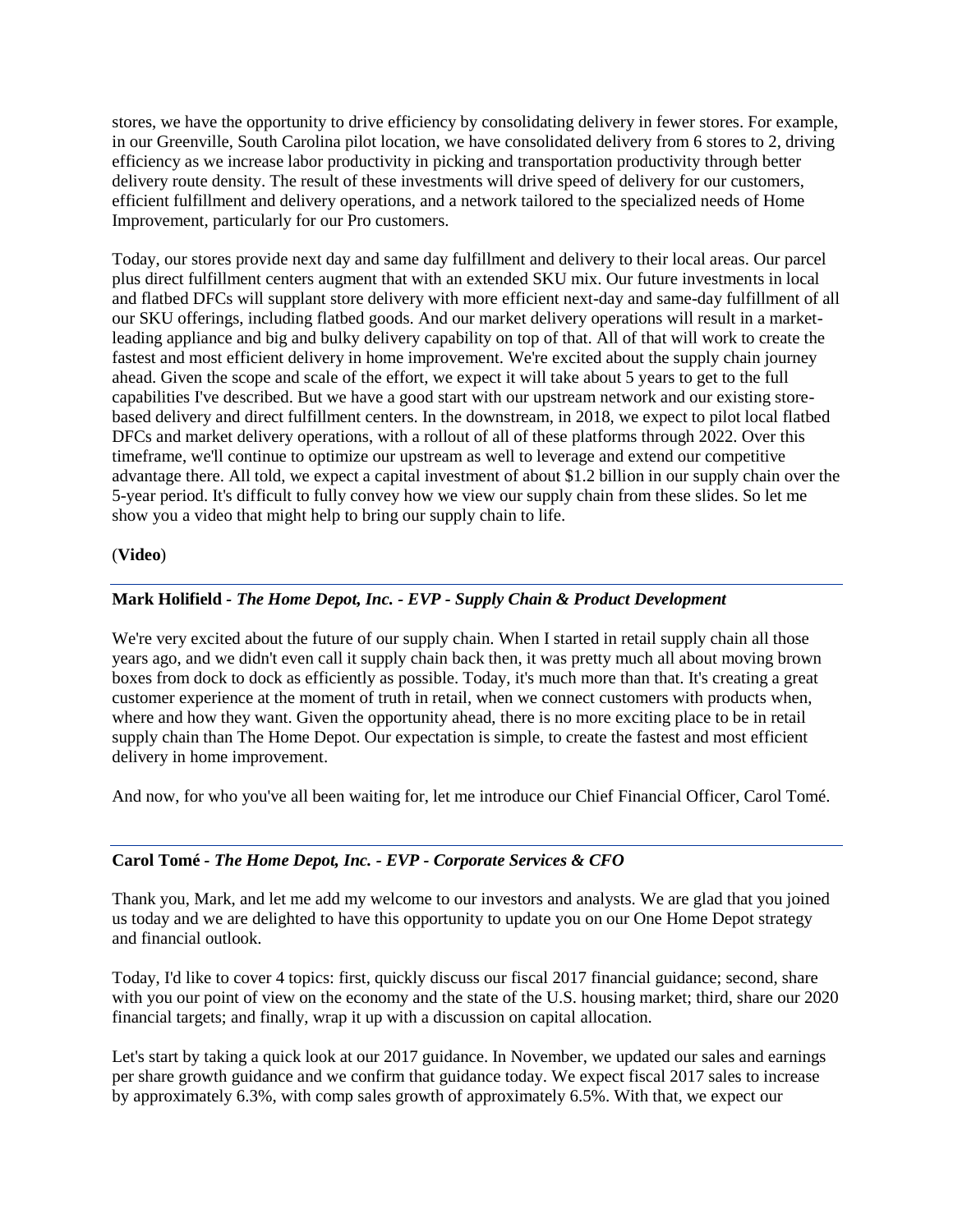operating margin to approach 14.6%. As for earnings per share, we project fiscal 2017 diluted earnings per share to increase by approximately 14% to \$7.36. By delivering these results, for the fourth year in a row, we will be reporting the highest sales operating margin and diluted earnings per share in our company history.

As a leadership team, we have a solid record of establishing financial targets and then meeting or exceeding those targets. It's been a journey. We first established operating margin and return on invested capital targets back in 2009. Since then, every 2 or 3 years, we have raised the targets. The last time we set financial targets was at our 2015 investor conference. At that time, we believed we would reach an operating margin of 14.5% and return on invested capital of 35% by fiscal 2018. We will exceed our 2018 operating margin target this year and achieve our return on invested capital target in 2018.

As you heard from Craig, today, we are introducing our fiscal 2020 financial targets and I'll cover those targets in detail in just a few minutes. But before I do that, I'd like to turn to our view of the economy and the U.S. housing market. We think the U.S. economy is healthy and we will see continued growth for several years. In addition, housing-related drivers of home improvement spending are trending nicely. And today's consumer spending behavior favors home improvement. And while my macro comments are U.S. centric, we also have favorable economic conditions in Canada and Mexico. As you can tell, our outlook is quite positive. Let's take a deeper look at the drivers of our business.

While the U.S. has been in economic recovery since the third quarter of 2009, U.S. GDP is expected to grow over the next several years, making this the longest recovery on record. One reason we are confident that the recovery will continue is that during this recovery, the cumulative GDP growth rate is just 19%, well below the historical average of 26%. GDP growth is the foundation from which we build our sales growth plan. The current U.S. GDP growth forecast over the next several years is over 2% annually. And just a comment on tax reform. If tax reform is enacted, we expect U.S. GDP growth forecast to increase, which would be good for our business. Further, we think concerns over certain housing-related provisions in the proposed legislation are overblown. And finally, not only would tax reform fuel the economy and create jobs, but with tax reform, The Home Depot would have an immediate and significant benefit to our tax expense and cash taxes.

Before we review the housing market, let's look at consumers. Unemployment has shown a marked improvement and is nearing levels not seen since 2000. Interestingly, consumers are spending, but they are spending differently. With the exception of home improvement, consumers are spending more on experiences than they are on goods. So why are consumers spending on home improvement? Well, there are 4 main drivers of home improvement spend: household formation; home price appreciation, housing turnover; and the age of housing stock. We ranked the drivers on the level of impact from lowest, noted by an equal sign; to highest, noted by 2 plus signs.

Recently, home price appreciation and housing turnover have had 2 plus signs; in other words, the biggest impact on spend. Looking ahead, we think household formation, home price appreciation and the age of housing stock will have the biggest impact on spend.

Household formation has been slow to recover, but we are finally starting to see formation in excess of historical averages. This should continue for a while as about 1/3 of all Americans between the ages of 18 and 34 are still living at home with their parents. And the good news is that as millennials start to form families, they are moving into houses.

We believe home price appreciation has been and will continue to be a key contributor to our sales growth. Once homeowners view their home as an investment and not an expense, we believe they spend more money on their homes. It is, in a way, a wealth effect. With lower mortgage ratios and lower levels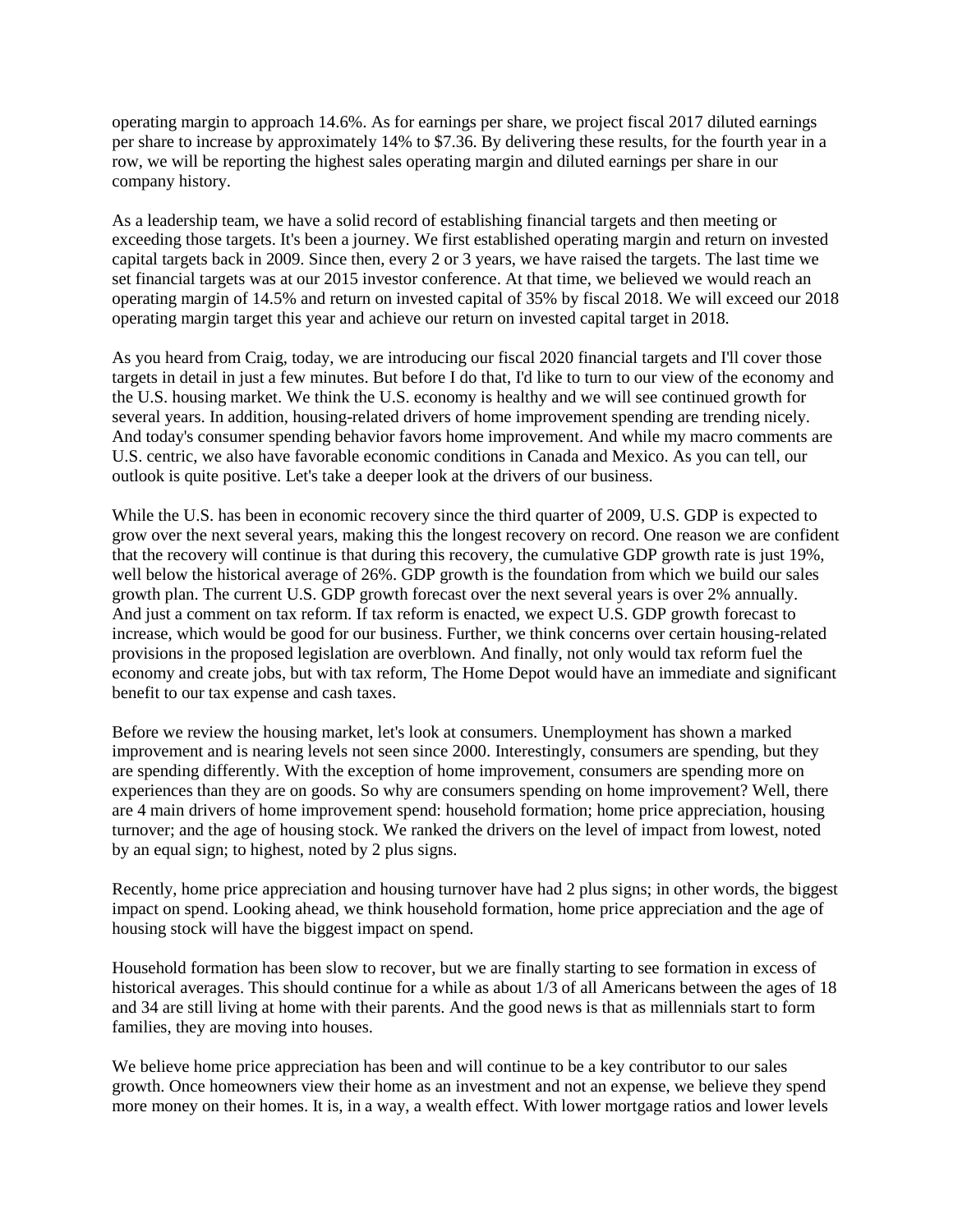of negative equity, people feel like they have more money to spend. In fact, today, there are only about 3 million homeowners with negative equity and since 2011 homeowners with home equity have seen their equity grow by 122% or \$64,000 per housing unit. Looking at this chart, while the national home price composite index has fully recovered, there are still many large cities that have not yet recovered. And for cities that have recovered, the economic environment is very good, and continued price appreciation is expected.

We see the wealth effect translate to big ticket spending. For us, big tickets are transactions over \$900 and we have seen growth in big ticket spending every quarter since the second quarter of 2011. But as you can see from this chart, the average spend per large home improvement project has not yet returned to the levels seen at peak. Homeowners extract equity from their homes using HELOCs or second mortgages. We've seen an increase in borrowing activity, but considerable capacity remains.

Looking at housing turnover, we expect houses to turn at 4% of units. Turnover will be a driver of spend but only a driver of growth as households increase. Candidly, we have a housing shortage in this country with only 3.9 months of supply. In a normal housing environment, you would expect to see 6 months of supply. While the housing shortage could put pressure on turnover, it helps support home price appreciation.

And one last comment on home price appreciation. The watch-out is if home prices rise to a point where the affordability index is in peril. With an affordability index of 150%, there is plenty of room to grow before we run into that risk. The same holds true in the face of potentially higher mortgage interest rates. Our analysis shows that every 25 basis point increase in mortgage rates drives \$40 in additional mortgage expense per month. Mortgage rates have a long way to go before the affordability index is negatively impacted.

The age of the housing stock is going to be an increasingly important driver to our sales. We know we have an aging housing stock in the United States. Today, over 65% of the stock is 30-plus years old. Looking to 2020, 54% of the housing stock will be greater than 40 years old. Home improvement spending in a house over 40 years old is about 30% more than what is spent in a house under 10 years old.

To wrap up our discussion on housing, I'm going to end with private fixed residential investment. For years, we have used this measure: first, as a way to understand historical averages; second, to predict where our sales might go during a recession; and now simply as a way to understand where we are in the recovery.

Based on the current data, PFRI would suggest that we are in the seventh inning of the housing recovery. But what PFRI doesn't predict is what will happen to home improvement spending as housing ages and as the economic recovery continues. So for us, PFRI is just a data point, but that's all. Looking ahead, we will focus on the drivers of home improvement spending: household formation; housing turnover; home price appreciation; and the age of the housing stock.

Now let's turn to our longer-term financial targets. You often hear me say that our operating margin wants to lift. And that's because our financial model epitomizes operating leverage. As sales grow, we leverage fixed costs and expand our operating margin. Further payroll, our largest expense, grows with sales but not at the same rate, driving operating margin expansion.

Finally, productivity is a virtuous cycle at The Home Depot. So looking ahead, in a BAU or business-asusual environment, our operating margin will lift. On this chart, we are showing that in a mid-single-digit comp environment and assuming business as usual, by fiscal 2020, our operating margin would increase by 100 basis points from what we expect to report in fiscal 2017. But as you've heard today, it isn't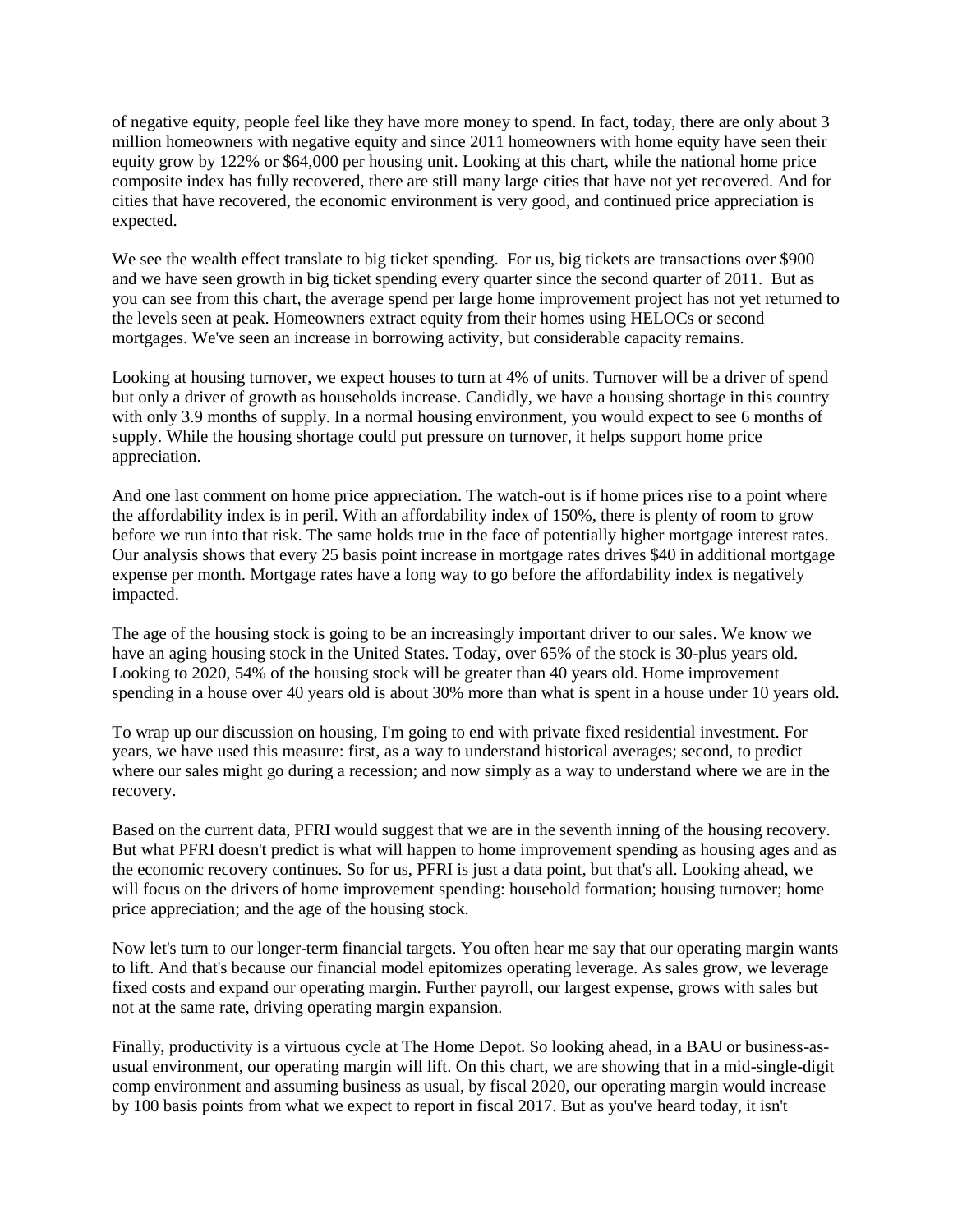business as usual. Retail is changing. Further associate needs, things like the need for flexible hours, higher wage and benefits are also changing. So we are planning to accelerate our investments and reinvest our operating margin expansion. Rather than growing our operating margin by 100 basis points, we will be largely reinvesting in our operating margin expansion.

We define investments as incremental capital and expense dollars; in other words, incremental cash outlay. Over the next 3 years, we will nearly double our investments from what would have been spent in our BAU case.

Today, our leaders have shared the key areas of One Home Depot investment: from investing in our stores, to investing in our supply chain, investing in our digital experience, investing in our merchandising experience and in our people. As you look at the allocation of spending, you can see we are planning a material step-up of spending in our stores, supply chain, IT and other, which includes people investment.

As we turn to our long-term financial targets, note that today we are going to discuss our 2020 targets and in our February earnings call, we will provide specific guidance for fiscal 2018. So starting with sales. Using our directionally correct but imperfect sales forecasting model, we believe our BAU comp sales growth will average around 4%. This assumes U.S. GDP growth in the 2% area plus 200 basis points of growth coming from the 4 housing drivers I highlighted earlier. We have similar growth forecasts in Canada and Mexico. When we include the sales benefit tied to our accelerated investments, we think our annual sales growth ranges from 4.5% to 6%. The reason for the range is that for some of the investments like store environment, we had a good idea of the sales lift as we've been in a pilot for the past year. In other cases, we estimated the sales lift based on what we should be able to do. Finally, in the case of One Home Depot supply chain, we don't expect the sales benefit to occur until the initiative is complete. Included in our sales growth forecast are a handful of new store openings every year. These new stores fill voids but will not be a significant driver of growth.

Turning to gross margins. Our largest cost pool is cost of goods sold. Within cost of goods, we have a number of efforts underway to drive productivity. For example, we have a cost out team that works hand in hand with our merchants to better understand what the right costs should be, identify strategic cost-out opportunities and address cost increase requests. From a gross margin rate perspective, however, we are planning for our gross margin rate to decline by 40 basis points as we reinvest cost out into lower-margin categories and invest in One Home Depot supply chain.

From an expense perspective, in a BAU environment, we would expect our expenses to grow at 50% the rate of our sales growth. But because of our accelerated investments, our expense growth factor will change. Over the next 3 years, we expect to leverage expenses by 20 to 80 basis points, with the range being a function of sales growth. As we think about operating margin, it's a function of the sales environment. In a 4.5% sales growth environment, our 2020 operating margin will be flattish to what we expect to report for fiscal 2017. In a 6% sales growth environment, our operating margin will grow by 40 basis points. You can see the power of our financial model on this chart. Over the next 3 years, we can nearly double our investments and keep our operating margin flattish and, with higher sales coming from the investments, drive operating margin expansion.

Turning to capital allocation. While we are accelerating our investment plan, our disciplined and balanced approach won't change. Over the next 3 years, we are planning to generate over \$37 billion in cash from the business. Included in this cash projection is a slight improvement in inventory turns. We will use our cash to invest in the business, pay dividends and buy back our shares.

Now I know it can be confusing to think of investments as both expense and capital. I've already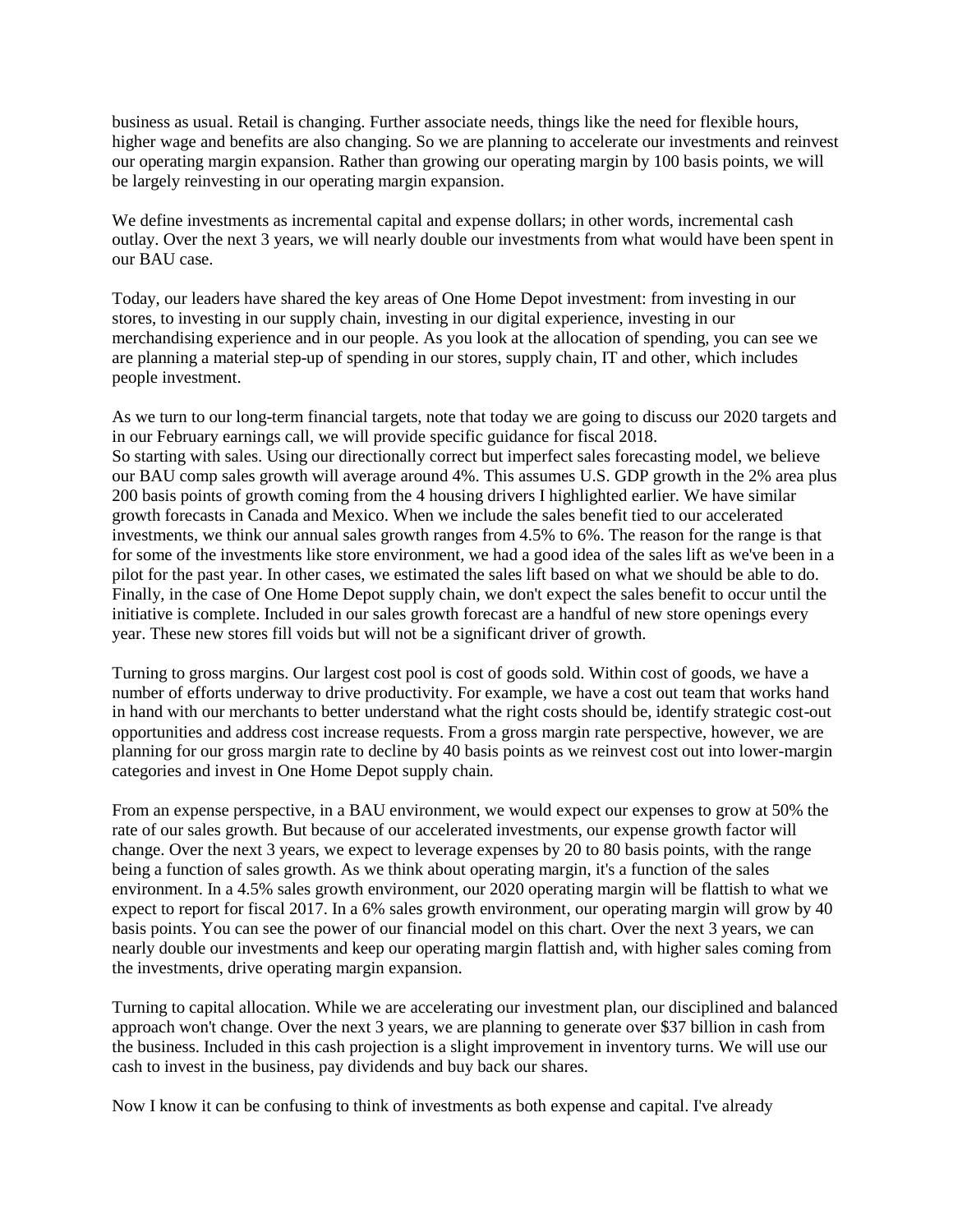discussed expenses. On the capital spending front, you should model average annual capital spending of \$2.7 billion. This spending will take our average annual depreciation expense to \$2.6 billion, which is included in the expense assumptions I just discussed.

To give you a bit more color on how we are thinking about our investments, you can see for each. We've modeled an expected return on investment coming from sales lift, productivity and/or higher customer satisfaction. Even in the face of accelerated investments, we are not changing our 3 shareholder return principles. Our dividend principle is to target a dividend payout of approximately 55% of earnings with the goal of increasing our dividend every year. From a return on capital perspective, our goal is to maintain a high return on invested capital, benchmarking all uses of excess liquidity against the value created for our shareholders through repurchases.

And finally, our share repurchase principle is to use excess cash to repurchase shares as long as it's valuecreating. This chart highlights our focused and disciplined approach to optimizing invested capital. Back in 2008, we had \$29.2 billion of invested capital with a return on capital of 9.5%. Fast-forward to the end of fiscal 2017, and we expect to have invested capital of \$27.2 billion with a return on that capital of over 34%. And looking ahead, we believe we can drive our return on invested capital close to 40% by 2020.

Today, we have \$24.75 billion of long-term debt. The staggered maturities and weighted average cost of this debt portfolio provides a competitive advantage, and our strong long-term debt rating of single A provide operating and financial flexibility. By the end of fiscal 2017, we project our adjusted debt-to-EBITDAR ratio to be about 1.9x, close to our target of 2x. As our earnings grow against this target, however, our borrowing capacity will grow. We project borrowing capacity of about \$5.7 billion by the end of fiscal 2020, which provides ample flexibility.

As for share repurchases, we've been repurchasing our shares since 2002, and through the first 9 months of fiscal 2017, had repurchased approximately 1.3 billion shares for \$73 billion at an average price of about \$54 per share.

We intend to repurchase \$2.1 billion in the fourth quarter of fiscal 2017, bringing fiscal 2017 share repurchases to \$8 billion. Looking to 2020 we are targeting \$12.5 billion in share repurchases using excess cash. As a result, today our board of directors authorized a new \$15 billion share repurchase program, replacing our existing authorization. The \$12.5 billion in future share repurchase is a basis for our 2020 return on invested capital target.

If you look back over the past 9 years, the power of The Home Depot has been seen in our financial results. As we look ahead to One Home Depot, you can see the same is true. Over the next 3 years, we plan to nearly double our investments, and yet our operating margin could reach as high as 15%. We are investing in the future of our company. We are investing to enhance the customer experience, and we are investing to create value.

So we thank you for your time today. And we're now going to break into our Q&A session. So I'd like to invite all my partners up to the stage. Just give us a few minutes to get settled, and then we'll get right to your questions. Thanks very much.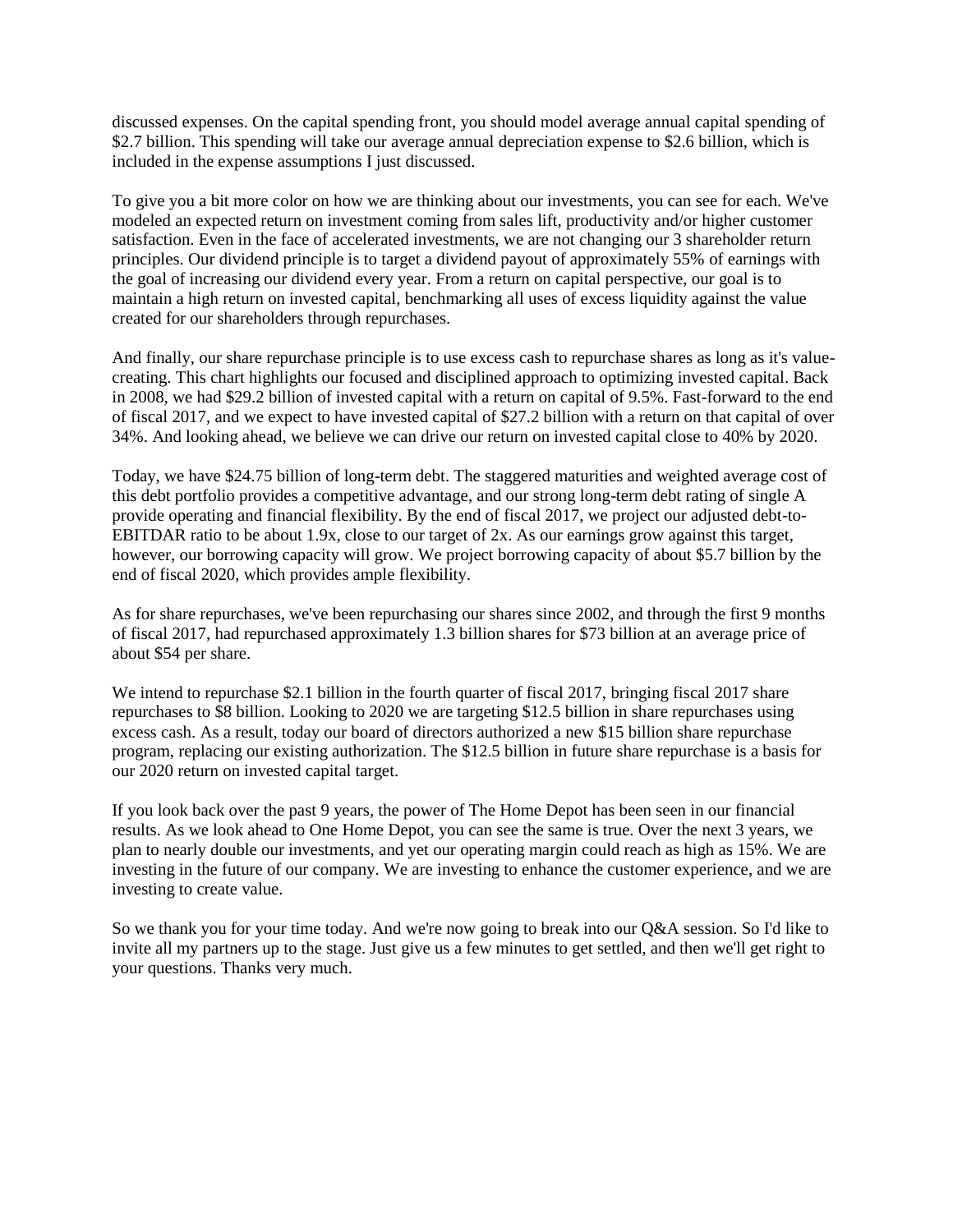# **Q U E S T I O N A N D A N S W E R**

#### **Diane Dayhoff** *- The Home Depot, Inc. - VP of IR*

Okay. So how this is going to work is we have 3 of my colleagues from Investor Relations with microphones moving around the audience: Sean, Luke and Elizabeth. If you have a question, please raise your hand, and wait until a microphone gets to you. We want those who are joining us on the web to be able to hear your question. And also, please state your name and the name of your firm before asking your question. So let's get started.

#### **Michael Lasser** *- UBS - Analyst*

It's Michael Lasser from UBS. And this can go to anyone. But presumably, Home Depot has been investing throughout its history. So what is different now functionally? And we've become accustomed to you exceeding the goals that you set forth from a sales perspective and from an expense perspective. So is there going to be a different mindset in how you might manage some of that outperformance? Will you reinvest that in the business? And then one last question to put it all in. You're doing a lot with the supply chain and moving away from the delivery to the stores. Could you conceivably close some stores because you are adding a lot of capacity over the next few years?

## **Craig Menear** *- The Home Depot, Inc. - Chairman, President & CEO*

So Michael, I think it wouldn't be right to think about us changing our mindset in terms of trying to work hard to deliver and/or exceed. As Carol said in her comments, what we set out to do. We are a group that is committed to delivering on performance, and our objective would be to go out and achieve at or above what we have committed to. And on the second element, no, I don't think we'd look at closing any stores. We have plenty of opportunity. We have merchants lined up waiting for space, so...

## **Wayne Hood** *- BMO Capital Markets - Analyst*

Wayne Hood with BMO. Ted, it's for you, I guess. As you look at the amount of inventory that continues to come out of the stores and will continue to evolve more, what businesses do you think, as you look out the next 5 to 10 years, could you get into that you're not into today the way you've gotten into Halloween and the way you got into cleaning supplies or now automotive? How do you -- how does the store change over time with that regard? And then my second question to you would be, lumber and building prices are at record levels. At what point do they get to where it starts to have an impact on units and therefore it starts to have an impact on the ability of people to repair, remodel their home?

## **Ted Decker** *- The Home Depot, Inc. - EVP - Merchandising*

So on the first one, we've always experimented with new categories in the space. So you referenced auto. That's taken a number of bays in the store. Craig mentioned pool. I mean, we have a very, very modest pool business that's usually in outside gardens. So we can do a lot with the categories we have. But something like the decor we mentioned, that again is the customer taking us to project completion. And we think anything we would do is going to be adjacent to our business, and it's going to be where the customer is going to give Home Depot the right to play and the authority to win. On the lumber price, each of framing and panel prices are 20-plus percent over last year, and panel in particular had really spiked. That was up as 40-plus percent higher than last year. And we were starting to see some unit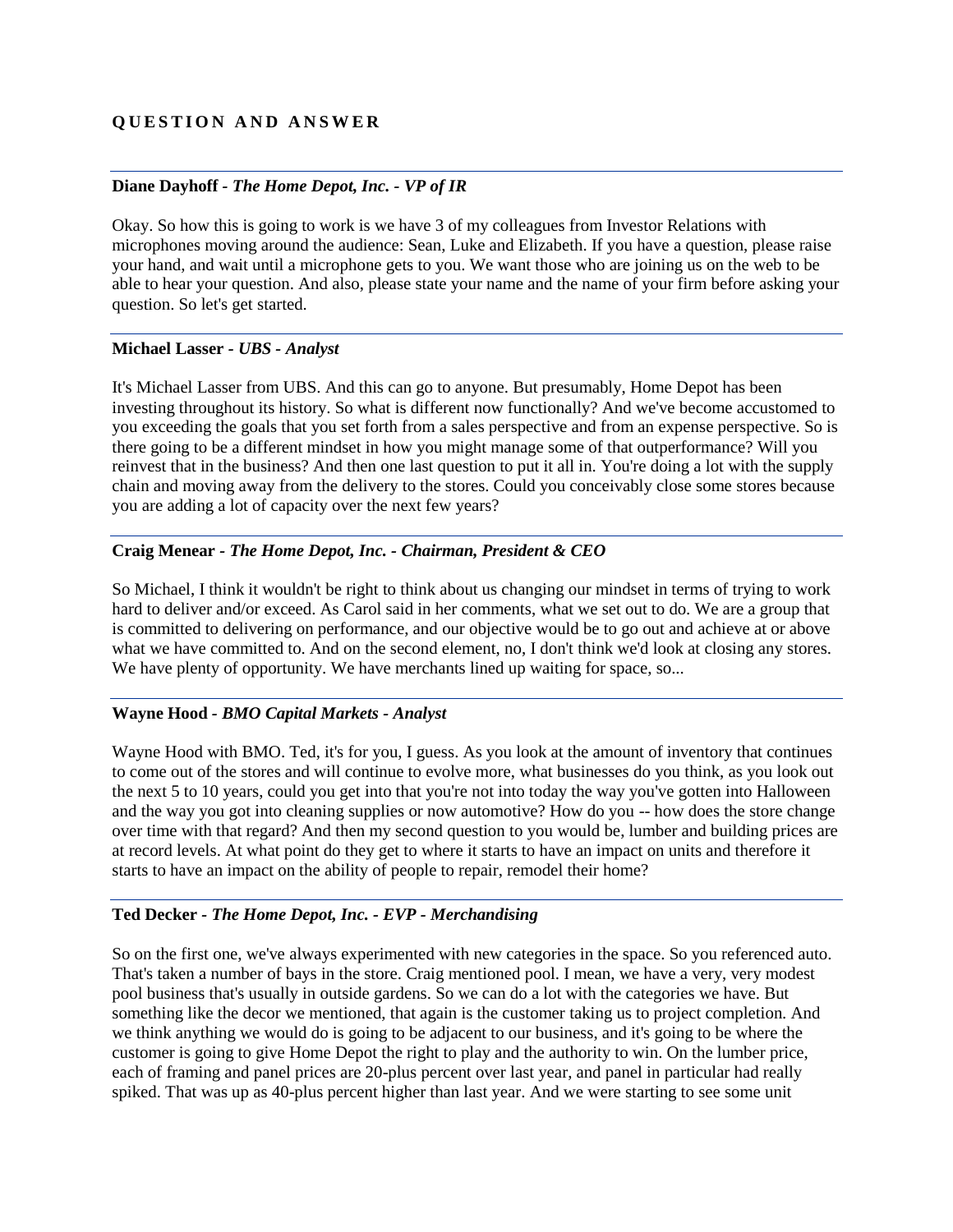pressure. Fortunately, over the last several weeks, we've seen a dramatic decrease in panel prices. So each of panel and framing are about 20% over LY. So that pressure we were starting to see on units has abated a bit. So don't see any pressure going forward to demand because of pricing and building materials.

# **Craig Menear** *- The Home Depot, Inc. - Chairman, President & CEO*

One additional comment on your first question. When you look at what's happened in terms of growth per box over the last 3 years, there is an opportunity in some categories to actually add more space for holding capacity and really improve the sales opportunity that exists within the category as well.

# **Michael Baker** *- Deutsche Bank - Analyst*

It's Mike Baker from Deutsche Bank. Over here. So Carol, you had mentioned investing costs out in lower-margin categories and supply chain. You didn't talk about price or promotional activity or anything along those lines. So is any of that contemplated in that 40 basis point decline in gross margins? That's question 1. And question 2, real simply, your sales guidance is about 50 to 150 basis points higher than your base comp. So can that be considered what you guys would anticipate for share gains? Is that another way to think about the drivers from those key initiatives?

# **Carol Tomé** *- The Home Depot, Inc. - EVP - Corporate Services & CFO*

Sure. So first -- to your first question, we are investing 40 basis points of gross margin over the next 3 years. 15 of that comes from the investments that we're making in our supply chain. So we have start-up costs as Mark Holifield builds out our new supply chain. We also have some depreciation expense associated with those supply chain assets that will flow through the cost of goods. So that's 15 of the 40. The remaining 25 comes really from mix. We still have \$1 billion of sales that have not recovered from the last recession, and those \$1 billion are in very low-margin category. So we expect those sales to grow. That puts pressure on the margin.

We have a bang of appliance business. We love our appliances, and we don't like -- oh, well, the margin's great. But it puts pressure on the overall sales performance. So really, is a mix story. And the second question was on our sales growth guidance. As you know, we tend not to guide market share. But because we've had several pilots underway where we have seen actual lift, we wanted to put that lift in. And based on our directionally correct but imperfect model, anything over that base case would be implied market share gains. Now you might say, "Well, my follow-on question to that, Carol, is, why don't -- why aren't you lifting even higher based on the performance that you're delivering in 2017?" Well, as you know, we are a team that tends to put together a plan that we beat. In fact, we beat our plan every year since 2009.

## **Scot Ciccarelli** *- RBC Capital Market - Analyst*

Scot Ciccarelli, RBC. Another follow-up question on the gross margin. Can you help us understand what kind of vendor support you're looking for or looking at in that contemplation, especially if mix seems to be the primary pressure? And then related to that. Is there any contemplation regarding incremental pricing competition from some of the e-commerce players out there?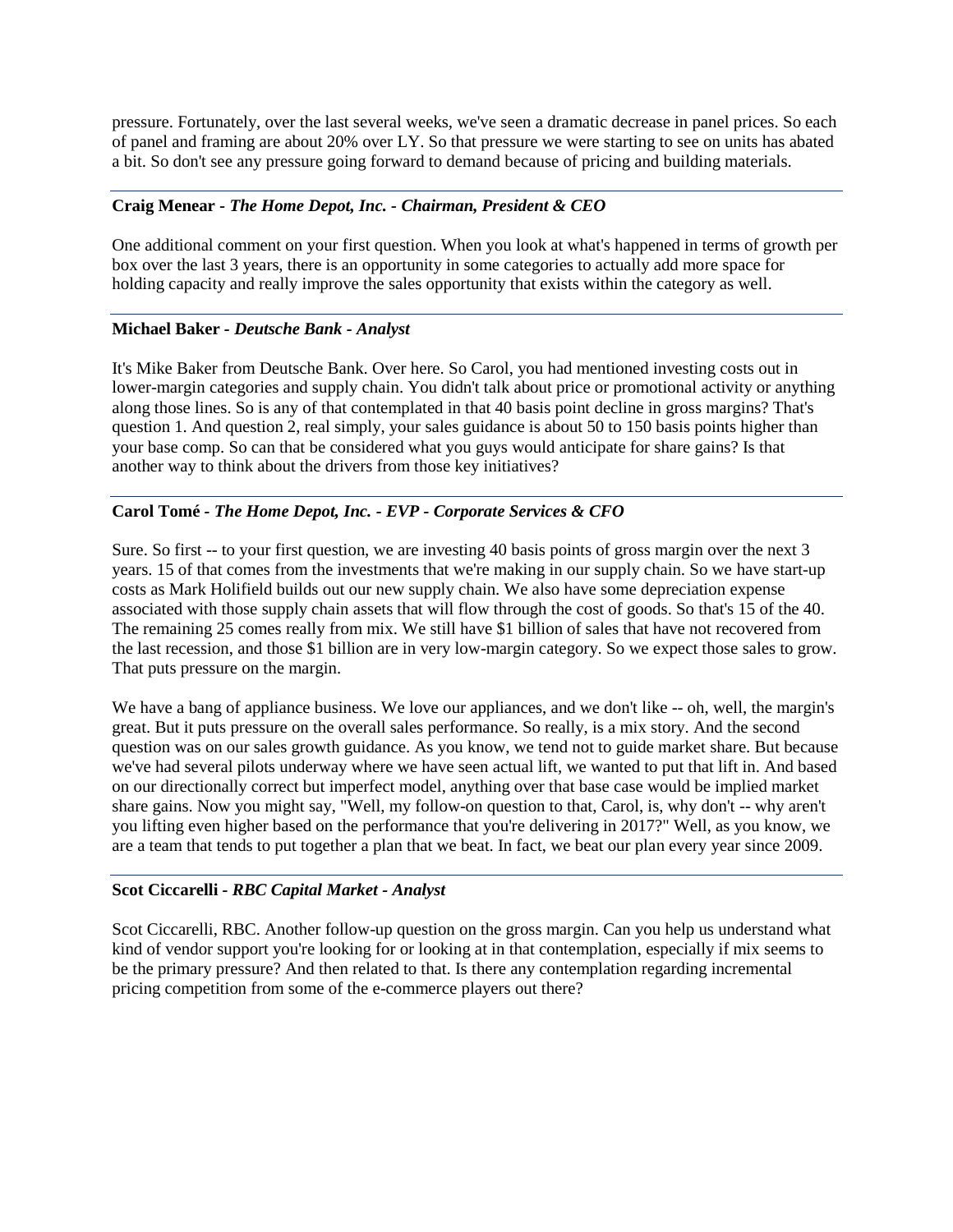# **Craig Menear** *- The Home Depot, Inc. - Chairman, President & CEO*

So as it relates to vendors, I mean, we obviously work with our suppliers to try to figure out how collectively we can take costs out of the entire value chain. That's what Project Sync is all about. That's what we'll continue to do. We want to be able to not only drive efficiency for ourselves. We want to be able to drive efficiency for our business partners as well. So that's really the focus that Ted and the team have had around collaboration and what we're doing with Mark in supply chain. We think there's enormous opportunity to drive value for both our vendor partners as well as ourselves in that process.

## **Scot Ciccarelli** *- RBC Capital Market - Analyst*

And then the expectation for incremental price competition from e-commerce players?

## **Craig Menear** *- The Home Depot, Inc. - Chairman, President & CEO*

I mean, Ted and team have worked hard to make sure we're priced right every day.

## **Ted Decker** *- The Home Depot, Inc. - EVP - Merchandising*

We're comfortable where we're priced now. I mean, we believe we have the best everyday value in the marketplace. We're not seeing any heightened promotional activity in the marketplace. Our focus is more on everyday versus up-and-down promotions, and we're very comfortable where we're priced right now and not seeing incremental pressure.

#### **Scott Mushkin** *- Wolfe Research - Analyst*

Scott Mushkin from Wolfe Research. So I had one clarification and 2 questions. So the clarification was on -- Carol you said included in the sales forecast is not a lot of the One Home Depot. I just wanted to get some clarity on that.

And then the 2 questions are capacity. How much capacity are you guys adding like kind of the store equivalent? I think would be good to know. And the second question is, if we do get this tax windfall, corporate tax reduction, where does that money go?

## **Carol Tomé** *- The Home Depot, Inc. - EVP - Corporate Services & CFO*

Right. So when we built our sales forecast, 4.5% to 6%, that included lift from known pilots as well as what we should be able to do based on all the great activity underway but did not include any sales benefit from One Home Depot supply chain. The only thing included in One Home Depot supply chain is the gross margin pressure that comes along with that over the next 3 years. So you might say that there's an opportunity there. We're obviously rolling this out over a 5-year period, and we wanted to plan for that fairly conservatively. Perhaps I can address the tax element.

So we are proponents of tax reform, and we'll see if it actually gets out of conference and becomes law. But if it does, in its current state, it will be significant for The Home Depot. You could -- you can do the math. But the immediate benefit might be \$1.6 billion. So what will we do with that? We will spend it. Cash is fungible at The Home Depot, and we just announced a fairly major investment plan over the next 3 years accelerate what we would have done. So we've got lots of opportunities to use that cash. The scale and size, in terms of the square footage that's added in our supply chain, that might be helpful. We're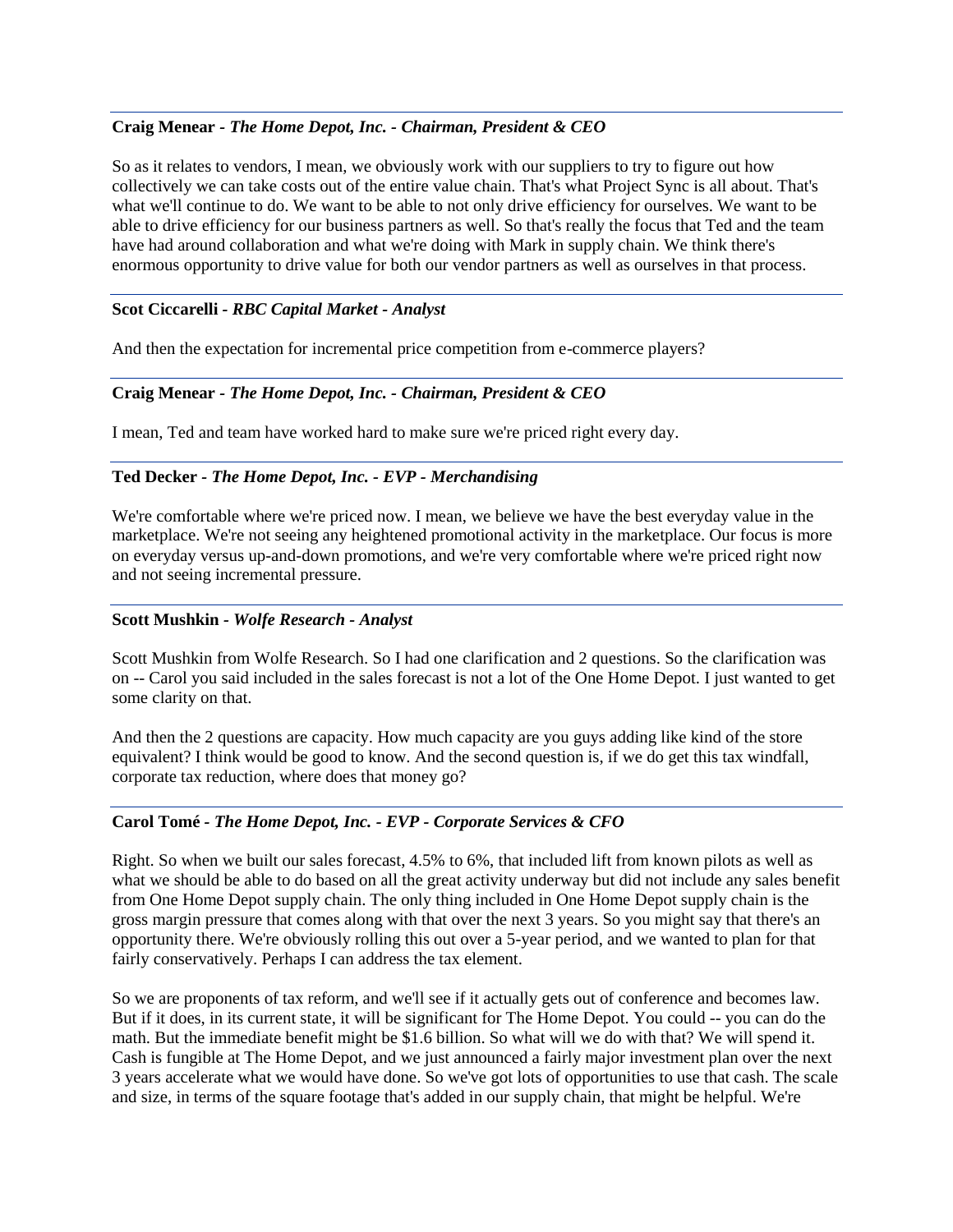adding for downstream about 21.5 million square feet with all of the facilities that Holifield -- Mark Holifield shared with you.

## **Peter Benedict** *- Robert W. Baird - Analyst*

Peter Benedict at Baird. For Ted first, the accelerated push into decor, can you talk a little bit about how that's going to be executed? Is it primarily organic? Is there any room for strategic M&A as you look out to that category over the next several years? And then maybe, Mark, if you could speak to the downstream redesign that you've got envisioned here. How do the risks stack up relative to a lot of the stuff you've done upstream here over your career at Home Depot?

#### **Ted Decker** *- The Home Depot, Inc. - EVP - Merchandising*

On digital decor, it's certainly largely a organic initiative. That's the way our team is thinking about it. As we've said, the customer has given us permission to play here. We have a lot of these product categories today in-store and online. This is essentially an experience-driven initiative. We'll certainly onboard new vendors and product categories, but it's really bringing that decor experience to life online. The customer is there, looking for the product. We just need to serve it up in the appropriate manner and capitalize on our traffic.

## **Craig Menear** *- The Home Depot, Inc. - Chairman, President & CEO*

We really have been in this business with Home Decorators Collection for almost, what, the last 10 years.

Overall. And so just think of it as we're in a take advantage of the opportunity that we have there as we built through our stores and using that brand in our stores plus the direct business of \$1 billion-plus brand.

## **Mark Holifield** *- The Home Depot, Inc. - EVP - Supply Chain & Product Development*

In terms of the risk of -- the supply chain transformation, we've learned, and we've seen others learn that big-time supply chain transformation can be hard and fraught with risk. I think when we look at our path over the next several years, we know what we know how to do now, and we know what we're just learning how to do.

What you saw on the slides there was the pilot of the new things that we haven't done yet. In 2018, we're going to take a crawl-walk-run approach on those things to manage the risk, and we'll make sure we get it right before we go large. It'd be naïve to think there won't be some turbulence as you transform a supply chain at this scale, but we'll work to minimize that and always take care of our customers first.

## **Carol Tomé** *- The Home Depot, Inc. - EVP - Corporate Services & CFO*

I can add one other piece of color there. That's why we're targeting an inventory turn of 5.4 times by 2020, to make sure that we don't put a turn target out that's too aggressive given that we have so much change underway. Customer service starts with in-stock, as Ann-Marie told us. Yes.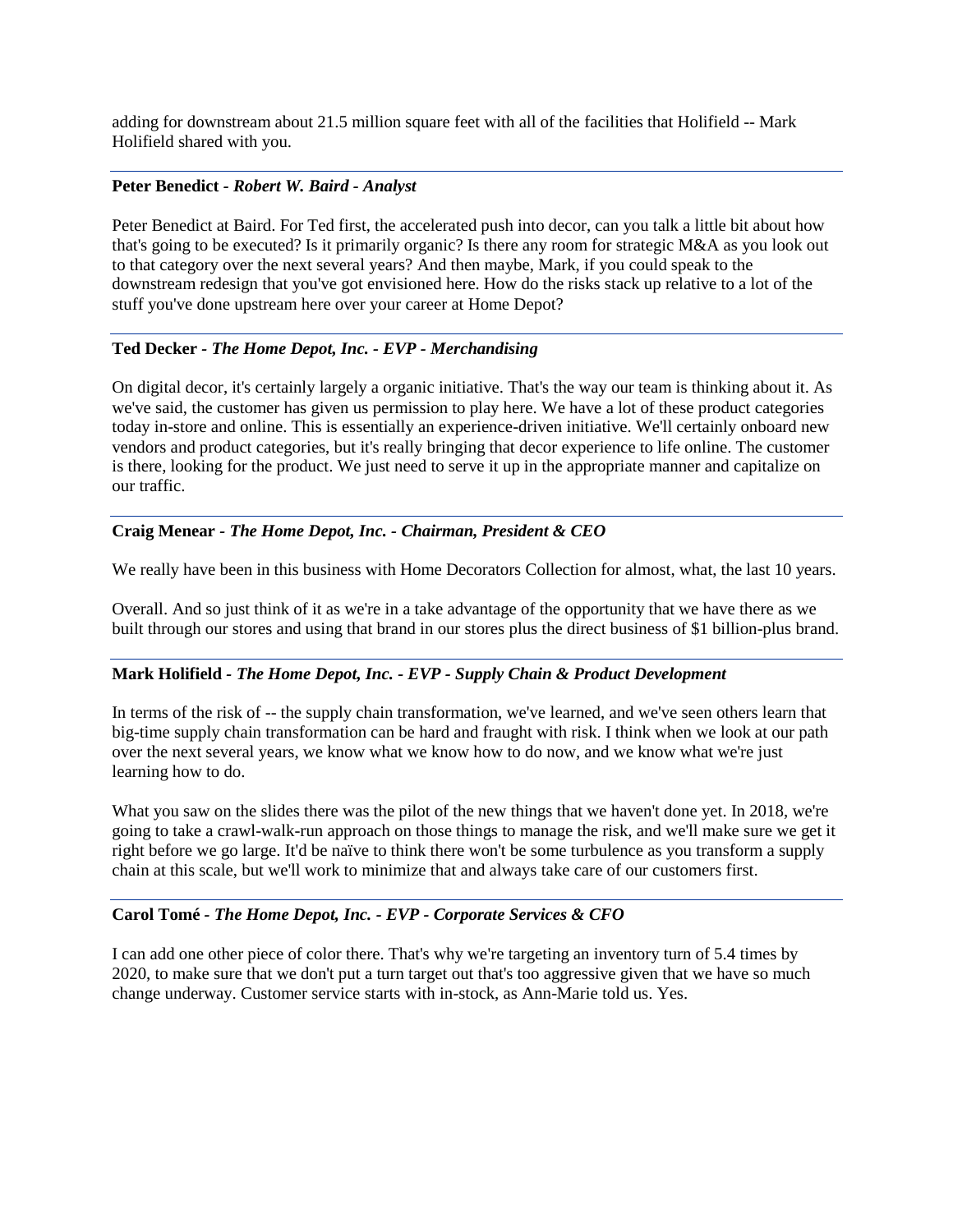#### **Alan Rifkin** *- BTIG - Analyst*

It's Alan Rifkin with BTIG. So certainly understand that for the next 3 years a disproportionate amount of your spending is going to go toward the supply chain as well as enhancing your performance in the top 40 markets. If the proposed legislation passes and the mortgage interest deductibility drops to \$500,000, one would presume that, that's going to affect disproportionately more people in these top 40 markets where the average home price is well above the U.S. average, are you potentially investing in an area that may be susceptible to growth not being as strong as other parts of the country? And then related to that, if I may, Carol. What percentage of your revenues actually come today from the top 40 markets? And then I have a follow-up.

## **Carol Tomé** *- The Home Depot, Inc. - EVP - Corporate Services & CFO*

So 80% of our sales come from our top 40 markets; hence, our focus on those markets. In terms of concerns about the proposed tax reform and limitations on mortgage interest deductibility, a few things to keep in mind. We don't know what the actual outcome is of the legislation. But let's just take the worst case which is no more -- you limit deductions on -- over \$500,000.

No more than 5% of all mortgages in the United States are greater than \$500,000. So we've already narrowed it down. And then if you look at itemized filers, only 22% of all filers actually itemize a mortgage deduction. So you really are narrowing down the risks. Not to say there wouldn't be some impact, but in terms of a significant impact to our overall business, we just think it's overblown. We just don't think it's a problem.

#### **Alan Rifkin** *- BTIG - Analyst*

And a follow-up, if I may, for Mark. I thought I heard you say that the incremental spending in supply chain will be outsized for the next 5 years. I know that this is a 3-year plan that you're laying out. I'm not trying to get you to commit to 5 years. But for years 4 and 5, should we expect similar ramifications from spending on supply chain as what we're hearing today for the next 3 years?

## **Carol Tomé** *- The Home Depot, Inc. - EVP - Corporate Services & CFO*

Perhaps I can give a little color on that. If you look at the chart in your takeaway materials, there are 2 pie charts that show our spend. If you look at those pie chart related to supply chain, you can see the increase from BAU investing case to our now-accelerated investing case, that delta is \$600 million. Mark talked about a \$1.2 billion capital plan. \$600 million will be spent in the first 3 years. The remaining \$600 million will be sent -spent in years 4 and 5.

#### **Keith Hughes** *- SunTrust- Analyst*

Keith Hughes from SunTrust. Heard a lot about investment today. Does the path you're on now change your view on acquisitions? Doing Interline-type transactions, has it increased in this view?

#### **Craig Menear** *- The Home Depot, Inc. - Chairman, President & CEO*

No. Actually, our thought process around acquisitions stays the same. We've been focused on really looking at things that bring a capability to The Home Depot that would be more efficient to buy than to build. And that's really where our mindset largely is at today.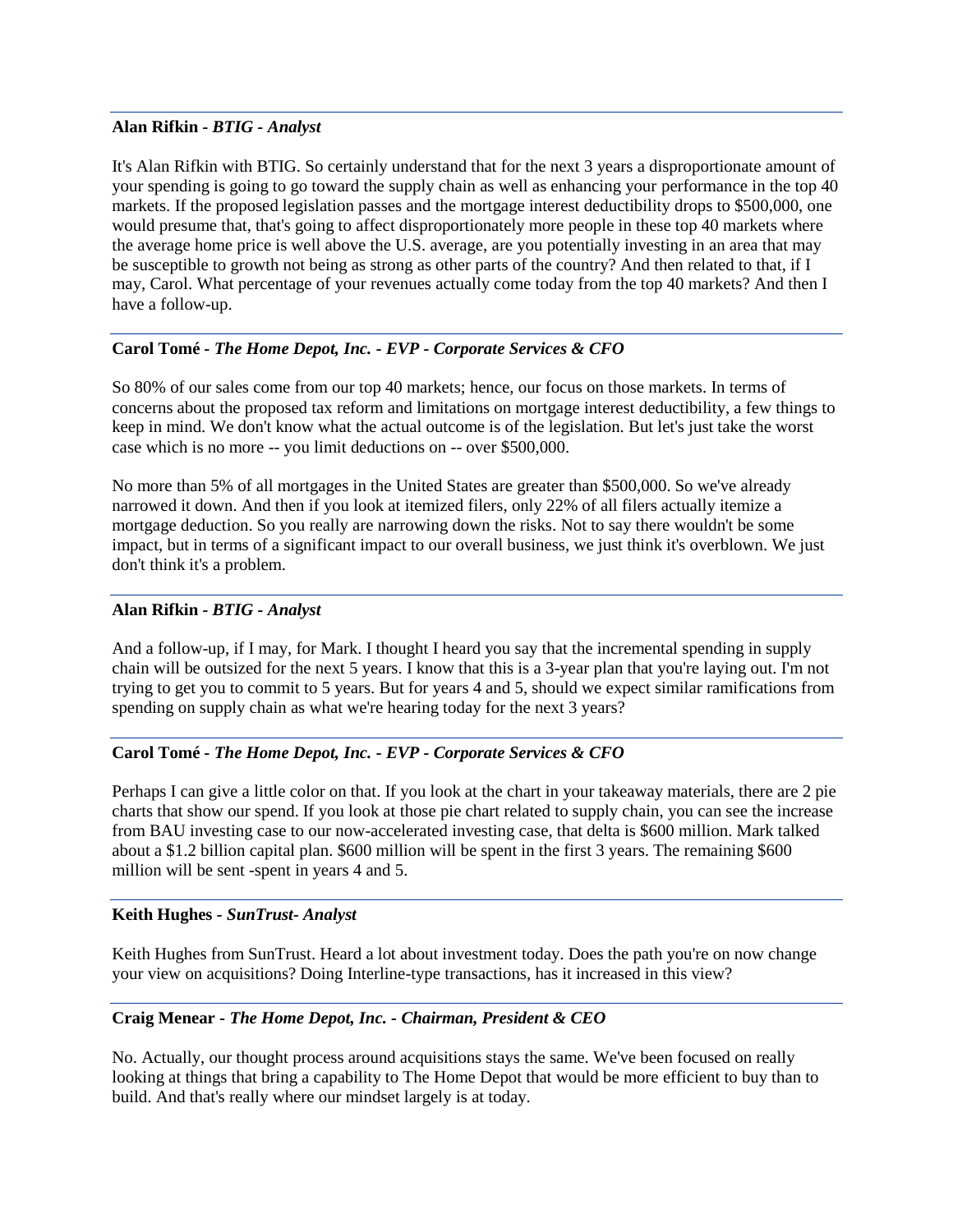#### **Matt Fassler** *- Goldman Sachs - Analyst*

It's Matt Fassler from Goldman Sachs. And I think these will be for Mark. Two questions on supply chain. First of all, you seem to be tilting strongly in favor of taking delivery out of the stores. I know different retailers have had different strategies discussed over the past couple of years.

Can you talk about what you've seen logistically, economically -- micro-economically to drive that decision? Secondly, consumers' expectations for the cost of delivery and the precision of delivery seems to be changing. They're looking to pay less. What will this new evolving supply chain enable you to do in terms of changing the value proposition to consumers? And are you thinking about evolving your pricing structure as you roll these out?

## **Mark Holifield** *- The Home Depot, Inc. - EVP - Supply Chain & Product Development*

Yes. And in terms of the store's role in delivery, I think the language there I used was largely supplant, which doesn't mean everything. We will still continue to have store-based delivery. Virtually every store will continue to be in the delivery business to some degree. But think about it as in the major markets, we'll be able to pull out most of the delivery from the stores.

If you think about the car and van delivery, that's the kind of delivery, that kind of express delivery, that will continue to live in the stores. So we think 5 years from now, I'd guess that roughly half of the deliveries from stores will be those kinds of low-volume deliveries, car and van, because it's an expresstype service that we'll be implementing there. Also, I'd say we have customers come in and say, "I want that lumber." So we need to go get that lumber and deliver it to the customers. So stores will continue to be in the delivery business.

And in the rural stores, they will be the delivery hub. And the market delivery stores and the secondary market stores will still be in that delivery business. In urban markets, is really where we'll supplant that. In terms of the economics of delivery and with the customer, on 90% of our online deliveries, it's free because the customer meets the threshold there for free shipping.

What we find in the local markets and stores today, our customers are very willing to pay for added value services like very fast delivery or like that forklift that drops the product in the right place on the customer's job site. So we'll continue to follow the customer and make sure that we're competitive with our offerings in delivery. It's not a one-size-fits-all approach.

# **Ann-Marie Campbell** *- The Home Depot, Inc. - EVP - U.S. Stores*

And I think let me add to what Mark said as well because in some of these urban stores, the delivery component and the queue that it takes up drives a ton of inefficiencies in the stores. So relieving the volume in those stores with this high queue product give us the ability to really lean into some of the other areas that Mark talked about, whether it be the buy online, pick up in the store or courier delivery, et cetera. So it should be a really great complement for the store and drive productivity and efficiency both at the store and in our DC as well.

#### **Brian Nagel** *- Oppenheimer - Analyst*

It's Brian Nagel from Oppenheimer. So a couple of questions. First off, bigger picture because obviously, the bigger theme today is investments. How dynamic is the investment plan? Meaning, Carol, you laid out a very good case that -- and I think we see this at the housing market in the United States continues to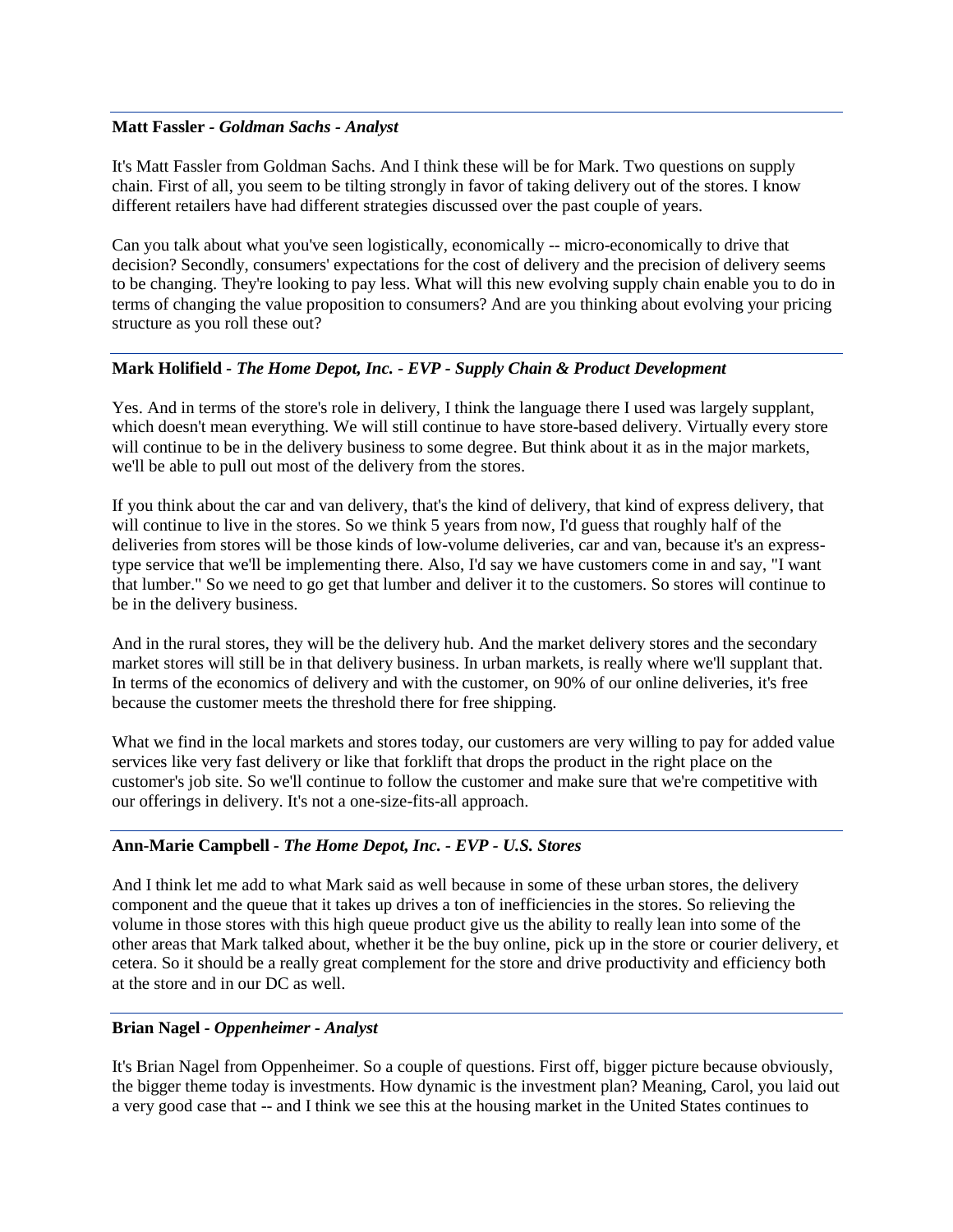recover nicely. But look, 3 and 5 years can be a long time. We are -- we have been recovering for a while. So to what extent could you or would you pull back on moderate investments if the housing market begin to not cooperate as much? And I have a follow-up.

# **Carol Tomé** *- The Home Depot, Inc. - EVP - Corporate Services & CFO*

So let me tell you how we thought about it. We went back to the last recession, not the housing-led recession, but the last time the United States was in a recession was 2001.

And we looked at our sales performance back in 2001, and our sales were flat. So we modeled 0 percent comps for the next 3 years but kept the investing plan in case -- together to see what would happen to the business. In that case, with a 0 percent comp and all the investing still happening, our operating margin falls to 12.3%.

There are a number of retailers in the United States that would kill for a 12.3% operating margin. So I'm not at all suggesting that we might not modify if things come to be different than we think they would be. But in terms of putting our company at risk, we are at not risk in terms of investing to make the best customer experience possible.

# **Craig Menear** *- The Home Depot, Inc. - Chairman, President & CEO*

Brian, I think one of the smartest things we actually did in the economic downturn of 2007 and 2008 was to continue to invest, build out the supply chain capability that allowed us to have the kind of outperformance that we've had over the past several years, and that would be our mindset going in. Again, we do what's right based on whatever the situation was. But our first mindset would be to invest through to position ourselves to take outsized growth from the market.

## **Brian Nagel** *- Oppenheimer - Analyst*

And then my follow-up and maybe 2 quick ones for Ted and Mark. First off, on the merchandising side. Private-label, exclusive brands have been a big part of The Home Depot. As we continue to push more digital and speaking to the customers through those means, do we -- do you push further into the privatelabel and exclusive brands? Is there a new goal there, so to say?

## **Ted Decker** *- The Home Depot, Inc. - EVP - Merchandising*

No, I wouldn't say it's a new goal. We think of it as the same mix. We have some great private-label brands. Craig mentioned Home Decorators Collection that we've had for 10 years. That's \$1 billion brand. I mean, that is a very strong decor-oriented brand. On the other hand, you need to get some of these flagship, known brands, the same way we have a Milwaukee power tool. You need fill-in-the-blank brand in decor. So I see that same sort of mix online for decor as what we've done in the store from an assortment perspective.

#### **Brian Nagel** *- Oppenheimer - Analyst*

And finally, on the supply chain. Is the build-out being done completely in-house? Or are you using some type of consultant -- outside consultants?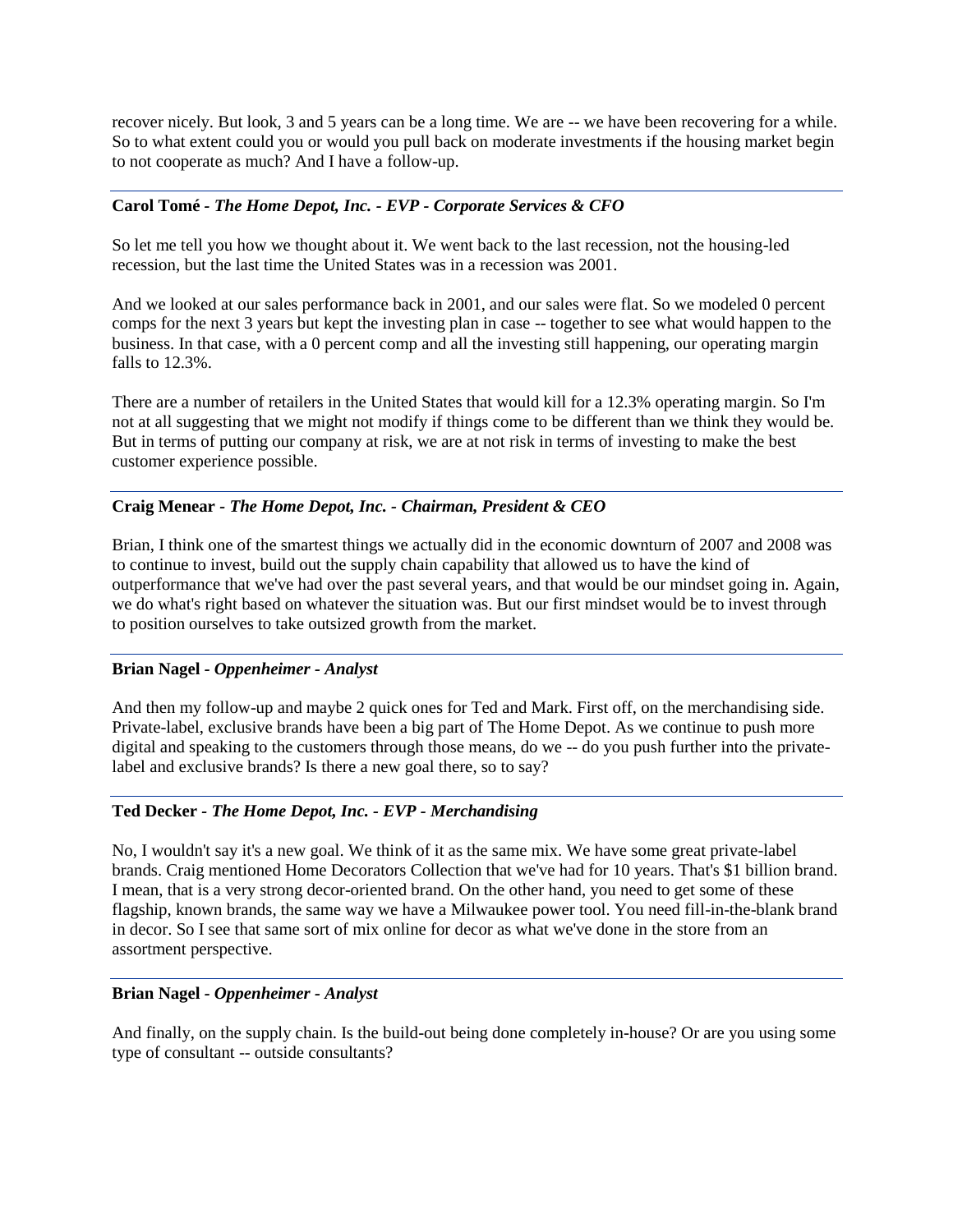## **Mark Holifield** *- The Home Depot, Inc. - EVP - Supply Chain & Product Development*

So far, we've developed this in-house. We -- one thing that I would say, we have a great team of people in our supply chain. I think all of our colleagues can say we have great teams behind us, and that gives us confidence. I wouldn't rule out that we'd use consultants, though, for a specific task within the supply chain: facility design, layout, those sorts of things. So we'll, no doubt, as we go, augment where appropriate with outside help. But we do have a great supply chain team that has developed the supply chain up to now.

# **Dan Binder** *- Jefferies - Analyst*

Dan Binder with Jefferies. I had 2 questions. First, around competition, and second, around credit. On - it's fair to say Home Depot has been improving its position, widening the moat through initiatives in merchandising, supply chain, et cetera. With this level -- the stepped-up level investment is way more significant.

I'm just curious if you can discuss what you're seeing on the competitive landscape. Are you seeing threats to that moat? And what -- who or what channel are you most concerned about on the competitive landscape? And then on credit, obviously, a lot of talk about tax reform and that will benefit consumers, improving economy. How are you thinking about credit extension as that happens? Is there an appetite for greater risk? Is there anything built into sales for greater credit extension?

# **Craig Menear** *- The Home Depot, Inc. - Chairman, President & CEO*

I'll start on the competitive front. First of all, it would be important for you all to understand that we don't think about anything as a moat. We don't think we have a moat. We don't think in those terms whatsoever. We wake up sufficiently paranoid every single day of our lives to make sure that we are driving a competitive value proposition in the market for the customer. And it's not that we're seeing anything radical that is causing us to take this increase in investment.

Well, this being driven from the customer back. The changes that the customers are driving in retail is really sending the message to us that we need to accelerate our pace of change to be able to connect with the customer the way they want to connect. And unfortunately, over history, there is -- the road is littered with retailers that didn't change with their customers as their customer changed. And that's simply not an option for The Home Depot.

We have to be there for our customers the way they want to engage with us. And look, when it comes to competition overall, nobody is sitting still. There is nobody sitting back and sitting still. Everybody is trying to improve. So we have to stay aggressive in the marketplace and position ourselves to win.

## **Carol Tomé** *- The Home Depot, Inc. - EVP - Corporate Services & CFO*

Credit is one of the value propositions that we offer to our customers, as you know, through our privatelabel credit card. It makes up 23% of all tender in our stores and online. So we're -- we love our privatelabel program. In terms of extending risk, however, one reason it's worked so well for us is because it isn't a very risky portfolio. The loss rates this year are up slightly, as you might expect, but under historical averages, and we like that actually. You can tell from our overall poster, we're just conservative when it comes to taking too much risk in certain areas, and so we're not going to do it on credit. But we will continue to promote our private-label card inside of our stores and online because it's a great value prop.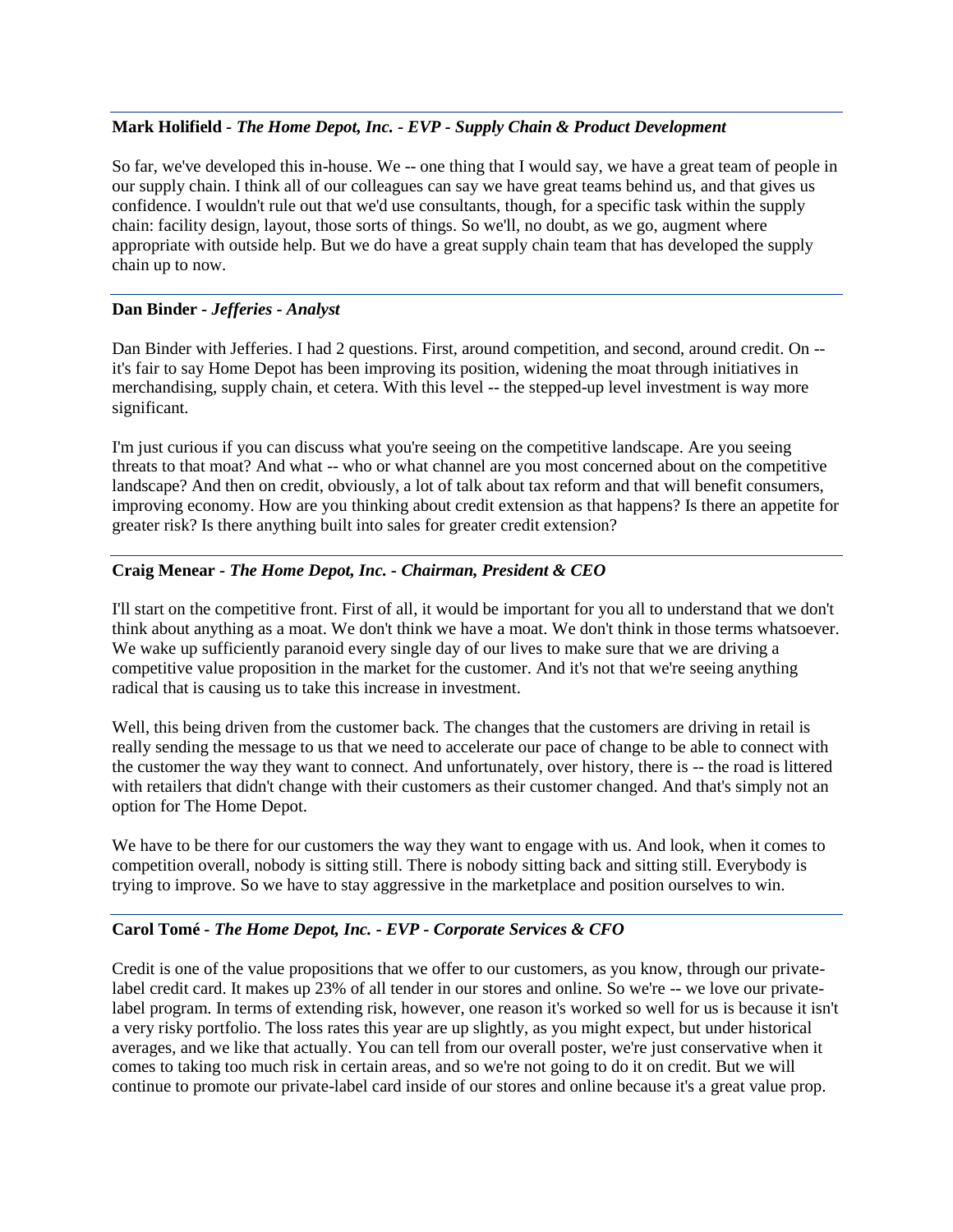## **Budd Bugatch** *- Raymond James - Analyst*

Budd Bugatch with Raymond James. Of the \$11.1 billion of incremental investment in capital and expense, I think \$5 billion is targeted at the stores. Can you give us a flavor of how that levels out between expense and capital? And how does that impact wages and training expense and capital? And how many of the stores get refreshed?

## **Carol Tomé** *- The Home Depot, Inc. - EVP - Corporate Services & CFO*

Sure. So I've been thinking about how to best answer this question because there are a lot of numbers flying around. But firstly, I'll start with the big picture. So the incremental investment is \$5.4 billion, of which \$3.4 billion is capital and \$2 billion is expense. And then perhaps the easiest way to get our arms around how we're spending our money is to go back to the pie chart, where you can see BAU investment compared to now the total investment. And the delta between the pieces of the pie give you an idea of where we are putting our dollars.

So if you look at the pieces of pie related to stores, you will see the increase, the accelerated investment is \$2.6 billion, of that amount, 67% is capital and the remaining is expense. You may say, "Well why is there expense associated with store capital?" I know this is long window, I apologize, but why is there expense associated with store capital?

A good rule of thumb is that every time you go into a store to touch the store with a refresh, 20% to 25% of a dollar spent is expense because you've got fixed assets that you have to write off and then you have the labor just to get it done. The next piece of the pie that grows from our base case is online and IT. And that's up about \$1.2 billion, of that 60% is capital, 40% is expense. If you continue around the pie, you can see that \$600 million delta for the supply chain, that's all capital, and then finally, there's a big bucket called other.

And other is growing \$1 billion from our BAU case. Of that other bucket, about 40% is capital and 60% is expense. What's in the other bucket? Capital for Canada and Mexico and our tool rental business. What's in the expense bucket? Lots of things, including investments that we're making in our people that Ann-Marie talked about. And I'll just close this out, and I apologize for going so long, I'll just close this out by reminding everyone that because we're stepping up our capital expenditures, our depreciation expense is also increasing. So over the next 3 years, \$1 billion of depreciation expense on top of what had been our BAU case. Hopefully that's helpful.

#### **Budd Bugatch** *- Raymond James - Analyst*

Very, very much. And just my follow-up for Mark on the appliance side. If you are going to increase, I think, the number of appliance service centers and appliance delivery centers, what other ramifications does that have for inventory? And does it have an impact on who does the -- do you do still TPL? Or what you do on that for the home delivery and appliance?

#### **Mark Holifield** *- The Home Depot, Inc. - EVP - Supply Chain & Product Development*

Yes. On the appliance delivery, that will fit into the MDO network, the market delivery operations network. About a 100 of those is what I described. Important to note that those will be stockless. They will not carry inventory. We don't plan to change our inventory model for appliances. We really like the process of taking appliances directly from the manufacturer to our delivery hubs and straight to the customer without ever owning that inventory. And we want to preserve that in the process. We want to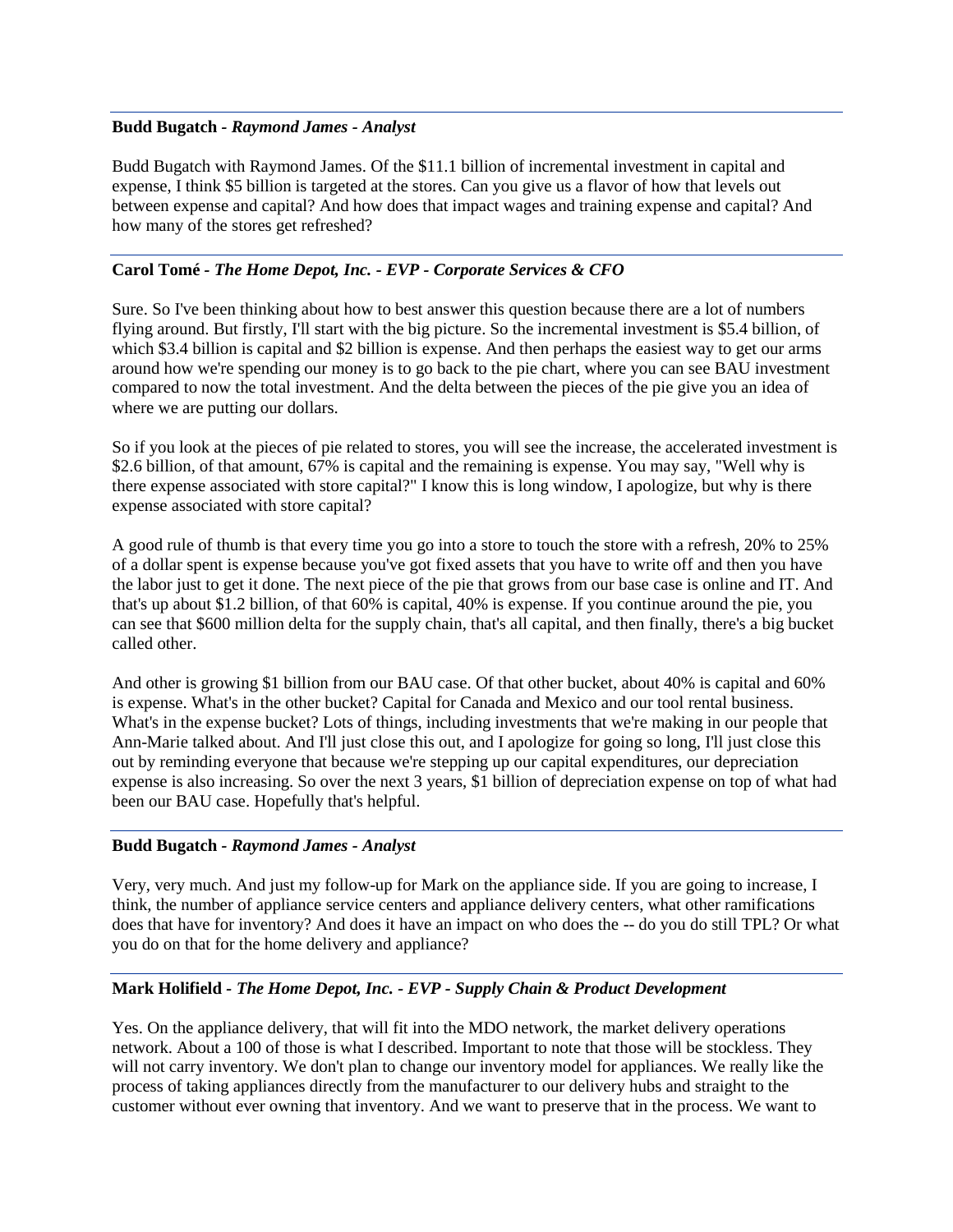use those market delivery operations to merge other products and other big and bulky products that can ride well with appliances on to those. So that's how we expect to do that.

#### **Brandon Fletcher** *- Bernstein - Analyst*

Brandon Fletcher with Bernstein. And my questions are on service. Probably for Ann-Marie and then Bill. Totally like the idea of getting to a universal associate. Obviously there is a portion of part-timers that need to be up to speed relatively quickly.

But I wanted to be sure that your longer tenured associates were still a part of the investment plan to be sure that service level differentiation was still there? And if any of the investments are oriented towards those longer-term associates, I'd love to hear that.

And then for Bill, the notion of, as your competition gets deeper into MRO, or maybe closer to Fastenal and Graingers kind of business? Are there investments you're making to where the quality of that advice for a professional is getting stronger and better going forward to lock in the differentiation?

## **Ann-Marie Campbell** *- The Home Depot, Inc. - EVP - U.S. Stores*

Let me start, Bill. Yes, absolutely. All knowledgeable associates are key to drive in the in-store experience for us. And I want you to think about the investments in the universal associates is getting on our systems.

The work that we have to do with those systems to be very easy for any single associate. And then investing the time and knowledge that we have, the time that will be freed out into gaining knowledge for our associates. So this is not about trying to shrink the knowledge of our associates. What we're trying to do that the systems they use is to use less time there that they can engage in the overall experience.

I talk about 1.7 million years of experience. That comes in very handy when we're thinking about complex projects, which is where our customers engage and when you -- if you have something that happened in plumbing last night. So absolutely, we're going to continue to make sure that investment is there for the experience.

#### **Bill Lennie** *- The Home Depot, Inc. - EVP - Outside Sales & Service*

And then on the MRO side. I -- the biggest move that we made was to align our sales teams by end market and by customer. So making sure that we have professionals that understand the channel.

There is a different level of support required for a trade versus a multifamily operator versus institutional and a different level of product expertise and service that goes with that. So making sure that we have true professionals that have that product and that business operations knowledge to provide the right level of support. And then second is making sure that we've got our accounts assigned to the right level of support within that portfolio.

So you have some high-touch very complex customers that need that level of expertise, you also have some more simplified businesses that could be supported with inside sales teams, which is a lower cost to serve, but really, the way that they preferred to be engaged and managed.

And then I think the B2B website that we're building out will go a long way to helping us serve some of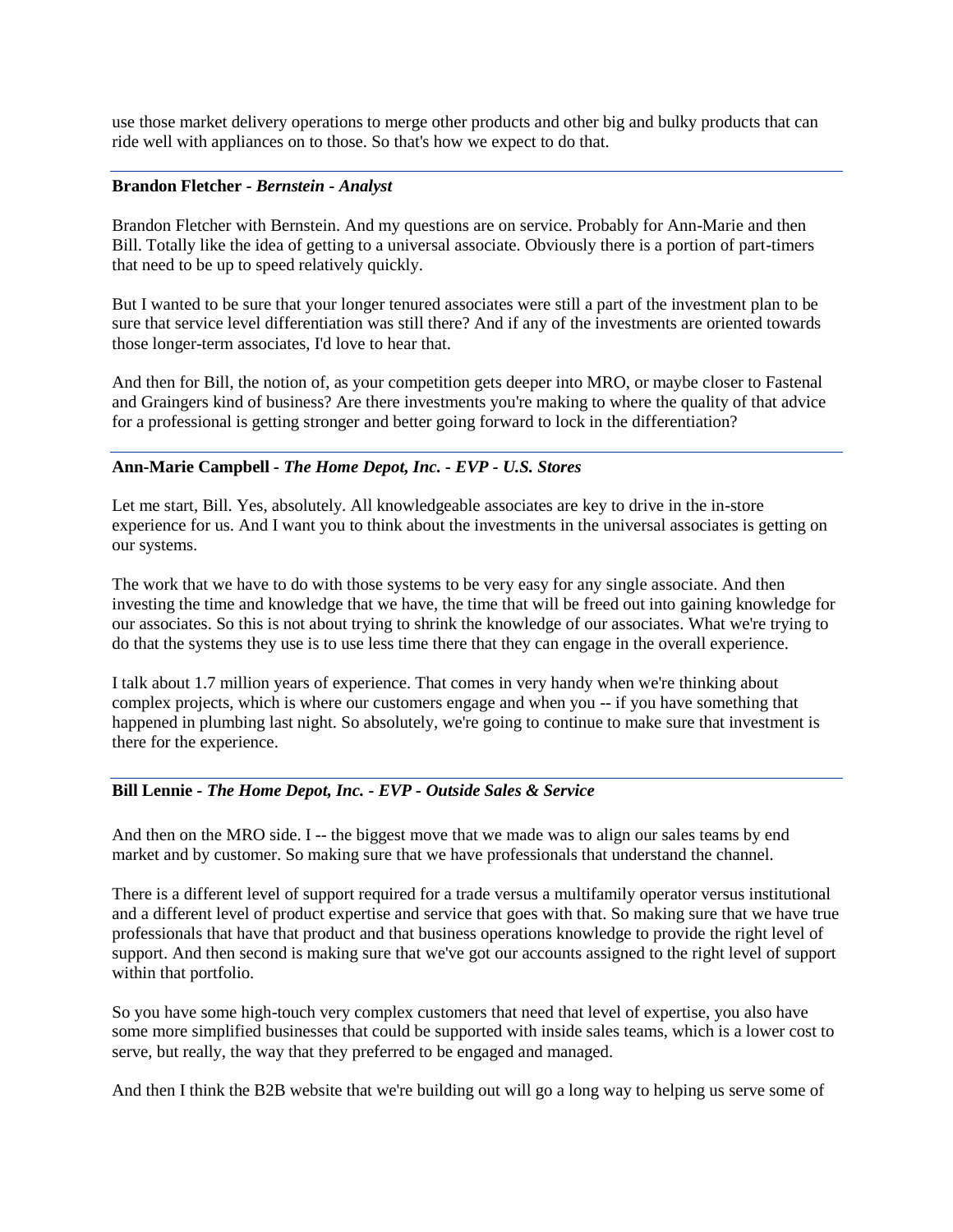those simpler accounts. They really primarily want to transact online. They just want a very simple easy method of placing orders and making sure that they've got guaranteed great deliveries. So it's all about optimizing the portfolio, assigning customers to the right level of service and then making sure that we've got the right level of support that every one of those engagement points with our customers.

# **Craig Menear** *- The Home Depot, Inc. - Chairman, President & CEO*

You know, if I could make one follow-on comment too. Our tenured associates in the store that have deep knowledge -- Ann and her leadership team have a program that is a coach program inside of our stores.

And it's so much fun to actually be in the stores and walk and talk to our associates who have actually take on the coaching responsibility and really feel an obligation to help our newer associates come up to speed. That is just a great program that drives a nice sense of pride with our tenured associates and really leverages their knowledge and capability in the stores. It's fun to watch.

## **Chris Horvers** *- JPMorgan - Analyst*

Thanks. Chris Horvers, JPMorgan. So I want to talk about advertising dollars spend. Do you see it as a point of leverage or de-leverage going forward? As you think about pushing into home decor, Wayfair spends \$600 million in advertising, half of what the Home Depot spends.

And so you have this irrational competitive set. And Amazon's pushing more towards decor and home furniture. So how do you think about that dollar spend deleverage? And do you shift more towards that category?

## **Craig Menear** *- The Home Depot, Inc. - Chairman, President & CEO*

I mean I'll start and pass it to Kevin. But my first comment would be, I'm incredibly proud of the team and what they have been able to do to drive real efficiency out of the dollars that we spend, and I think that our overall performance kind of demonstrates that, but...

## **Kevin Hofmann** *- The Home Depot, Inc. - SVP & President - Online*

And thank you for that. But certainly it's just not the amount of the spend, it's the efficacy of it and how surgically we can get the right messages to the customer, whether it's the Pro example I gave you or the consumer. And we're pleased with our spend level, we're very pleased with the productivity we're getting. But I also think to Ted's point is the customer's giving us license to just expose them to a couple of other aisles that we can build out digitally. So they're on our site. We're helping them build their room. We just need to help them finish the room. So we have already got the visitor. We've already got the traffic. We just need to push them over a couple of aisles that previously weren't discovered by the customer.

#### **Chris Horvers** *- JPMorgan - Analyst*

Do you think it's a leverage? Or as you think about the plan, are you leveraging advertising? Or is it more growing in line with sales?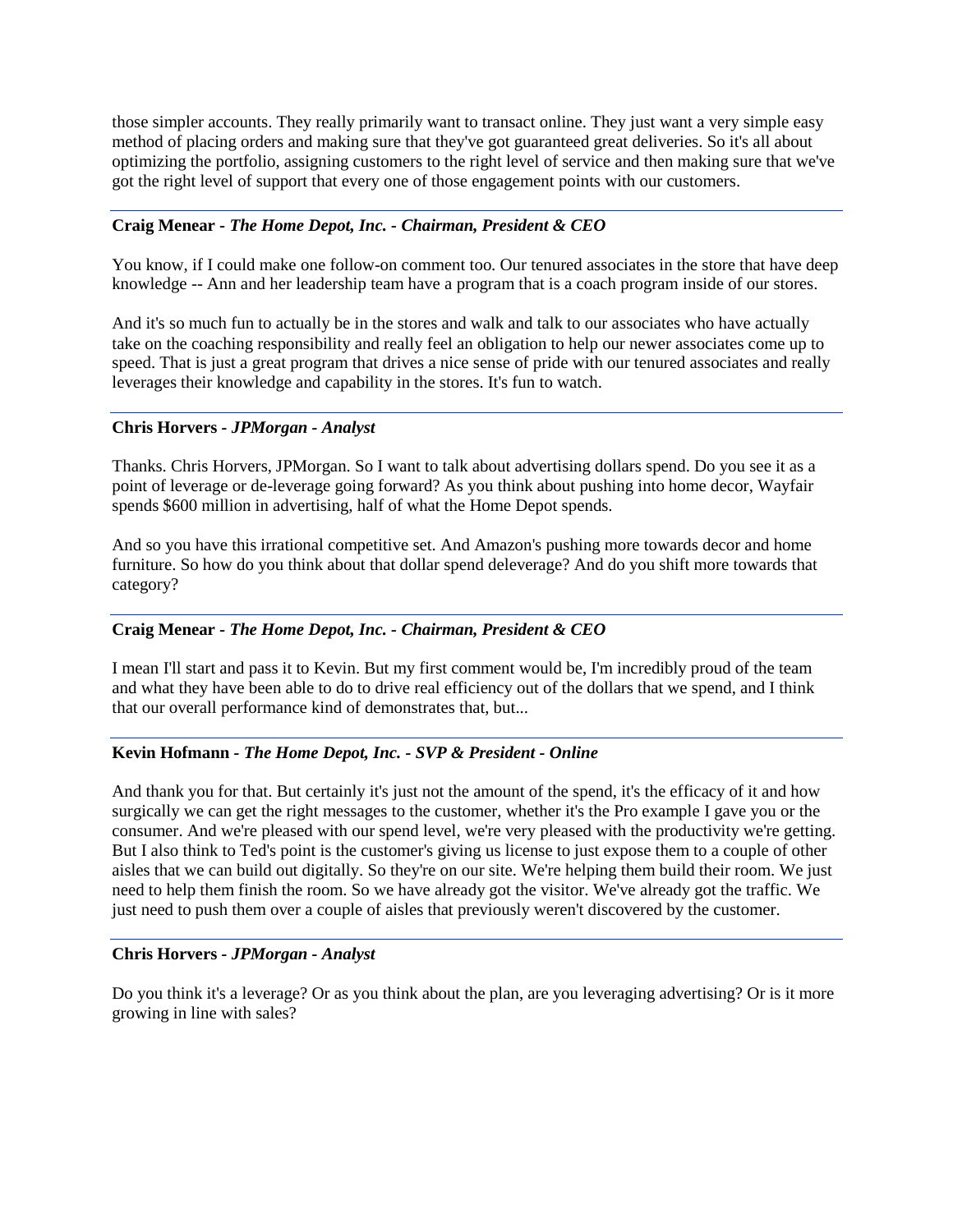## **Craig Menear** *- The Home Depot, Inc. - Chairman, President & CEO*

I think, you could probably think of it is maybe slightly under sales growth, and it'll be an increase but not at the rate of sales growth, at all. We spend about \$955 million.

#### **Chris Horvers** *- JPMorgan - Analyst*

And then my follow-up is, I know you haven't given '18 guidance but any comments around the cadence of sales and also the gross margin change?

#### **Carol Tomé** *- The Home Depot, Inc. - EVP - Corporate Services & CFO*

The cadence for '18?

#### **Chris Horvers** *- JPMorgan - Analyst*

Over the 3-year plan.

## **Carol Tomé** *- The Home Depot, Inc. - EVP - Corporate Services & CFO*

Yes, yes. And when we give our 2018 guidance, that will give you a clear understanding as how we're thinking about that. Good try.

#### **Kate McShane** *- Citigroup - Analyst*

Kate McShane from Citi Research. My question is more on the online business, I wonder if you could quantify the size of the online business that you expect by 2020? And when thinking about the 45% that are picking up in-store, how do you expect that to change with some of the supply chain investments that you're making? And what kind of impact would that have on mix overall? Margin mix?

## **Kevin Hofmann** *- The Home Depot, Inc. - SVP & President - Online*

Yes. I'll take the first part. So we have about 6.4% penetration of online sales today, and importantly, we don't chase a penetration number. We don't have a specific goal there. We're very, very focused on chasing the customer experience and what they're signaling with us. So we're going to let that flow as it needs to.

And we have categories that are very, very actively engaged online, Pros looking at inventory levels, Pros looking at pricing, looking at delivery capabilities. They may not exactly transact online, but we want to chase that customer from an experience perspective. So we don't have a specific 2020 target. And then the second part of that was from the on...

## **Mark Holifield** *- The Home Depot, Inc. - EVP - Supply Chain & Product Development*

On pick up in-store, and I guess what I'd say on that, that 45% roughly that's picked up in-store from the online business. About half of that isn't product that's stocked in the store it's actually shipped to the store. So we actually are using the upstream supply chain to move that product very efficiently to the store. That might come from a vendor to our RDC or Rapid Deployment Center, that serves stores with other product. It might come from our direct fulfillment center into our RDC, which is the most efficient path to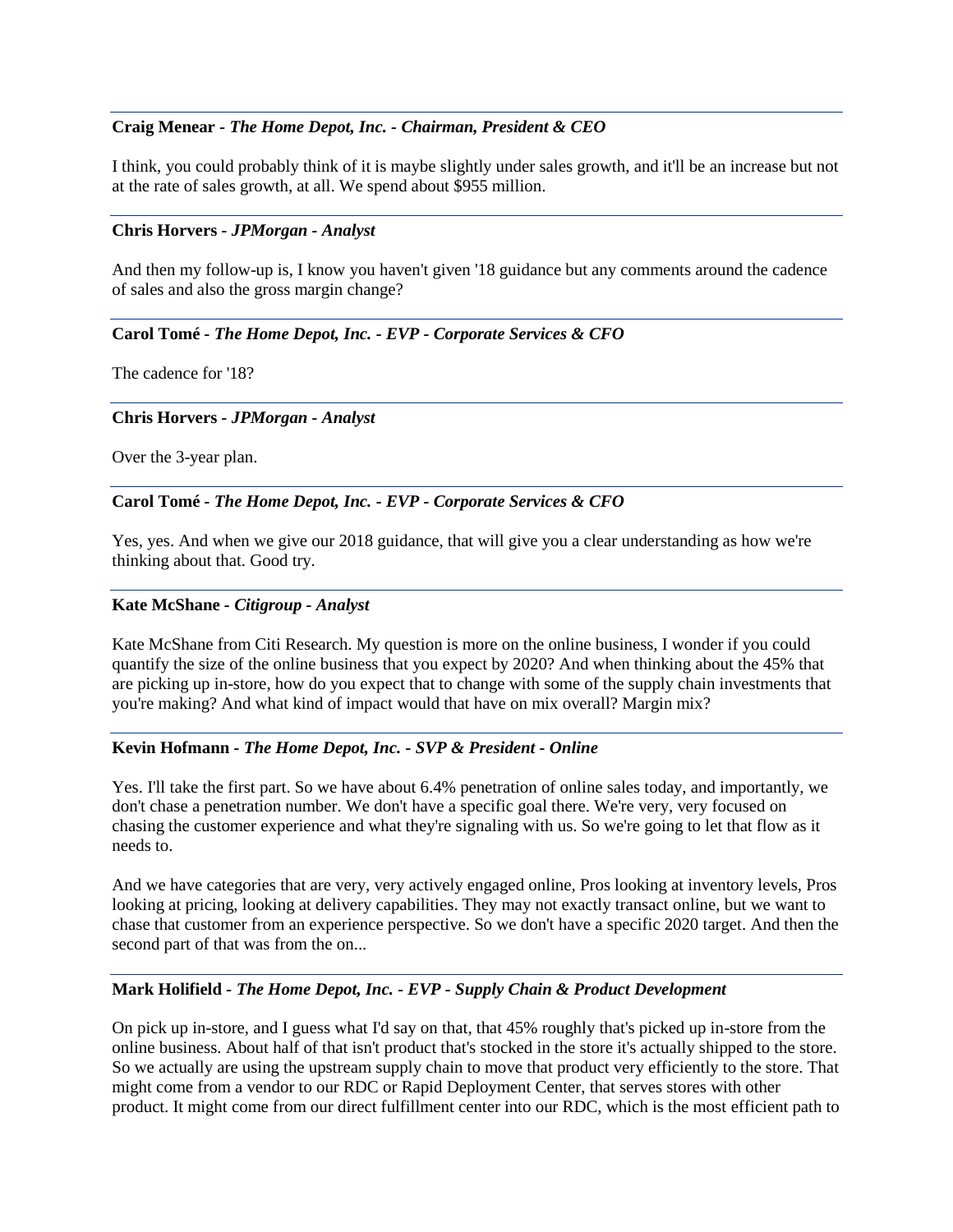get product to our stores and it's very efficient for our customers. So that 45%, I don't -- we'll follow the customer there, but it's great for our customers, it's great for us because it leverages a very efficient supply chain to get that product there.

# **Ann-Marie Campbell** *- The Home Depot, Inc. - EVP - U.S. Stores*

And I would add too, Mark. So I'll -- when we think about BOSS or half of that is that, that may also be a part of a project, right? So I'm doing a project, I have 5 items, but I want that vanity online. So it's more convenient for me to ship to the store and then aggregate the other pieces. So you will continue to see that Buy Online, Ship to Store where it is today still going.

## **Joe Feldman** *– Telsey Advisory Group - Analyst*

It's Joe Feldman, Telsey Advisory Group. Two questions. One, wanted to ask about the Pro, it's around 40% of sales now, another similar to Kate's question. Where do you think that will be in 2020? Is that - are you trying to push towards 50% or something like that?

# **Bill Lennie** *- The Home Depot, Inc. - EVP - Outside Sales & Service*

So I'll take the first shot at that. We're not -- we obviously say we're going to let the customer take us where it goes. We're really focused on growing both sides of the business. They are both critically important to us. We are focused on both increase in the number of Pros that are shopping our stores, and we're seeing great success in increasing our share of wallet or the expense and the spend of our existing customers, we're going to focus on execution, look at both customer segments and really try to grow both at the same time.

## **Ted Decker** *- The Home Depot, Inc. - EVP - Merchandising*

I'd be thrilled if that was 40% 5 years from now. Because that's says we've grown the DIY business at the pace of Pro, which will be awesome.

## **Joe Feldman** *– Telsey Advisory Group - Analyst*

That's great. And then the follow-up, actually for Mark. You made a comment about appliances and I think you outsourced appliance delivery to a third party. Is that something that might change in the future that you'd want to bring in-house? Is that a risk that you guys -- Home Depot has being exposed there?

## **Mark Holifield** *- The Home Depot, Inc. - EVP - Supply Chain & Product Development*

We expect to continue to evolve our appliance delivery offerings up in Canada. Canada is actually taken direct control of the appliance delivery there, working directly with the third-party delivery companies that deliver the appliances. We're not saying we'll get into the appliance delivery business in terms of private fleet and managing that ourselves, but we will take a more direct relationship in managing the customer experience and managing the providers who provide that customer experience.

## **Greg Melich** *- MoffettNathanson - Analyst*

It's Greg Melich with MoffettNathanson. I had a quick question for Carol and then my proper question.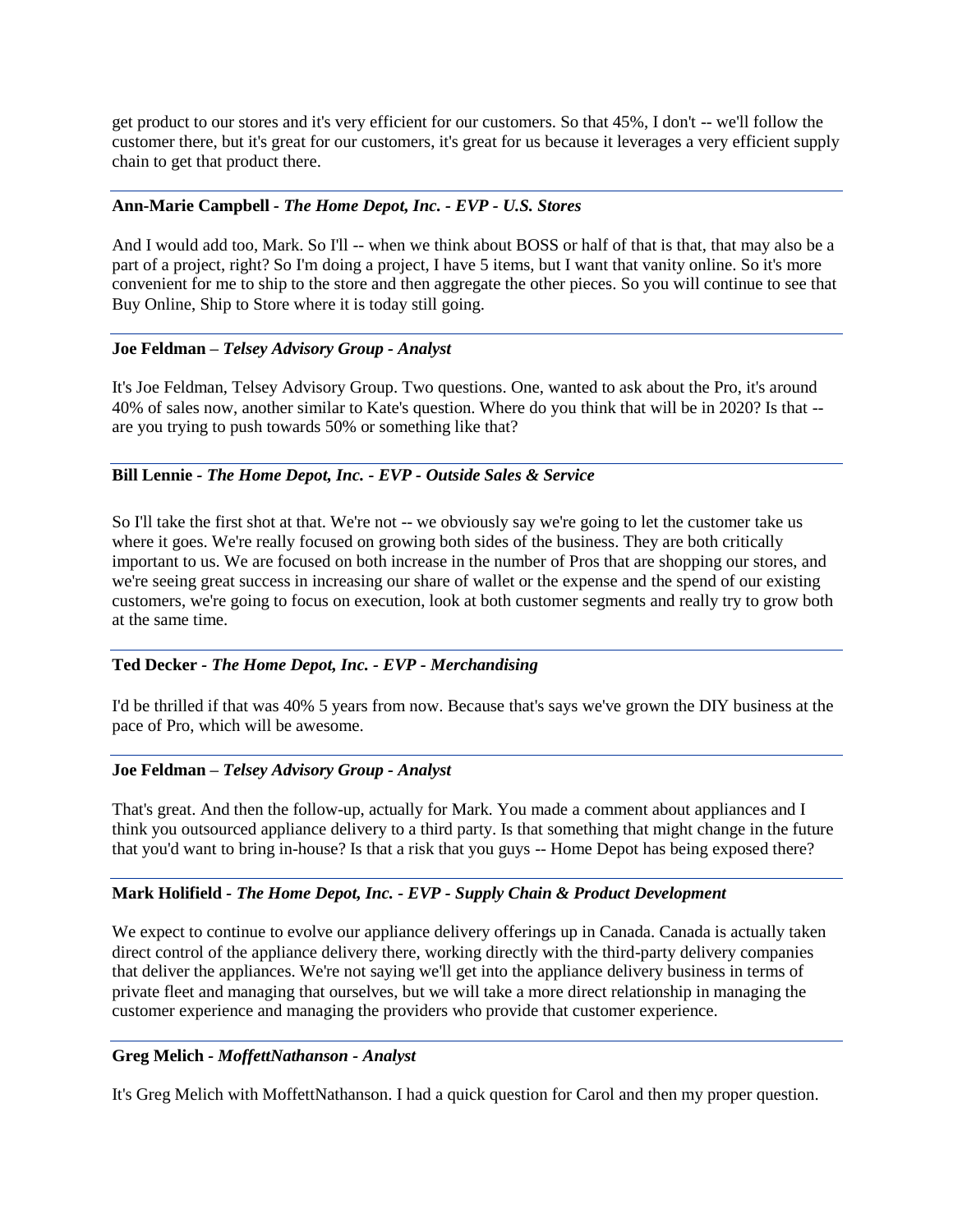Carol that comp, the 4.5 to 6. Is that more ticket presumably now than traffic? Or is it still a 50-50 mix?

# **Carol Tomé** *- The Home Depot, Inc. - EVP - Corporate Services & CFO*

The way we build our model is 50-50.

# **Greg Melich** *- MoffettNathanson - Analyst*

Still 50? Okay. So then the real questions. You've mentioned the windfall from taxes. I'll sneak in one that way, Carol.

What do you think competitors and vendors are going to be doing with the infusion? Because presumably most of your vendors and competitors are U.S.-focused businesses paying too high taxes? What are they going to do with the capital as you think about your plans? And then I did want to ask Ann-Marie because we talked so much about it, but how does all the initiatives we're doing change the store labor model? Are people going to be in the store just a lot less tasking, a lot more serving? Are they outside of the store? Just help us explain how that's going to really change in the next 3 years?

# **Craig Menear** *- The Home Depot, Inc. - Chairman, President & CEO*

I'll take the first part of that. I have no idea what our competitors are going to do, but I can tell you what I hope our suppliers do. And I hope they reinvest that in R&D and innovation and continue to drive great innovation in the marketplace.

# **Ann-Marie Campbell** *- The Home Depot, Inc. - EVP - U.S. Stores*

And I'll add. On the labor model piece, we piloted a new labor model. And I want you to think about it more from an activity-based standpoint. We're in -- we're allocating labor to exactly where the customers are. And so let me give you an example, in our stores today, if we sell a paintbrush or we mix paint, we allocate the same number of hours.

Even though one activity may be much more than the other. So our new labor model gives us the ability to really ensure that we have the right labor when the customer needs are there and the activity that they are looking for, we have a dedicated amount of labor to make sure that happens. On the other piece, one of the reasons why I think it's so important for us to simplify our systems, we spend a lot of time today trying to get associates up to speed on a very legacy-based system.

It's old, it was appropriate 5, 10 years ago, however, spending that time training is less time engaging the customer and understanding what the customer needs are. So not only are we focusing on the activity base on the labor standpoint, we are ensuring that the tools and systems they use are so simple that they spend less time entering an order and more time engaging with the customer and making sure that they get everything they need from an experience standpoint.

## **Joshua Siber** *– Morgan Stanley - Analyst*

Joshua Siber, Morgan Stanley. Carol, a quick one for you. If comps were to exceed your plan, are you more inclined to pull forward some of the investments in the out years? Or let margins start to creep a little higher?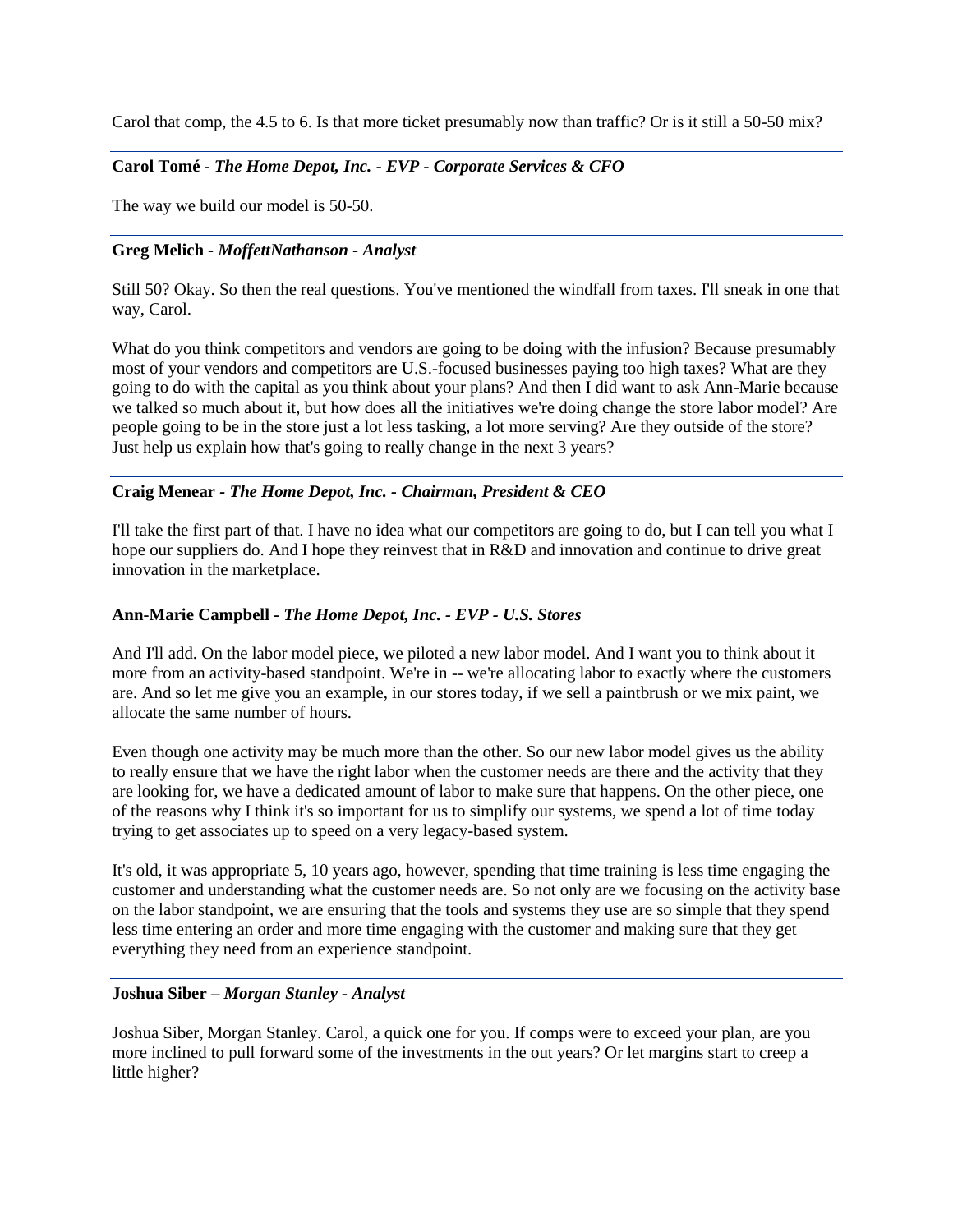# **Carol Tomé** *- The Home Depot, Inc. - EVP - Corporate Services & CFO*

There is a doability question to all of this. There's only so much that we can do in any 1 year. So if our comps are higher than our plan, you'll see some margin expansion. And let me tell you why. 50% of our expenses are fixed and 50% of our expenses are variable.

Variable expenses grow at sale, but not at the same rate of growth. The expense growth factor for our variable expenses is about 30%. So in an environment where sales exceed our plan, we'll get some operating margin expansion off of that, which would be a good thing.

## **John Baugh** *- Stifel - Analyst*

John Baugh with Stifel. My question is a follow-up, I guess, for Ann-Marie on the Order Up system. Could you just tell us where we are with that implementation and the cost benefit from that you expect?

# **Ann-Marie Campbell** *- The Home Depot, Inc. - EVP - U.S. Stores*

So I'll probably won't go into details as it relates to kind of a cost benefit. I'll speak more in line with what are the types of productivity measures we get out of the Order Up system. So one of the things we do as a company, we go through a very agile process.

And when I say agile process in development, it's very important because we look at the reasons or the complexity in our business today and try to solve the easiest one fast, faster that impacts more associates and customers. And so we've gone through that process and something like Order Up and lease, what that means, if you come in for an order, BOPUS or a BOSS order, it makes it quicker for us to just release order to a customer.

Talking about that 17% reduction in time, that's out in all our stores. Then we go through the next benefit case and say where do we see the complexity and the benefit and how can we invest. And we may go down the sales process.

And so at the end of the day, over the next several years, and I won't go by 17, '18, '19 or '20, this will be rolled out across all of our stores and it gives us the ability where we are not leveraging just kitchen cabinets or millwork systems or deeper direct system, it's one system across the board driving that level of productivity. But it's an agile process based on where we see the benefit case and how we can roll that out in our stores.

#### **Laura Champine** *- ROE Equity - Analyst*

It's Laura Champine from Roe Equity Research. My question is for Ann-Marie and it's about the incremental \$2.6 billion to be spent on stores in the next 3 years. And it's 2 parts, but just about one slide. On the slide with the photo about digital wayfinding, what's the customer interface for that? And what percentage of customers do you think will actually use it?

And then second part, the modernizing the front of the store, I noticed a new black wall, but I can't imagine that's what modernizing means. So what is -- tell me more about digital wayfinding and more about modernizing the front of the store?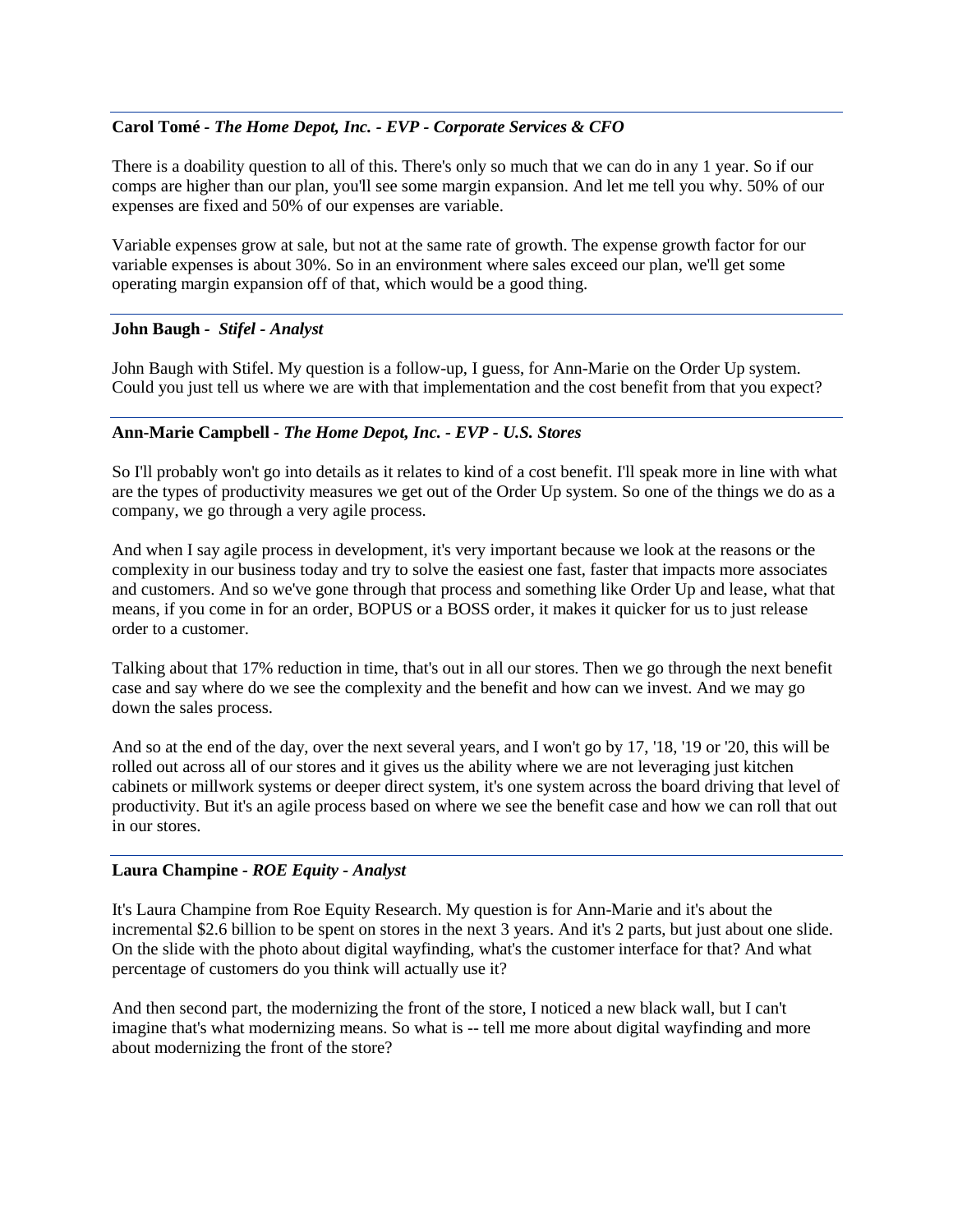# **Ann-Marie Campbell** *- The Home Depot, Inc. - EVP - U.S. Stores*

Yes, so digitizing wayfinding, it's on your phone today, right? So before you get to the store, if you want to see the quantity of products, whether we have it in stock or not, that aisle where that product is located, you're able to pull it up on your phone and then when you enter the store, you can navigate quickly to the store.

And you work with that, not only from a digital standpoint or new wayfinding signs also link that process and journey, so the customer is able to get to the product quicker and therefore, exit the store. On the front end, it's a couple of things. Not only are we investing in new monitors or scanning capabilities to make it quicker, we are also instituting in the entire front end new infrastructure, right? Where the customers is able to get out of the store much faster.

In addition to that, the systems are more flexible. Today if you're in our store, no matter what the volume is, you may have 4 self-checkout pods. Now with the flexibility of our front end, we can change our equipment and take that to 6 checkout pods, if necessary. And then we can pull it back to 4 based on the customer flow patterns. Last but not least, we talked about lockers, so not only we talk about the front end and registers, we also think it's important to really drive convenience and value.

And the lockers give our customers the ability to walk into our stores, pick up their product, right? Scan their phone, get the product out of the locker and if they want to leave the store at that time. So it's not just about the front end in infrastructure it's also about capabilities and driving a high level of convenience for the customer as well.

# **Carol Tomé** *- The Home Depot, Inc. - EVP - Corporate Services & CFO*

And do you mind if I pile on just for a moment? Because when we go into a store -- when you are going to a store that's been touched, you're going to see a very different store.

Because when the signing package goes in, we also polish the floors, we add in-bay lighting , we redo the break rooms and the restrooms. The restrooms for our Pros is actually the place they come to for a break, isn't it? so there's a lot more to it. Ann talked about the kind of sexy fun stuff, but there's a lot more going on in the store to really make that store relevant.

## **Ann-Marie Campbell** *- The Home Depot, Inc. - EVP - U.S. Stores*

Absolutely.

## **Ted Decker** *- The Home Depot, Inc. - EVP - Merchandising*

Digital price signs as well. We're starting to work, so not at the wayfinding but actually in our appliance area where it's starting to roll out digital price labels, which takes out a tremendous amount of labor to change pricing on appliances.

#### **Laura Champine** *- ROE Equity - Analyst*

So the only quick follow-up I have is on the digital wayfinding. What's been the uptake so far of customers using that? And how is that expected to change?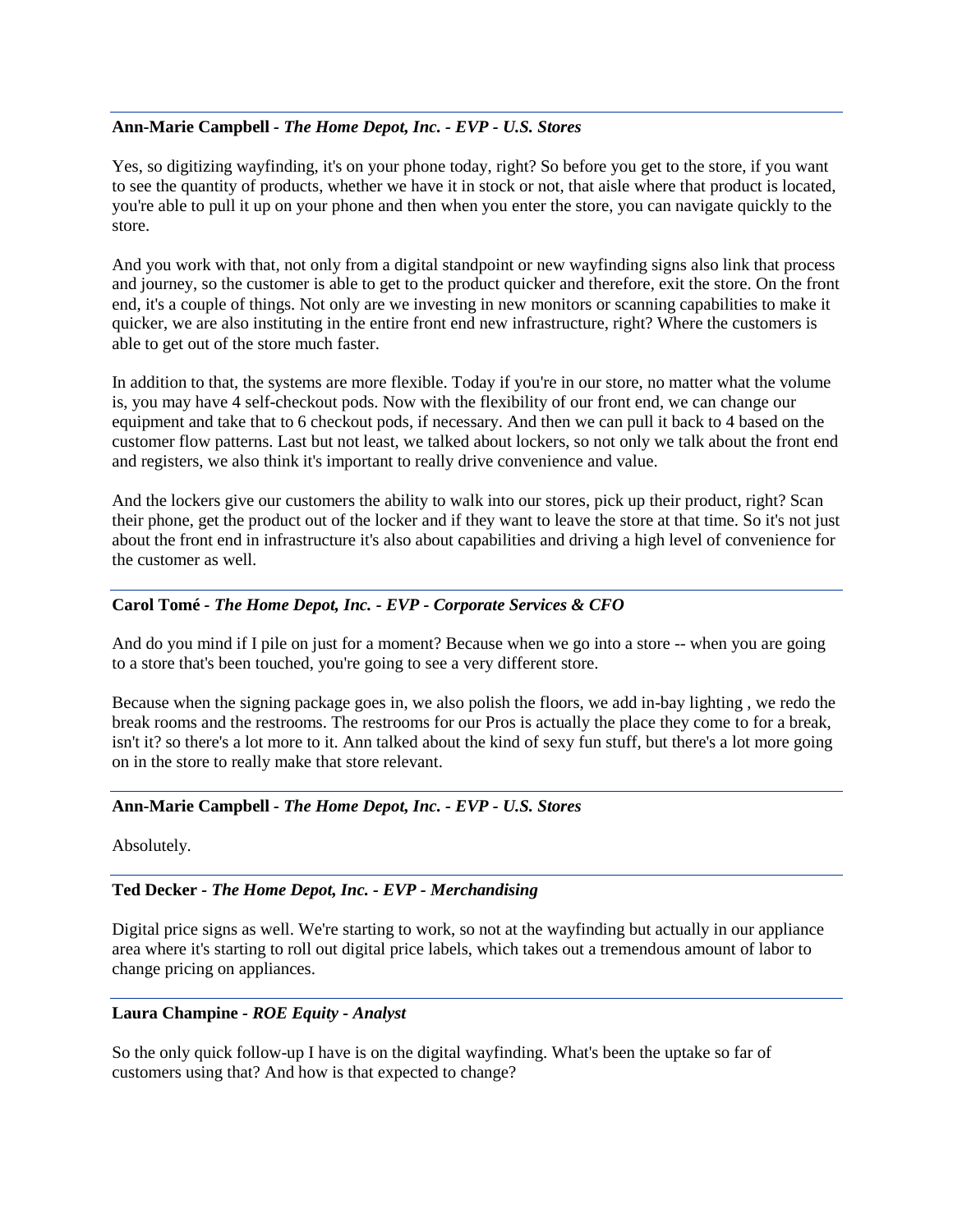# **Kevin Hofmann** *- The Home Depot, Inc. - SVP & President - Online*

Yes, I'll take that. So really, whether you're on a PC or mobile -- or on mobile web and a browser or in our app, when you're looking at a product in Home Depot, if it's stocked in the store, you'll see an aisle and bay location and then you can click through and get that mobile map or see where it is in the store. So really, every product view that we have is fully enriched with the location, right?

And then on the app and the mobile web, we literally have hundreds of thousands of customers that use that daily. So it's -- our stores are big and it's sometimes scary to shop for our customers and it's one of the best pieces of feedback we get from them is this, "Thank you for helping me find that product."

#### **Mike Ware** *- Presidium Investment Management - Analyst*

Mike Ware of Praesidium Investment Management. A question for Carol. Carol, you had a slide up in your 2015 Analyst Day, where you showed various merchandise categories and how far below kind of prior peak levels they were and you mentioned it again today, you have a number of categories that are well below peak levels. Can you just kind of update us what those categories are today? And if there's any, if you look at those categories, if there's any particular theme that you could point to, to account for them being so far? Or lagging the overall business?

# **Carol Tomé** *- The Home Depot, Inc. - EVP - Corporate Services & CFO*

So the amount of dollars of opportunity is \$1 billion. That has not yet fully recovered. And it's in a number of categories but it's centered in special order kitchens and millwork. As we think about our reset activity inside of our stores over the next  $\overline{3}$  years, we will be allocating capital into those 2 areas because we think that will be one enabler of growth.

## **Diane Dayhoff** *- The Home Depot, Inc. - VP of IR*

So we have time for one more question.

## **Dennis McGill** *- Zelman - Analyst*

Dennis McGill at Zelman. Carol, sorry to go back to tax reform, not knowing if it's actually going to get done, but you made the comment that you would spend anything incremental.

But at the same time, the supply chain initiatives, the in-store investments, it sounds like it'd be hard to pull that forward without being disruptive to the business, so it doesn't sound like it would be there. Can you just talk about how much would be in the business separate from these initiatives? And then how much would be share repurchases or at least how you would think about that?

## **Carol Tomé** *- The Home Depot, Inc. - EVP - Corporate Services & CFO*

It really all depends on if it happens and when it happens and how we would spend it. Cash is fungible. Right now, we're thinking it might not happen until 2019, so obviously we are using internally generated cash in 2018 to invest in the business and return capital to our shareholders. If it were to happen in 2019, we might use the tax -- cash tax savings to invest in the business and then use -- generated cash to back buy shares, it's all fungible. The point is, we're going to generate a lot, we may get some from tax reform and we will use it. We will invest back in the business and we will return it our shareholders.